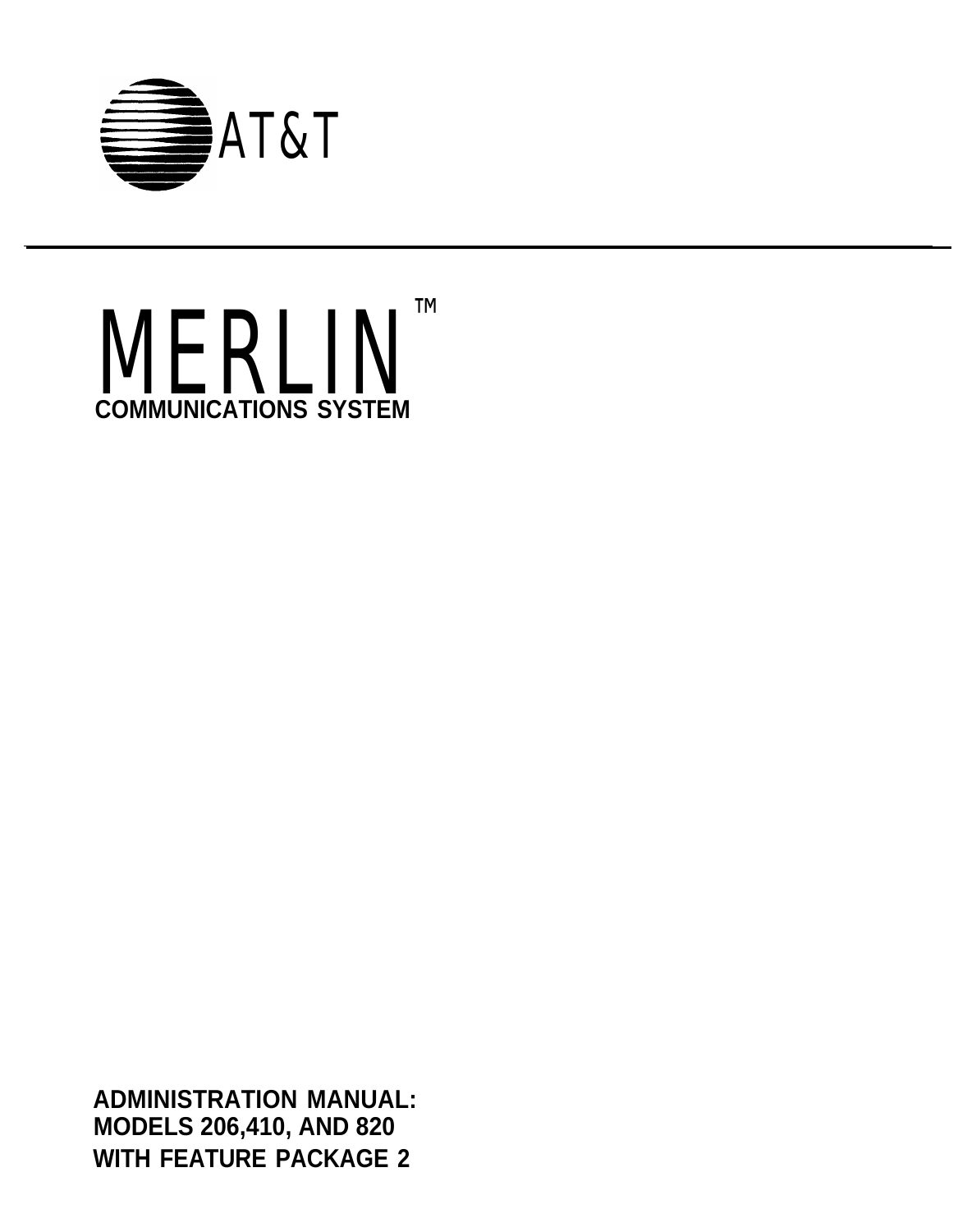### Table of Contents

| <b>Introduction</b>                                                     | $\mathbf{2}$ |
|-------------------------------------------------------------------------|--------------|
| <b>The Control Unit</b>                                                 | 4            |
| The Three Types of Cartridges                                           | 6            |
| <b>Features and Benefits</b>                                            | 7            |
| <b>Fixed Features</b>                                                   | 8            |
| Programmable Features                                                   | 11           |
| <b>System Features</b>                                                  | 14           |
| Optional Features and Equipment                                         | 15           |
| <b>Basic Administration</b>                                             | 16           |
| The Administrator/Attendant Voice Terminal                              | 16           |
| Setting Switches on the Control Unit                                    | 16           |
| Entering Administration Mode                                            | 17           |
| Line Administration                                                     | 18           |
| Connecting Lines to the Control Unit                                    | 18           |
| Assigning Lines to Line Buttons                                         | 18           |
| Initial Features Assignments                                            | 19           |
| <b>Customizing Other Options in the System</b>                          | 23           |
| <b>Call Restrictions</b>                                                | 23           |
| System Speed Dial                                                       | 24           |
| Group Paging                                                            | 24           |
| <b>Transfer Return</b>                                                  | 25           |
| <b>Button-Free Line Operation</b>                                       | 25           |
| Instructions for Button-Free Line Operation                             | 26           |
| System Reset                                                            | 27           |
| <b>Programming Individual Voice Terminals to Meet Office Priorities</b> | 28           |
| Programmable Line Ringing                                               | 28           |
| <b>Automatic Line Selection</b>                                         | 28           |
| Programming Individual Voice Terminals to Meet Personal                 |              |
| <b>Priorities</b>                                                       | 30           |
| Feature Programming Chart                                               | 30           |
| Programming Tips for the 34-Button Voice Terminals                      | 32           |
| Programming Tips for the 10-Button Voice Terminals                      | 32           |
| Programming Tips for the 5-Button Voice Terminals                       | 32           |
| <b>Transferred Calls</b>                                                | 33           |
| Special Information for the System Attendant                            | 34           |
| Ringing Patterns                                                        | 34           |
| <b>Transferring Calls</b>                                               | 34           |
| Intercom Auto Dial                                                      | 35           |
| Send Message                                                            | 35           |
| Headset                                                                 | 35           |
| <b>Troubleshooting Chart</b>                                            | 36           |
| <b>Index</b>                                                            | 38           |
|                                                                         | 39           |
| Quick Reference Guide to Administration Procedures                      |              |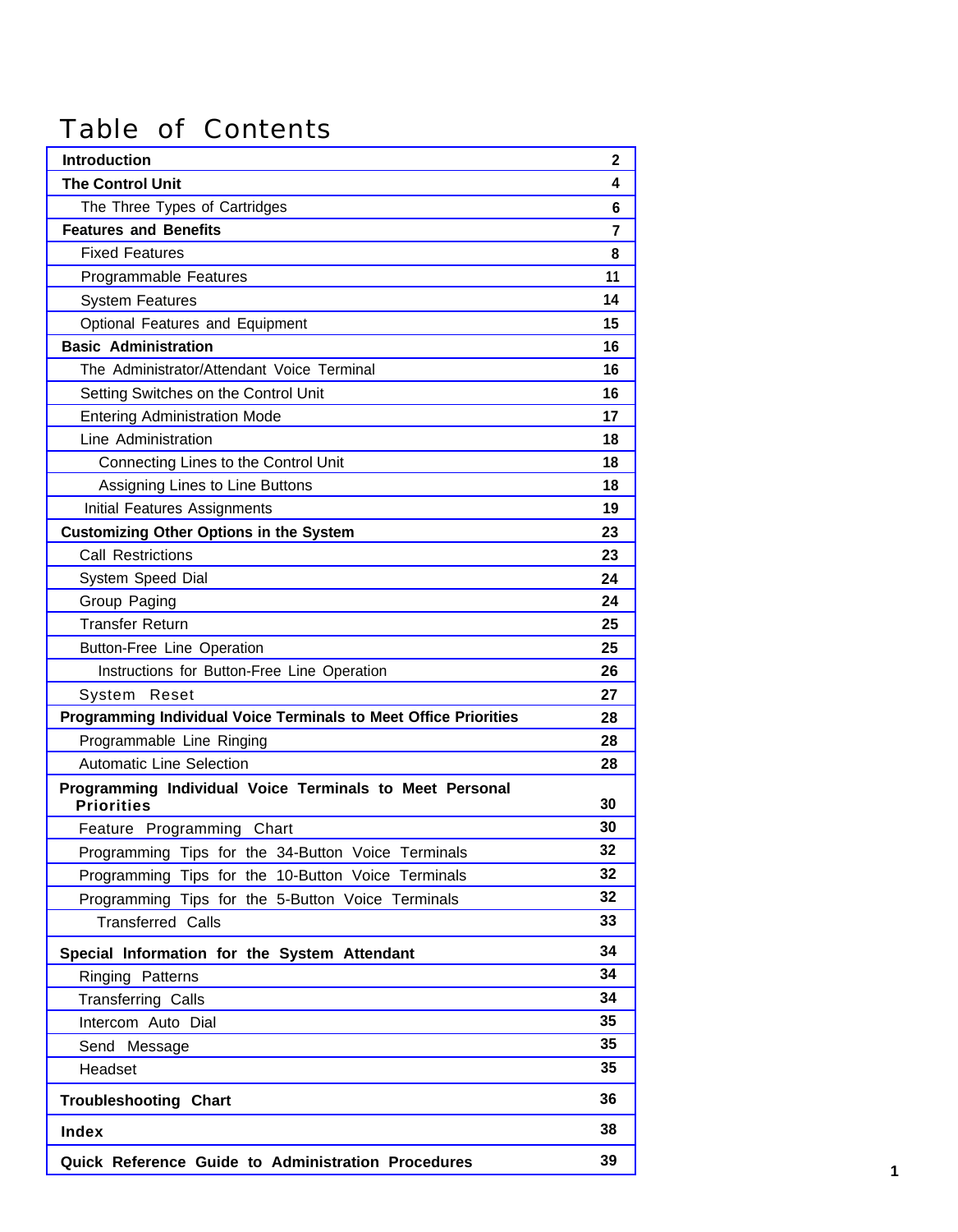### <span id="page-2-0"></span>Introduction

Most people can effectively use their MERLIN communications system voice terminal by reading the User's Guide: Models 206, 410, and 820 with Feature Package 2.

As administrator, however, you will want more detailed information about all the options available with Feature Package 2. This manual provides you with information on how to customize the **MERLIN** system to meet the needs of your business.

Complete customization of your MERLIN system involves a series of administration procedures at the control unit, at the administrator/attendant voice terminal, and at individual voice terminals. To begin customizing the system, you set some switches on the control unit. You then give the system further information by using the administrator/attendant voice terminal. Here are the administration procedures you can perform:

- administer lines
- connect telephone lines to jacks in the control unit
- assign lines to voice terminals
- set call restrictions
	- outward call restriction
	- toll call restrictions
- program System Speed Dial
- program System Speed Dial with Restriction Override
- set up Group Paging zones
- program Transfer Return Ringing
- administer phones for Button-Free Line Operation
- system reset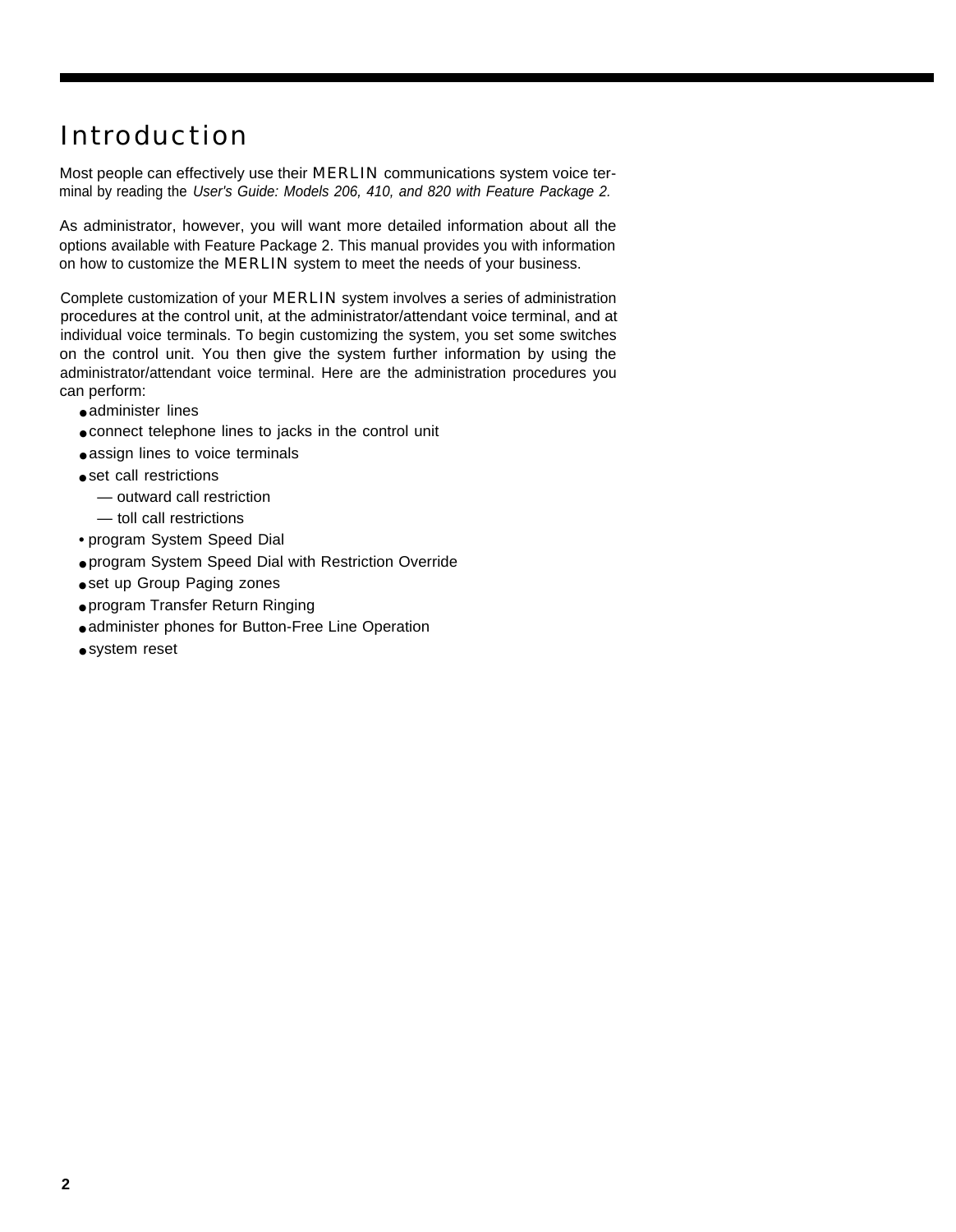



- **1.** Line buttons with lights make it easy to keep track of **8.** calls. **9.**
- **2.** Flexible calling within your business.
- **3.** Program the features you want on your phone. **10.**
- **4.** Speak to several people at one time. **11.**
- **5.** Volume control.
- **6.** Know immediately when you have a message waiting. **13.**
- **7.** Most features are available with the touch of a button. **14.**
- 8. One-touch dialing of numbers you call often.
- Convenient access to your frequently called intercom numbers.
- 10. Easy transfer of calls to someone else.
- Frequently used features like Hold are designed for easy access.
- 12. One-touch redialing of busy numbers.
- 13. Speaker.
- 14. Use this for Centrex and PBX features.

...And There Are Even More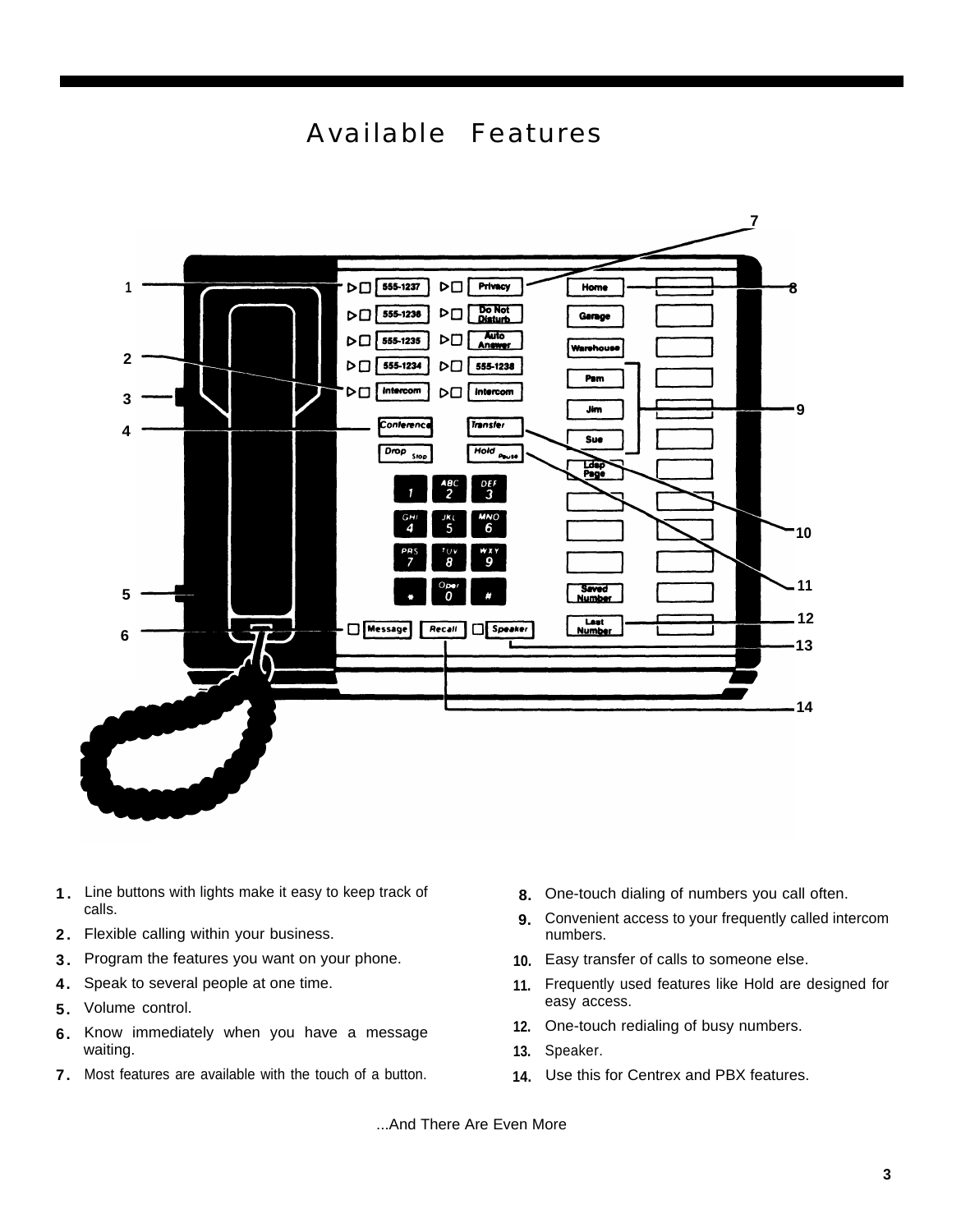### <span id="page-4-1"></span><span id="page-4-0"></span>The Control Unit

The control unit is the center of the **MERLIN** system in that, one way or another, everything connects to it.

Feature Package 2, which contains the software that enables you to customize your MERLIN system, is a cartridge that plugs into your control unit. It can be used with the control unit for Models 206,410, or 820. These models differ from one another in the number of outside lines and voice terminals (MERLIN system telephones) that they support.

The diagrams on the next two pages show the parts of your control unit. The diagram of the Model 410 control unit serves to illustrate both Model 410 and Model 206.

#### **1. Red Warning Light**

The red Iight warns you about problems in the system. (See ["Troubleshooting Chart,"](#page-36-1) pages 36-37.)

#### **2. Green Power Light**

The green light indicates that power is on.

#### **3. Admin/Normal Switch**

When you administer the system, set this switch to Admin. You can leave it in the Admin position permanently, even during normal operation, if you wish. However, to ensure that no accidental administration takes place, you may want to set it back to Normal (see [page 17\).](#page-17-1)

#### **4. ToII Prefix/Area Code Switch**

If you use a 1 or 0 as a prefix when dialing long-distance calls, set this switch to Toll Prefix. If you do not use a prefix, set the switch to Area Code (see [page 16\).](#page-16-3)

#### **5. Tone/Pulse Switch**

If you have Touch-Tone service, set this switch to Tone. If you have rotary pulse lines from your telephone company, set it to Pulse.

#### **6. Auxiliary Power**

The Auxiliary Power Unit plugs in here to provide the auxiliary power you need if you have an unusual number of accessories, for example, Hands-Free Units or 34-button deluxe voice terminals.

#### **7. On/Off Switch (Model 820 only)**

Controls electrical power to the MERLIN system.

#### **8. AC Power Input (Model 820 only)**

The electrical power cord plugs in here.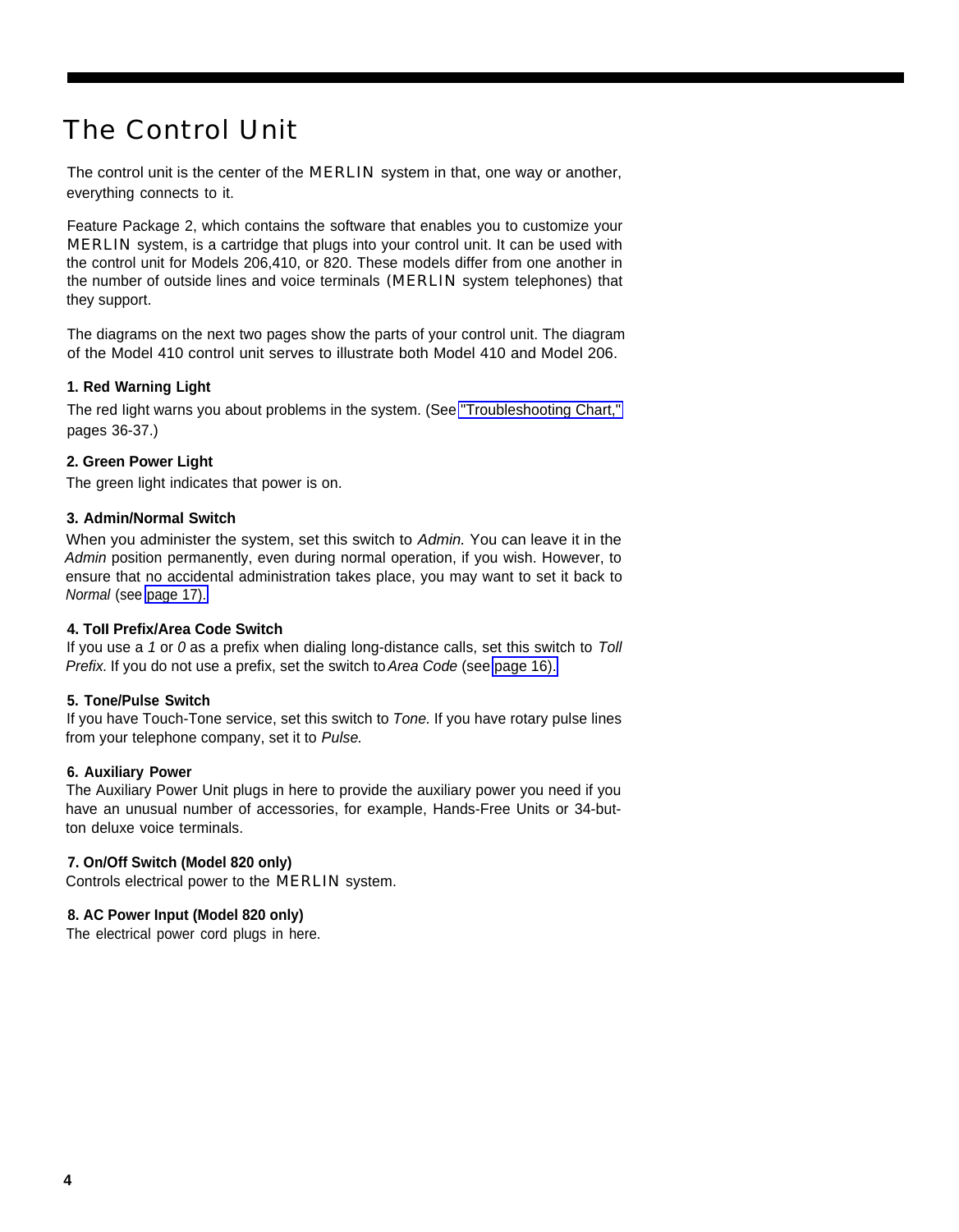#### <span id="page-5-0"></span>**9. Line and Voice Terminal Modules** (Model 820 only)

These modules contain jacks for telephone company lines and jacks for voice terminals. Three types are available: 2 lines/5 voice terminals, 0 lines/5 voice terminals, and 2 lines/0 voice terminals. You can have as many as four modules for a maximum of eight lines and twenty phones. The drawing of the control unit on [page](#page-6-1) [6](#page-6-1) shows a system with two modules installed.

#### **10. Voice Terminal Jacks**

The MERLIN system voice terminals plug in here. The number of the jack is the same as the intercom number of the phone.

#### **11. Telephone Company Line Jacks**

Your lines from the telephone company plug in here. The letters next to the jacks– A,B,C,D,E,F,G,H—correspond to the line buttons on voice terminals. (See ["Initial](#page-19-1) [Feature Assignments](#page-19-1)," page 19.)



MERLIN **COMMUNICATIONS SYSTEM CONTROL UNIT MODEL 410**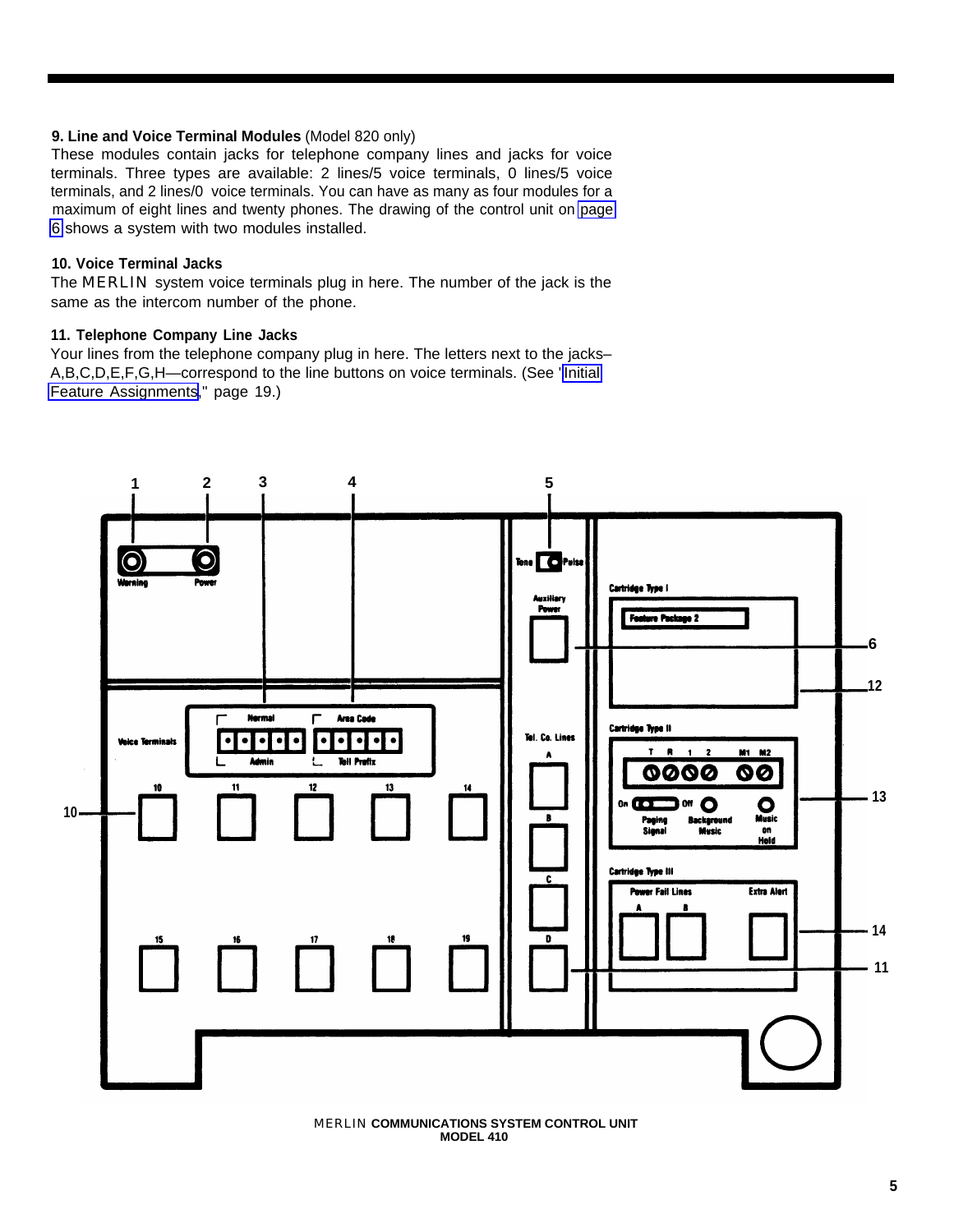#### <span id="page-6-3"></span><span id="page-6-2"></span><span id="page-6-1"></span><span id="page-6-0"></span>**THE THREE TYPES OF CARTRIDGES**

#### **12. Type I Cartridges Give You Custom Features**

Feature cartridges contain the software that enables you to customize your system. You have Feature Package 2, one of a family of feature cartridges designed for the Type I slot.

#### **13. Type II Cartridges Give You Audio Options**

Two different cartridges are available for this slot. One enables you to have Musicon-Hold. When this cartridge is connected to a music source, callers you put on hold will hear music. A second cartridge provides an interface for Music-on-Hold, background music, and Loudspeaker Paging. When a loudspeaker paging system is connected to this cartridge, users can make announcements over it. For the paging system to work, set Paging Signal On/Off switch to On.

#### **14. Type III Cartridges Give You Line-Associated Options**

This cartridge supports two separate features: Power Failure Transfer and Extra Alert. Power Failure Transfer provides jacks for two basic Touch-Tone or rotary telephones. In case of a commercial power failure, with the Power Failure Transfer feature, telephone service is automatically switched to the backup phones. The Extra Alert jack enables you to connect a loud bell or horn for noisy or remote locations where the regular telephone ring can't be heard.

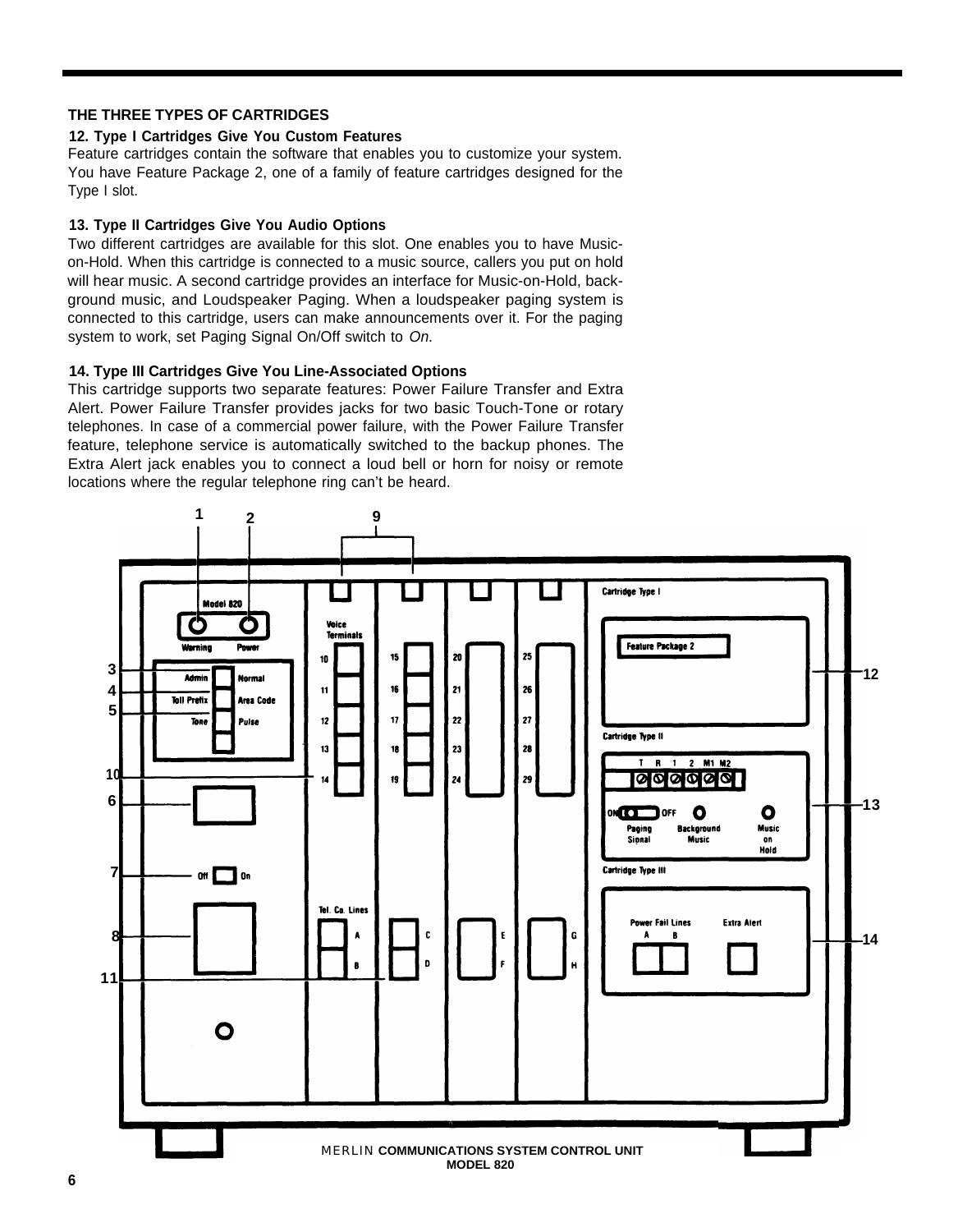### <span id="page-7-0"></span>Features and Benefits

This section describes all the features available with Feature Package 2. As system administrator, you will make decisions about how the system should operate and about which features best meet the needs of your business. To operate the features, consult the User's Guide: Models 206, 410, and 820 with Feature Package 2.

Feature Package 2 includes both fixed features that are built into the system and custom features that can be programmed by anyone in your office. There are also system-wide features that only you can administer.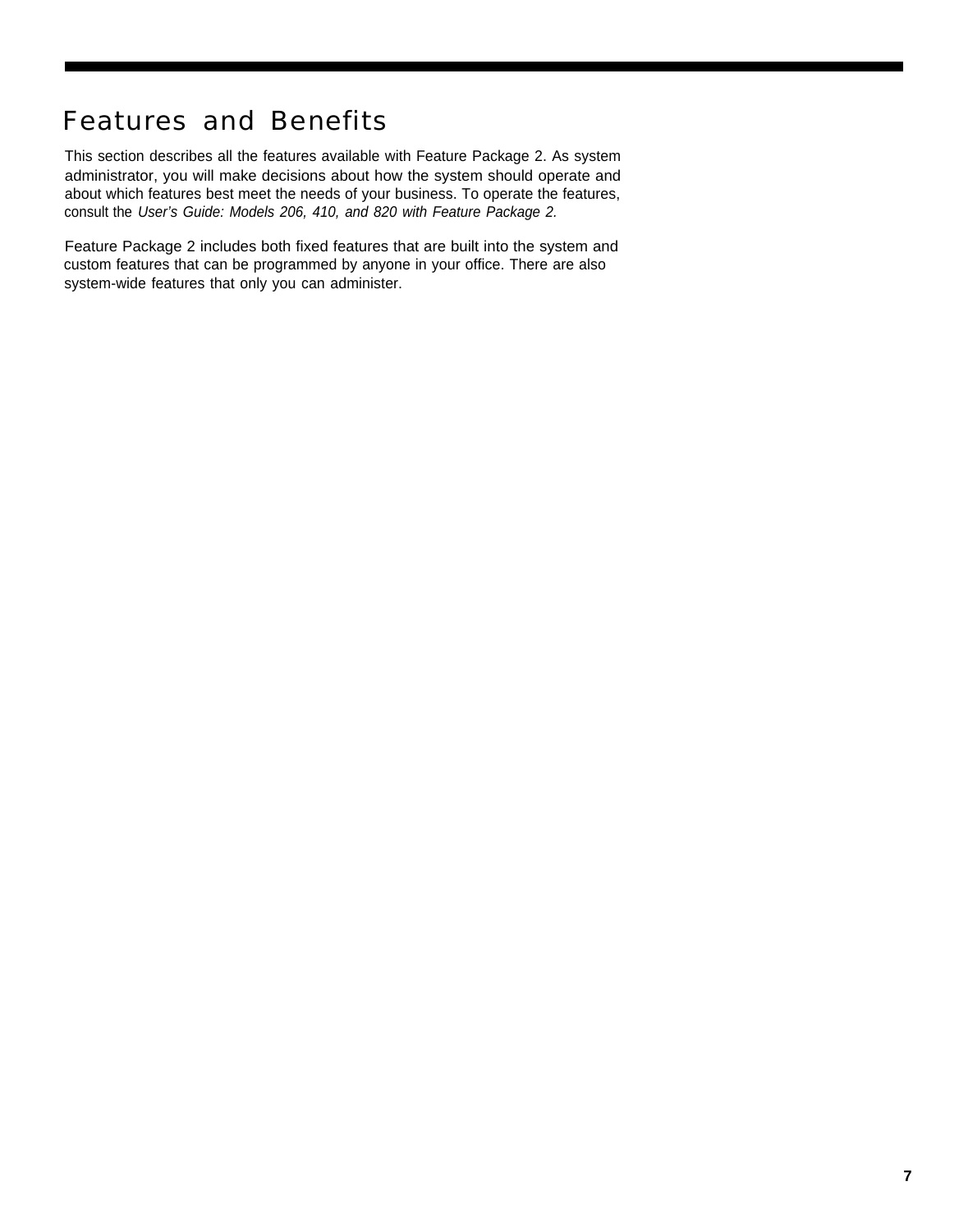### <span id="page-8-2"></span><span id="page-8-1"></span><span id="page-8-0"></span>Fixed Features

| <b>FEATURE</b>      | <b>DESCRIPTION</b>                                                                                                                                                                                                                                                          | <b>BENEFITS</b>                                                                                                                                                                                                                                                                                                                                                                                                          |
|---------------------|-----------------------------------------------------------------------------------------------------------------------------------------------------------------------------------------------------------------------------------------------------------------------------|--------------------------------------------------------------------------------------------------------------------------------------------------------------------------------------------------------------------------------------------------------------------------------------------------------------------------------------------------------------------------------------------------------------------------|
| Call Pickup         | Makes it possible for someone<br>who hears a voice terminal ringing<br>to answer it from another voice<br>terminal.                                                                                                                                                         | • Answer another person's phone<br>without leaving desk.<br>• People who move around from one<br>place to another can answer calls<br>conveniently.                                                                                                                                                                                                                                                                      |
| Call Waiting        | Provides brief ring or voice announce-<br>ment from speaker and flashing<br>green light to indicate that another<br>call has come in for person.                                                                                                                            | • Employees do not have to worry<br>about missing important calls<br>while on telephone.<br>• Reduces need for taking messages.                                                                                                                                                                                                                                                                                          |
| <b>Conference</b>   | Enables person to join two outside<br>lines to make a three-way confer-<br>ence call. Two additional inside peo-<br>ple can join the conference by lifting<br>their handsets and touching the<br>busy line button.                                                          | • Have a question answered by<br>adding another person to call-no<br>need for time-wasting callbacks.<br>. If two outside people want to talk<br>to each other, originator of call can<br>conference them together, put<br>them on hold, and be free to do<br>other business.<br>• Employee who is working at home<br>and wants to make a long distance<br>call can call the office and be con-<br>ference to WATS line. |
| Distinctive Ringing | Voice terminal rings differently for<br>incoming, transferred, and intercom<br>calls.                                                                                                                                                                                       | • Know where call is coming from<br>and answer accordingly.                                                                                                                                                                                                                                                                                                                                                              |
| <b>Drop</b>         | Disconnects a person from a<br>conference call.                                                                                                                                                                                                                             | • Drop a person from a conference<br>call while maintaining contact with<br>others in privacy.<br>• Drop a busy or unanswered<br>line that has been added to a<br>conference call.                                                                                                                                                                                                                                       |
| Group Listening     | • Eliminates extra calls because<br>Turning on the speaker lets every-<br>other people in room can hear both<br>one in the room hear the person on<br>sides of conversation.<br>the other end.                                                                              |                                                                                                                                                                                                                                                                                                                                                                                                                          |
| Hold                | Makes it possible to keep someone<br>on the line without communication.<br>Green light next to line button that is<br>on hold flashes rapidly. Green lights<br>next to line buttons on which others<br>are holding calls flash at slower<br>rate. (See also Music-on-Hold.) | • Answer a second call or attend to<br>another matter.<br>• Have confidential conversation<br>without person on hold hearing it.<br>• Distinguish line button on<br>which you are holding a call from<br>buttons on which other people are<br>holding calls.                                                                                                                                                             |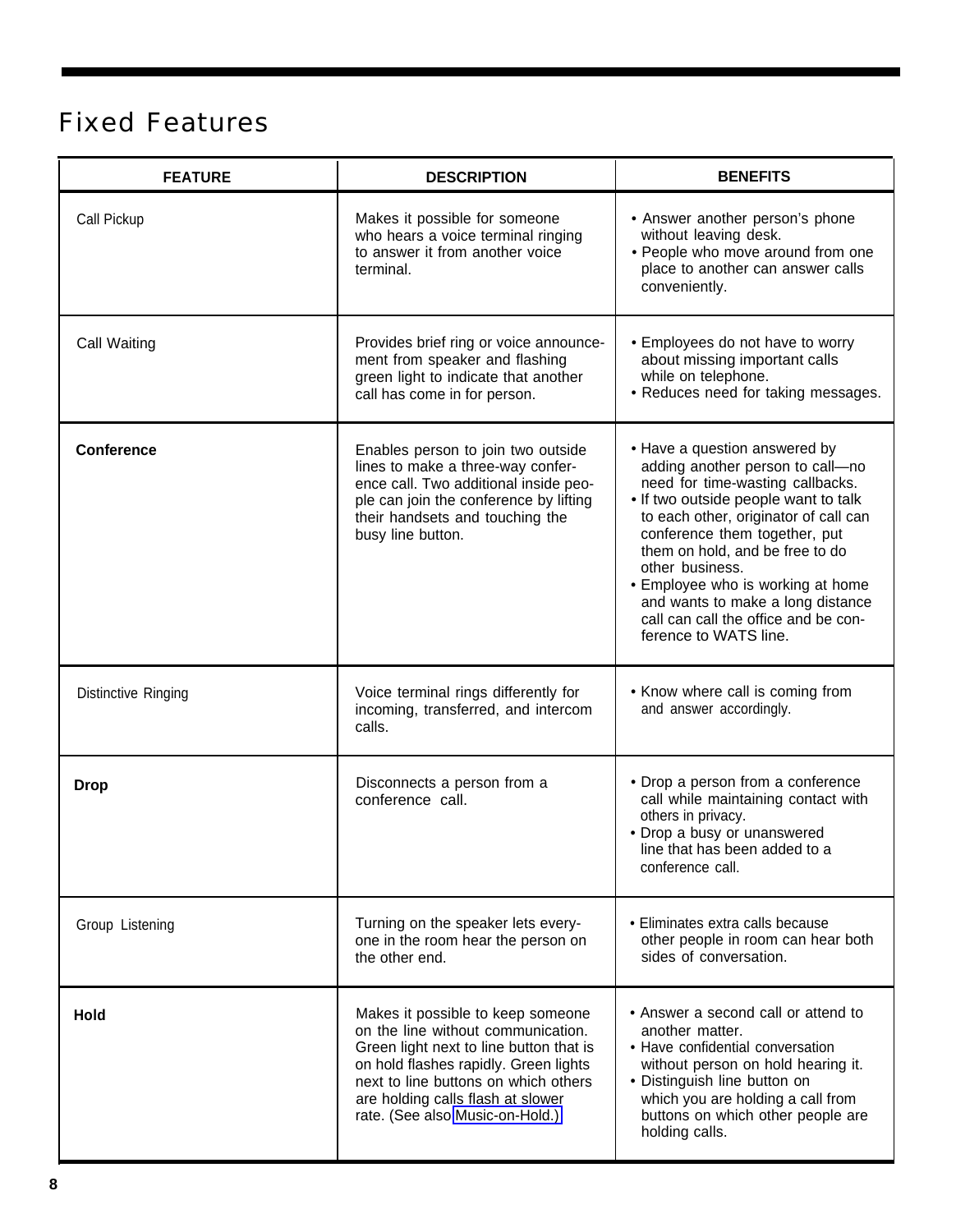## <span id="page-9-0"></span>Fixed Features (continued)

| <b>FEATURE</b>                    | <b>DESCRIPTION</b>                                                                                                                                                                                                                                 | <b>BENEFITS</b>                                                                                                                                                                                         |
|-----------------------------------|----------------------------------------------------------------------------------------------------------------------------------------------------------------------------------------------------------------------------------------------------|---------------------------------------------------------------------------------------------------------------------------------------------------------------------------------------------------------|
| Automatic Hold Release            | Automatically opens line when<br>person on hold hangs up. Green<br>light next to button goes off.                                                                                                                                                  | • Know immediately when person<br>on hold hangs up.<br>• Unused line is not kept busy<br>unnecessarily.                                                                                                 |
| Automatic Hold Reminder           | Beeps every minute as a reminder<br>that a person is on hold.                                                                                                                                                                                      | • Held calls are not forgotten.                                                                                                                                                                         |
| <b>Intercom</b>                   | Makes it possible for people in the<br>same system to call each other.<br>(See also Voice Announcement<br>Disable.)                                                                                                                                | • Call any person in office using an<br>abbreviated number.<br>• Signal others by ringing or voice<br>without interrupting active calls.<br>• Attendant can announce calls<br>before transferring them. |
| Line Request                      | Requests a line that is busy,<br>and returns a tone when the line<br>becomes available.                                                                                                                                                            | • Allows more efficient use of lines.<br>. No need to keep checking line.<br>Hear beep when line becomes<br>available.                                                                                  |
| Message Waiting<br><b>Message</b> | Green light lets person know that<br>message is waiting. (See also Send<br>Message.)                                                                                                                                                               | • Learn of message immediately<br>upon return to desk.<br>• Can be turned off by attendant or<br>person receiving message.<br>· Messages are not lost.                                                  |
| Monitor-on-Hold<br><b>Speaker</b> | If put on hold, turn on speaker and<br>hang up handset until other person<br>returns to call. (See also Hands-<br>Free Unit.)                                                                                                                      | • No need to hold handset. Person is<br>free to do other work.                                                                                                                                          |
| On-Hook Dialing<br><b>Speaker</b> | Turning on the speaker lets a<br>• Keep both hands free until some-<br>person dial an outside or intercom<br>one answers.<br>• Keep trying busy number without<br>call without lifting handset. (See<br>lifting handset.<br>also Hands-Free Unit.) |                                                                                                                                                                                                         |
| <b>Privacy Alert</b>              | Red and green lights flash alter-<br>nately next to line button if someone<br>joins the line.                                                                                                                                                      | • Know immediately if someone has<br>joined the line you are using.                                                                                                                                     |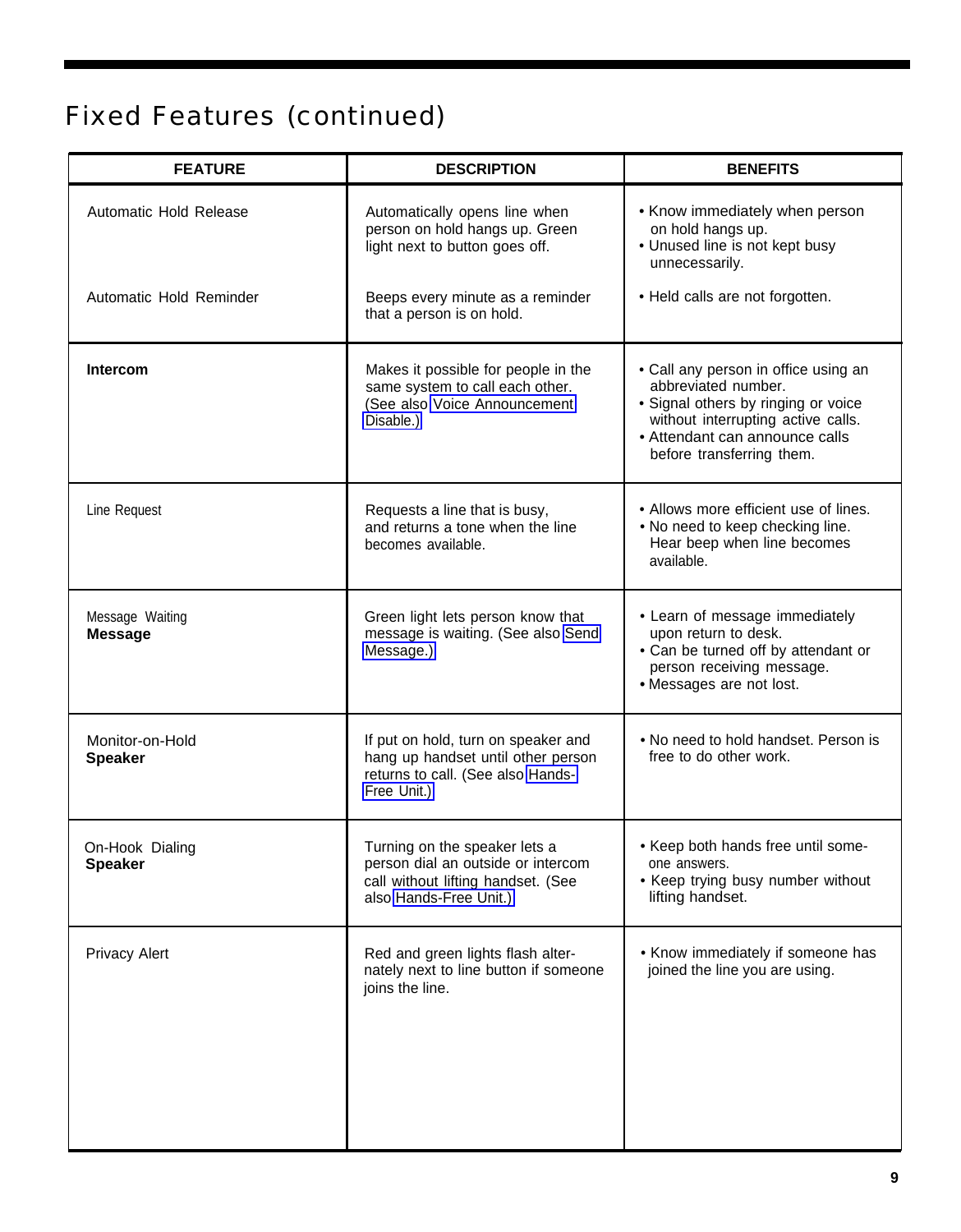## <span id="page-10-2"></span><span id="page-10-1"></span><span id="page-10-0"></span>Fixed Features (continued)

| <b>FEATURE</b>                | <b>DESCRIPTION</b>                                                                                                                                                                                                                                                                                                         | <b>BENEFITS</b>                                                                                                                                                                                                                                                        |
|-------------------------------|----------------------------------------------------------------------------------------------------------------------------------------------------------------------------------------------------------------------------------------------------------------------------------------------------------------------------|------------------------------------------------------------------------------------------------------------------------------------------------------------------------------------------------------------------------------------------------------------------------|
| Recall                        | Provides a timed switchhook flash<br>for use of <b>MERLIN</b> system with<br>Centrex or PBX systems. Also<br>allows people without Centrex or<br>PBX to disconnect calls without<br>hanging up.                                                                                                                            | • Access features of Centrex or PBX<br>system without having to worry<br>about timing a "flash."<br>• Recall can be programmed into an<br>Auto Dial sequence as the first<br>character along with feature codes<br>for one-touch access to PBX or<br>Centrex features. |
| <b>Ringing Line Selection</b> | Automatically selects ringing line<br>when call comes in.                                                                                                                                                                                                                                                                  | • Just lift handset to answer any<br>call. No need to touch any buttons.                                                                                                                                                                                               |
| <b>Send Message</b>           | Enables attendant to notify person<br>that a message is waiting.                                                                                                                                                                                                                                                           | • Attendant does not have to call or<br>leave console to give people<br>messages.<br>• Attendant can keep track of who<br>has a message at a glance.                                                                                                                   |
| <b>Transfer</b>               | Makes it possible to pass outside<br>calls to any voice terminal in the<br>system. Person to whom call is<br>transferred hears the distinctive<br>ring of a transferred call. Calls may<br>be transferred with or without an<br>intercom announcement. Un-<br>answered calls return to the person<br>who transferred them. | • Anyone in the office can pass calls<br>to the right people efficiently.<br>• Attendant can screen calls on<br>intercom as part of transfer.<br>• Calls do not go unanswered.                                                                                         |
| <b>Transfer Return</b>        | If transferred call is not answered,<br>it rings again at originating voice<br>terminal. The return time is<br>programmable.                                                                                                                                                                                               | • Transferred calls are not lost.                                                                                                                                                                                                                                      |
| Voice Terminal Programming    | Makes it possible to program voice<br>terminals for custom features.                                                                                                                                                                                                                                                       | • Customize each voice terminal in<br>accordance with priorities of busi-<br>ness and needs of individual.                                                                                                                                                             |
| Voice Terminal Testing        | Makes it possible to determine<br>• Easy troubleshooting.<br>• Verify that voice terminal has been<br>whether all lights and ringers are<br>working by moving a switch on the<br>installed properly.<br>side of the voice terminal.                                                                                        |                                                                                                                                                                                                                                                                        |
| Volume Control                | Makes it possible to adjust sound<br>level of voice terminal ring and<br>speaker.                                                                                                                                                                                                                                          | • Each person can control loudness<br>of ring and speaker.<br>• Reduces office noise.                                                                                                                                                                                  |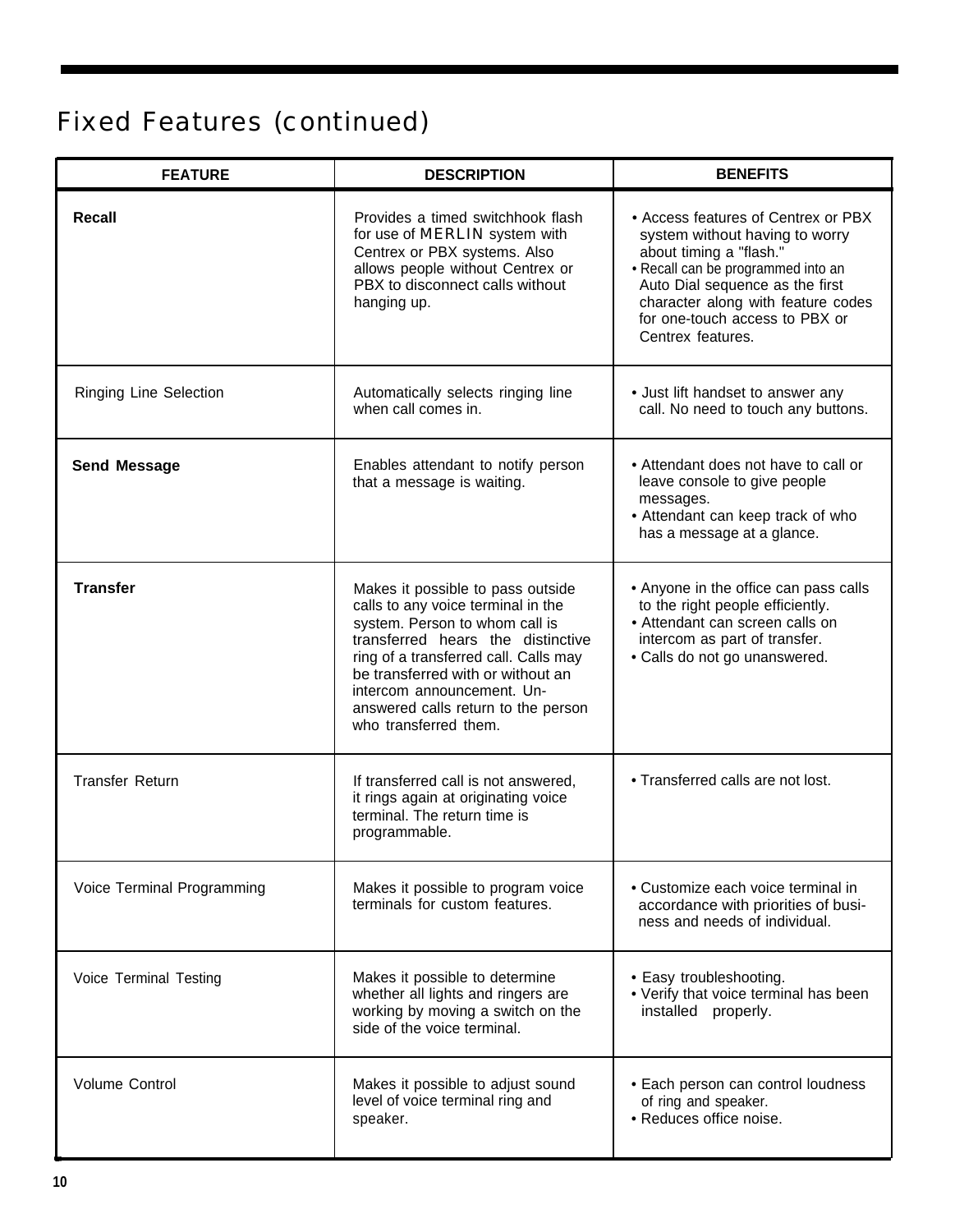# <span id="page-11-2"></span><span id="page-11-1"></span><span id="page-11-0"></span>Programmable Features

| <b>FEATURE</b>           | <b>DESCRIPTION</b>                                                                                                                                                                           | <b>BENEFITS</b>                                                                                                                                                                                                                                                            |
|--------------------------|----------------------------------------------------------------------------------------------------------------------------------------------------------------------------------------------|----------------------------------------------------------------------------------------------------------------------------------------------------------------------------------------------------------------------------------------------------------------------------|
| Auto Answer-Intercom     | Automatically turns on the optional<br>Hands-Free Unit when receiving an<br>intercom call.                                                                                                   | • No need to touch a button to<br>answer an intercom call.                                                                                                                                                                                                                 |
| Automatic Line Selection | Automatically selects a free line<br>when you lift handset to make call.                                                                                                                     | • No need to find a free line or touch<br>a button.<br>• Program voice terminal to select<br>long distance lines in most eco-<br>nomical order-for example, WATS<br>line first, then regular service.                                                                      |
| Do Not Disturb           | Prevents voice terminal from ringing<br>for a temporary period. While Do<br>Not Disturb is in effect, callers get a<br>busy signal.                                                          | • Work or have meetings in the<br>office without being interrupted<br>by ringing telephone.                                                                                                                                                                                |
| Group Paging             | Anyone connected to the MERLIN<br>system can make an announce-<br>ment to a group of up to three<br>phones simultaneously. (The<br>administrator can specify up to<br>ten different groups.) | • Saves the time of making two or<br>three separate intercom calls.                                                                                                                                                                                                        |
| Intercom Auto Dial       | Makes it possible to program<br>buttons with intercom numbers<br>for quick dialing.                                                                                                          | • Dial a frequently called intercom<br>number easily.<br>• No need to remember intercom<br>numbers-buttons can be labeled<br>with names.<br>• Green light next to button lets<br>attendant know when line is busy,<br>and take a message instead of<br>transferring calls. |
| Manual Signaling         | Touching an Intercom Auto Dial<br>button causes a beep at the voice<br>terminal represented by the button.                                                                                   | • Buttons can be used to signal<br>other people even when they are<br>busy on the telephone. For<br>example, boss and secretary may<br>signal each other.                                                                                                                  |
| Last Number Redial       | Automatically stores last number<br>dialed. Person can redial number by<br>pressing button. (People with 5- or<br>10-button voice terminals can<br>access this feature by dialing #24.)      | • No need to keep redialing an<br>outside number that is busy or<br>isn't answered.<br>. No need to remember or look up<br>number each time.                                                                                                                               |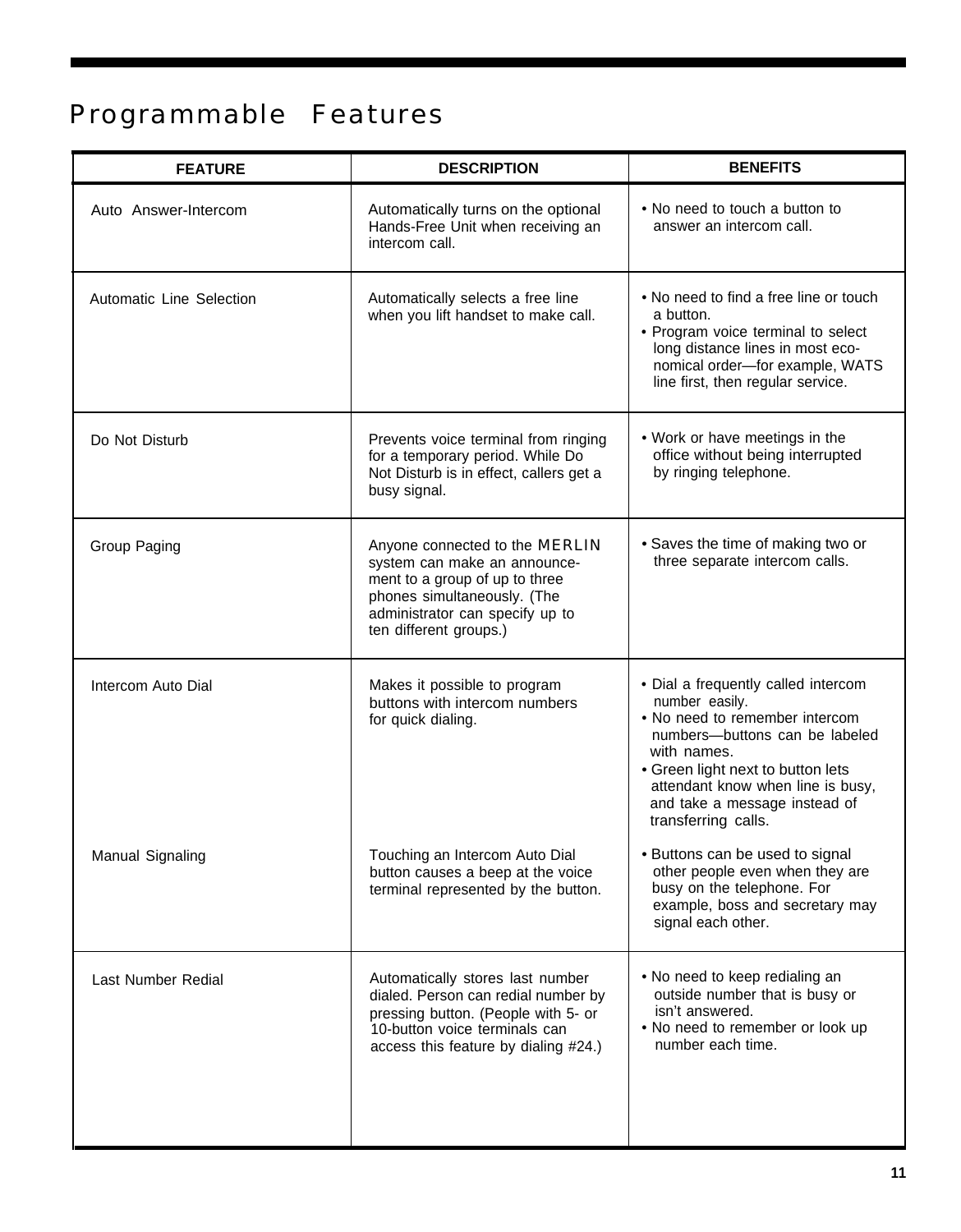## <span id="page-12-0"></span>Programmable Features (continued)

| <b>FEATURE</b>                          | <b>DESCRIPTION</b>                                                                                                                                                                                                                                                                                                                                                                                                   | <b>BENEFITS</b>                                                                                                                                                                                                                                                                                                                                                                                   |
|-----------------------------------------|----------------------------------------------------------------------------------------------------------------------------------------------------------------------------------------------------------------------------------------------------------------------------------------------------------------------------------------------------------------------------------------------------------------------|---------------------------------------------------------------------------------------------------------------------------------------------------------------------------------------------------------------------------------------------------------------------------------------------------------------------------------------------------------------------------------------------------|
| <b>Outside Auto Dial</b>                | Touching a programmed button<br>automatically dials the outside<br>number it represents.                                                                                                                                                                                                                                                                                                                             | • Saves time in dialing.<br>· Dial a frequently called outside<br>number with one-touch<br>convenience.<br>. No need to remember or look up<br>numbers.<br>• Prevents errors in dialing.                                                                                                                                                                                                          |
| Personal Speed Dial                     | Makes it possible to store outside<br>numbers so that each number can<br>be dialed by using a three-character<br>code. The stored numbers may be<br>different for each voice terminal.<br>This feature is available on 5- and<br>10-button voice terminals. (See also<br>Outside Auto Dial.)                                                                                                                         | • Saves time in dialing.<br>• Employees whose voice terminals<br>have no room for Auto Dial buttons<br>can simplify dialing of frequently<br>called numbers or lengthy num-<br>hers such as those that include<br>area and access codes.                                                                                                                                                          |
| Privacy                                 | Prevents others from joining calls.                                                                                                                                                                                                                                                                                                                                                                                  | • Make confidential calls in private.<br>. No one can interrupt call.                                                                                                                                                                                                                                                                                                                             |
| Personalized Ringing                    | Allows selection of one of eight<br>ringing signals for any voice<br>terminal.                                                                                                                                                                                                                                                                                                                                       | • Employees who work close to one<br>another can distinguish ringing of<br>their own voice terminals.                                                                                                                                                                                                                                                                                             |
| Programmable Line Ringing<br>(Coverage) | Individual lines can be programmed<br>to ring immediately, after a delay, or<br>not at all on incoming calls. This<br>does not apply to transferred or<br>intercom calls.                                                                                                                                                                                                                                            | · Flexible call coverage.<br>• Program a second voice terminal<br>to ring for that line when the per-<br>son to whom the call is directed<br>does not answer.<br>• Voice terminals in lobby and<br>conference rooms can be pro-<br>grammed not to ring at all on<br>incoming calls.<br>• Program lines on voice terminals<br>to ring according to personal pref-<br>erence and needs of business. |
| <b>Saved Number Redial</b>              | Touching a button stores a dialed<br>number for later redialing. The<br>stored number remains the same<br>until replaced with another number.<br>Person can redial number after<br>making other calls by touching<br>button again. People with 5- or<br>10-button voice terminals can<br>access this feature by dialing #23.<br>Any voice terminal may be pro-<br>grammed with more than one<br>Saved Number button. | • Comes in handy when person is<br>trying to make outside call and<br>gets busy signal or no answer.<br>• Make other calls and try number<br>again later simply by touching<br>button.<br>• No need to remember or look up<br>number again.<br>• Store several numbers.                                                                                                                           |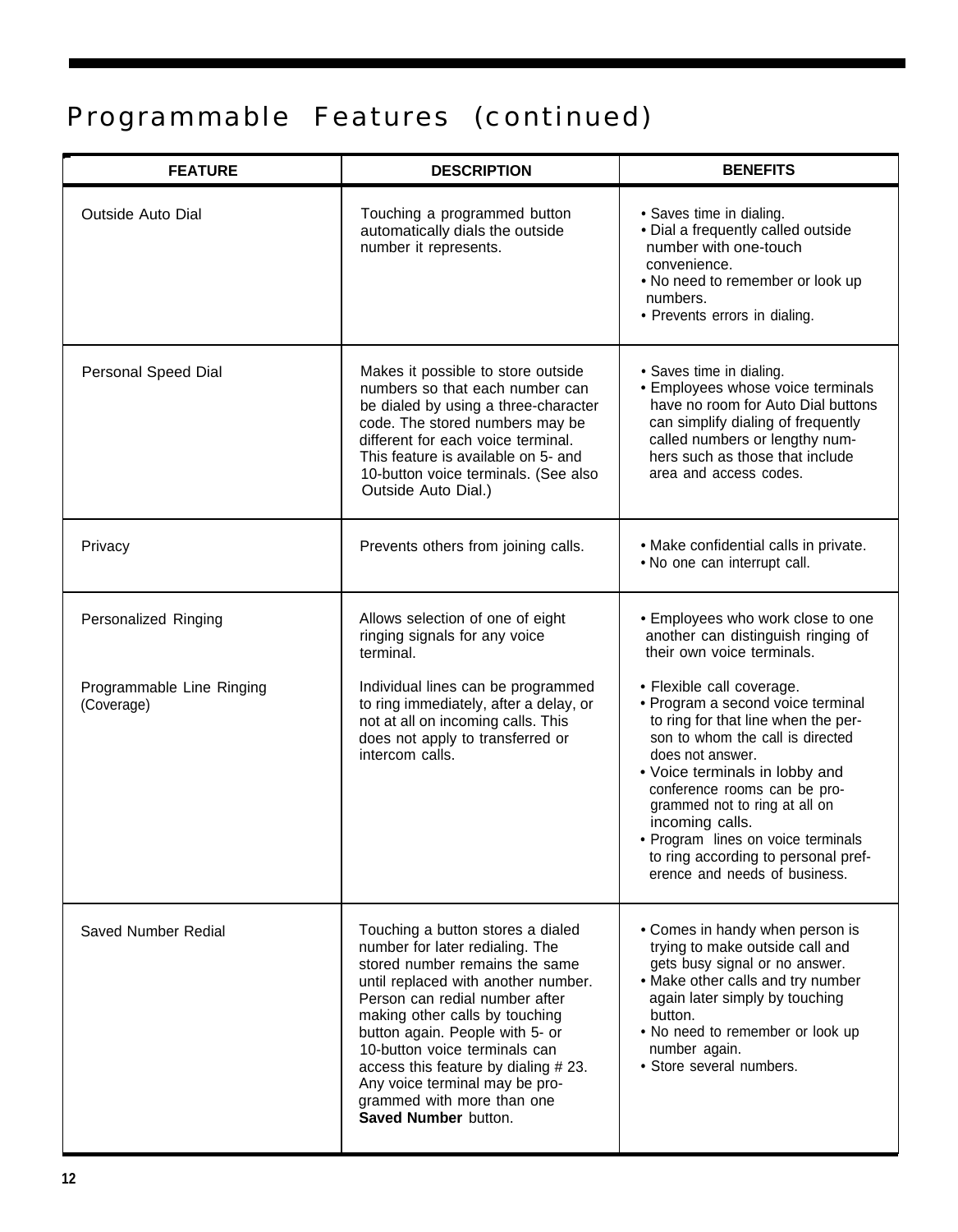## <span id="page-13-2"></span><span id="page-13-1"></span><span id="page-13-0"></span>Programmable Features (continued)

| <b>FEATURE</b>             | <b>DESCRIPTION</b>                                                                                                                       | <b>BENEFITS</b>                                                                                                                                                                                                                                                                       |
|----------------------------|------------------------------------------------------------------------------------------------------------------------------------------|---------------------------------------------------------------------------------------------------------------------------------------------------------------------------------------------------------------------------------------------------------------------------------------|
| <b>Touch-Tone Enable</b>   | Generates Touch-Tone signals on<br>rotary lines.                                                                                         | • Businesses that use rotary lines<br>can access alternate long-<br>distance services, banking-by-<br>phone, credit card authorization,<br>and other electronic services that<br>require Touch-Tone dialing.<br>• Can be programmed into Auto Dial<br>sequence using Transfer button. |
| Voice Announcement Disable | Blocks intercom voice announce-<br>ments on individual voice terminals,<br>which ring automatically instead to<br>signal intercom calls. | • People who do not want to be<br>interrupted by voice announce-<br>ments can receive intercom ringing<br>instead.<br>• Administrator may program voice<br>terminals in public places such as<br>lobbies and conference rooms<br>with this feature.                                   |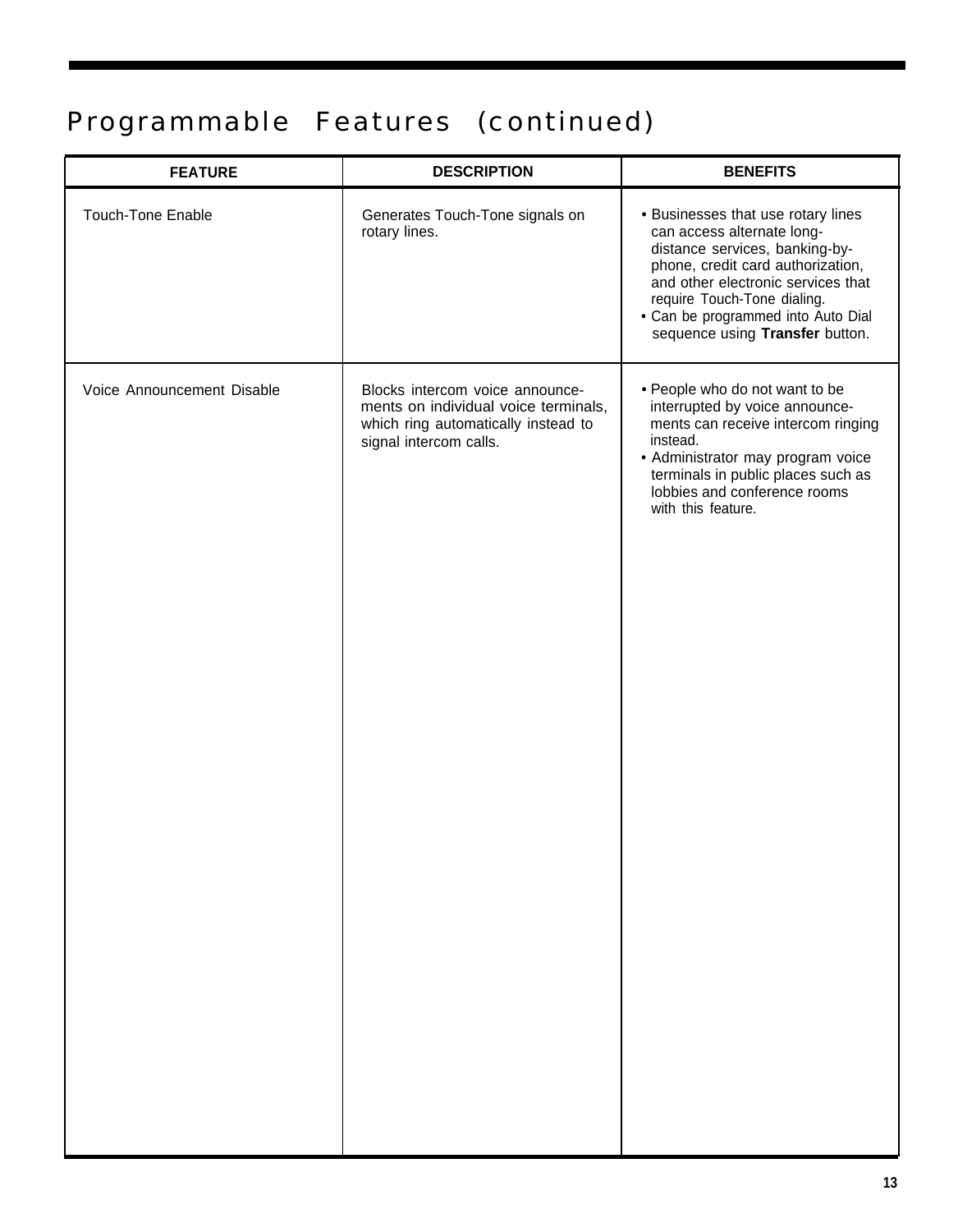## <span id="page-14-1"></span><span id="page-14-0"></span>System Features—For Administrator Only

| <b>FEATURE</b>                                                                      | <b>DESCRIPTION</b>                                                                                                                                                                                                                                                                      | <b>BENEFITS</b>                                                                                                                                                                                                                                                                  |
|-------------------------------------------------------------------------------------|-----------------------------------------------------------------------------------------------------------------------------------------------------------------------------------------------------------------------------------------------------------------------------------------|----------------------------------------------------------------------------------------------------------------------------------------------------------------------------------------------------------------------------------------------------------------------------------|
| Button-Free Line Operation                                                          | • Gives users of 5-button voice<br>Enables users to have access to all<br>terminals more buttons for custom<br>lines without using up buttons.<br>features.                                                                                                                             |                                                                                                                                                                                                                                                                                  |
| Call Restriction<br><b>Outward Call Restriction</b><br><b>Toll Call Restriction</b> | Enables administrator to adjust any<br>voice terminal so that no outside<br>calls can be made on it or so that no<br>toll calls can be made on it.                                                                                                                                      | • Prevents telephone abuse.<br>• Voice terminals in public places<br>can be restricted to inside or local<br>calls only.<br>• Controls telephone costs.                                                                                                                          |
| Line Administration                                                                 | Makes it possible for administrator<br>to assign any combination of lines<br>to any voice terminal.                                                                                                                                                                                     | • Line assignments can be custom-<br>ized to control costs.<br>• Personal lines can be assigned to<br>appropriate people.<br>• Lines can be reassigned easily.                                                                                                                   |
| <b>System Reset</b>                                                                 | Enables administrator to set system<br>back to initial feature assignments.                                                                                                                                                                                                             | • All administration and pro-<br>gramming is erased and initial<br>feature assignments are reset on<br>voice terminals.                                                                                                                                                          |
| System Speed Dial<br>System Speed Dial with Restriction<br>Override                 | Enables administrator to enter up to<br>40 different numbers so that each<br>number can be dialed by using a<br>three-character code. The same set<br>of numbers is available to users at<br>all voice terminals. Only the admin-<br>istrator can program System Speed<br>Dial numbers. | • Gives each person in the system<br>access to frequently called numbers.<br>· Employees can access authoriza-<br>tion codes administrator does not<br>want to divulge.<br>• Phones otherwise restricted from<br>placing long-distance calls can still<br>use System Speed Dial. |
| Touch-Tone/Rotary Option                                                            | Makes it possible for <b>MERLIN</b> sys-<br>tern to work with either Touch-Tone<br>or rotary lines.                                                                                                                                                                                     | • Convenience of push-button<br>dialing with less expensive<br>rotary lines.                                                                                                                                                                                                     |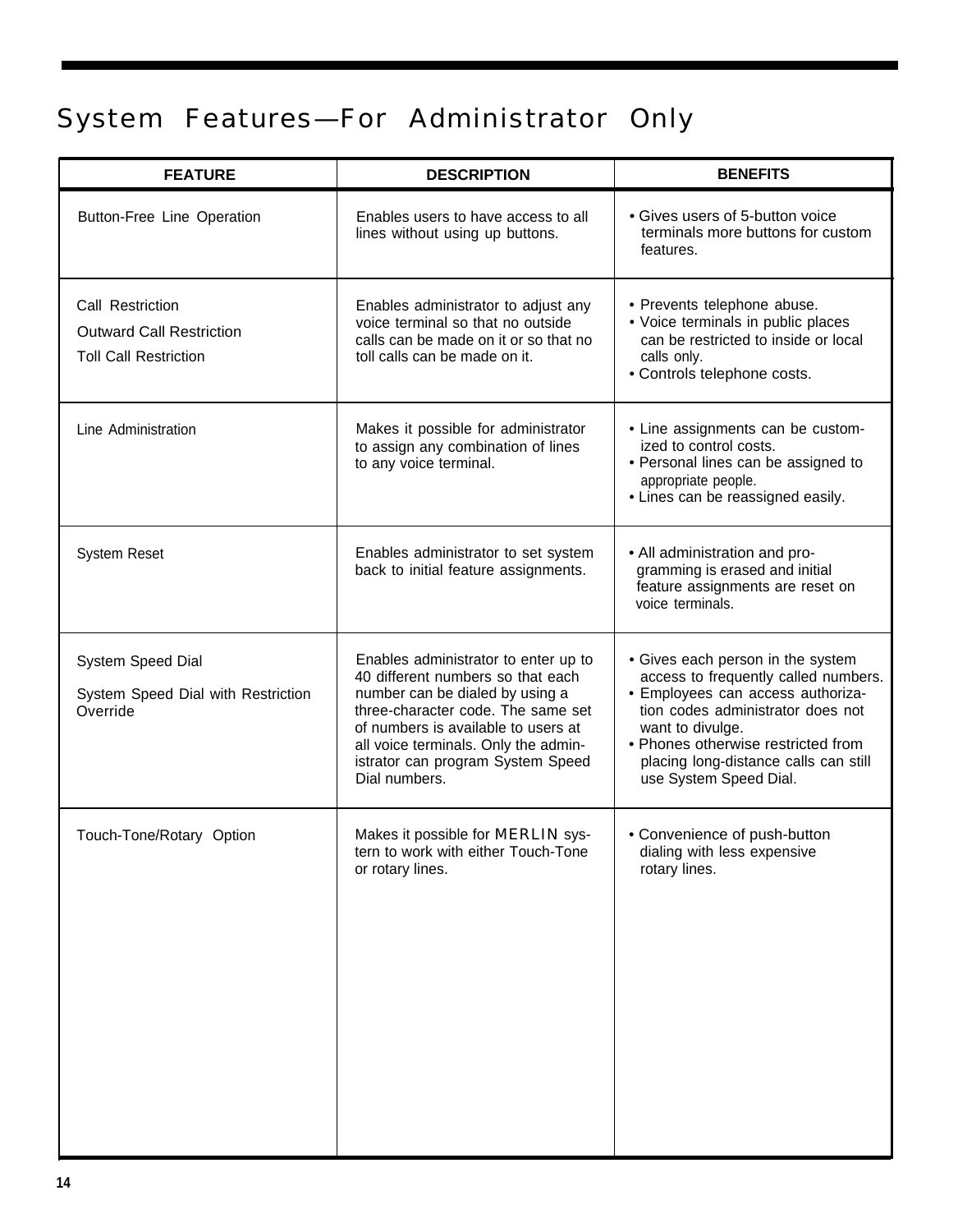## <span id="page-15-3"></span><span id="page-15-2"></span><span id="page-15-1"></span><span id="page-15-0"></span>Optional Features and Equipment

| <b>FEATURE</b>                                                                                                 | <b>DESCRIPTION</b>                                                                                                                                                                                                                                | <b>BENEFITS</b>                                                                                                                                                                                                                                                                    |
|----------------------------------------------------------------------------------------------------------------|---------------------------------------------------------------------------------------------------------------------------------------------------------------------------------------------------------------------------------------------------|------------------------------------------------------------------------------------------------------------------------------------------------------------------------------------------------------------------------------------------------------------------------------------|
| <b>Extra Alert</b><br>Required Equipment:<br>• Type III cartridge in control unit                              | Provides a connection for alerting<br>devices such as bells, horns, or<br>strobe lights in up to three different<br>areas of building. Your business<br>must supply alerting devices.                                                             | • Alert people in noisy areas that<br>telephone is ringing.                                                                                                                                                                                                                        |
| General Purpose Adapter                                                                                        | Connects telephone accessories to<br>any MERLIN system telephone.                                                                                                                                                                                 | • Modem can be added for data<br>communication with computer.<br>• Cordless telephone or basic<br>Touch-Tone or rotary telephone<br>can be added.                                                                                                                                  |
| Hands-Free Unit                                                                                                | Provides full speakerphone capa-<br>bility. Requires programmable<br>button on voice terminal.                                                                                                                                                    | • Hands-free telephone conversa-<br>tion from anyplace in room.<br>• Hands-free answering on intercom.<br>• One-touch answering of outside<br>calls.<br>• On-hook dialing.<br>• Monitor-on-hold.<br>• Teleconferencing-other people<br>in room can participate in<br>conversation. |
| Headset and Headset Adapter                                                                                    | Enables attendant to handle calls<br>without lifting handset.                                                                                                                                                                                     | • Hands-free speaking and listening.                                                                                                                                                                                                                                               |
| Loudspeaker Paging<br><b>Required Equipment:</b><br>• Type II cartridge in control unit                        | Makes it possible to page others on<br>loudspeaker system. Your business<br>must supply paging system.                                                                                                                                            | • Attendant can quickly locate<br>people who are away from their<br>desks or normal work areas.                                                                                                                                                                                    |
| Music-On-Hold<br><b>Required Equipment:</b><br>• Type II cartridge in control unit                             | Makes it possible to provide callers<br>with music when they are put on<br>hold. Your business must provide<br>music source, such as tape player<br>or FM radio.                                                                                  | • People on hold know they have not<br>been forgotten and are willing to<br>hold on longer.<br>• Projects pleasant business image.                                                                                                                                                 |
| Off-Premises Telephone Interface<br><b>Required Equipment:</b><br>• Basic Touch-Tone telephone off<br>premises | Makes it possible to have telephones<br>off premises connected to MERLIN<br>system. Auto-dial telephones such<br>as the TOUCH-A-MATIC®7104 are<br>recommended for this purpose.<br>User instructions are supplied with<br>Off-Premises Interface. | • Telephones in remote locations<br>may be connected to MERLIN<br>system.<br>• Selected employees may have<br>telephone at home connected to<br>system.                                                                                                                            |
| Power Failure Transfer<br>Required Equipment:<br>• Type III cartridge in control unit                          | Permits connection of two basic<br>Touch-Tone or rotary telephones to<br>which the system automatically<br>switches service if power fails.                                                                                                       | • Telephone service continues<br>despite power failure.                                                                                                                                                                                                                            |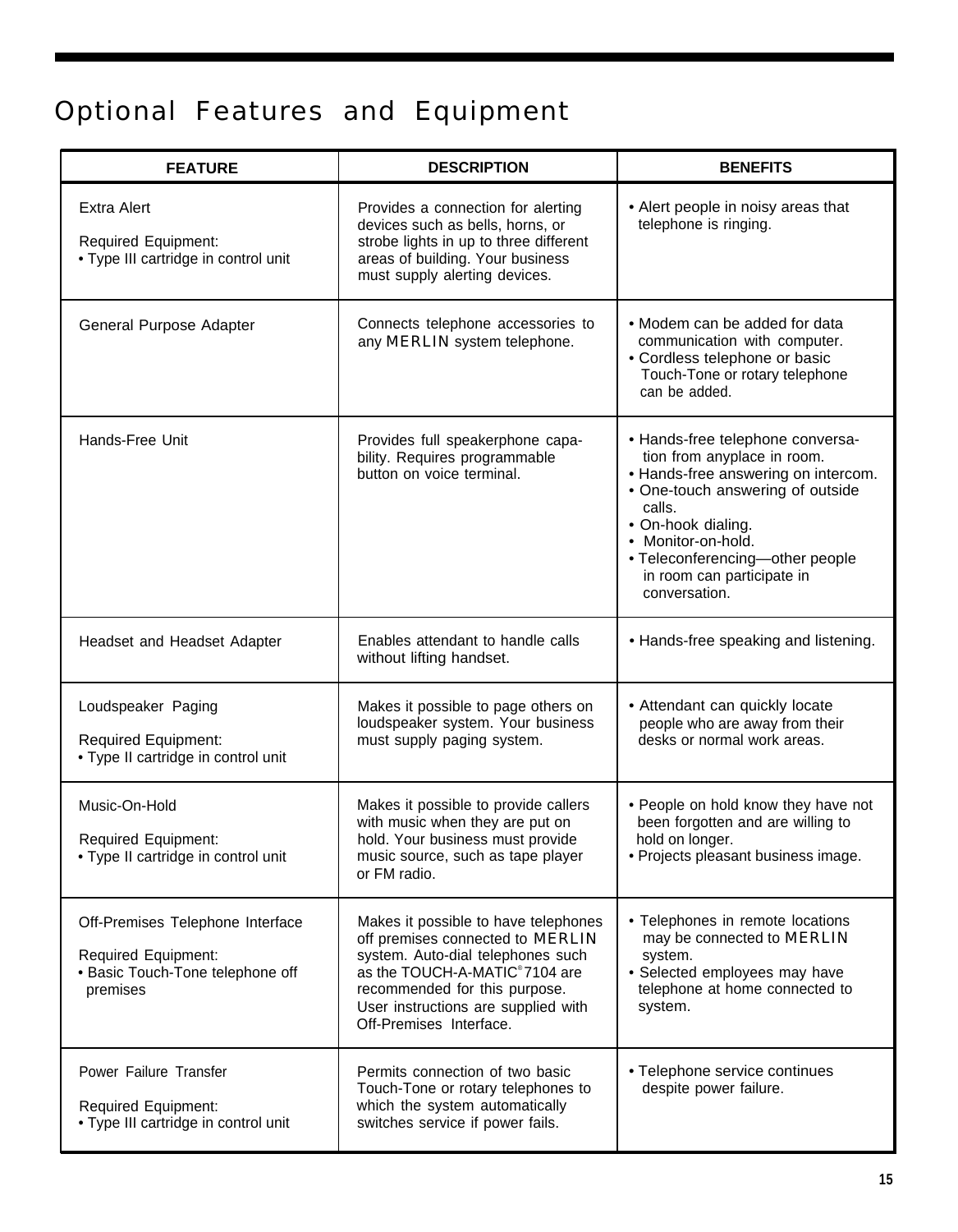### <span id="page-16-5"></span><span id="page-16-4"></span><span id="page-16-3"></span><span id="page-16-0"></span>Basic Administration

This section guides you through the administration procedures required to get your MERLIN system up and running. A later section tells you how to customize your system further.

Complete customization of your MERLlN system involves a series of administration procedures at the control unit, at the administrator/attendant voice terminal, and at individual voice terminals. However, to get your system up and running in a simple, basic configuration, just follow the steps in this chapter: set a few switches on the control unit, connect telephone company lines to the control unit, and assign these lines to line buttons on voice terminals.

In many businesses, further customization is not necessary because the **MERLIN** system comes with a preassigned set of features, called initial feature assignments. After just a few simple procedures, the **MERLIN** system voice terminals will have the initial feature assignments, which you can choose to change or leave in place. These are discussed on [page 19.](#page-19-2)

<span id="page-16-2"></span><span id="page-16-1"></span>Before you start administering your system, keep the following in mind:

- 1. It is best to do administration when the system is not is use, but this is not a requirement. The system automatically alerts you with a single, low-pitched ring if you try to administer a part of it that is in use.
- 2. Make sure the Feature Package 2 cartridges firmly seated in the slot at the upper right hand corner of the control unit.

#### **WARNING: ALWAYS TURN OFF POWER TO lNSERT OR REMOVE CARTRIDGE.**

- 3. When you turn the system on, the green Power light should go on and the red Warning light should be off.
- 4. Check that your **MERLIN** system voice terminals are plugged into the numbered jacks on the control unit. These jack numbers correspond to intercom numbers.

#### **THE ADMINISTRATOR/ATTENDANT VOICE TERMINAL**

The voice terminal plugged into Intercom 10 (intercom 0 on Model 206) serves double duty. In normal day-to-day operation, it is the attendant's voice terminal-the place where most of the calls to your business are answered. During administration, however, it becomes the administration voice terminal, the place where you enter information into the system.

You will use the administrator/attendant voice terminal to assign lines to line buttons on voice terminals as well as to customize other features of your system (if you choose to do so).

For best results, the administrator/attendant voice terminal should be a 34-button deluxe voice terminal. The diagram on [page 22](#page-22-0) shows the button labels that are useful during administration. In addition, tear-out labels for use with a 34-button deluxe voice terminal during administration are found in the feature cartridge box.

#### **SETTING SWITCHES ON THE CONTROL UNIT**

The first thing you need to do is to turn on the system and set a few switches on the control unit.

- 1. Plug the control unit power cord into a grounded (3-prong) ac outlet that is not controlled by a wall switch.
- 2. Turn the On/Off switch on the control unit to On (Model 820 only).
- 3. Set the Toll Prefix/Area Code switch to Toll Prefix if you use a 1 or a 0 as a prefix when dialing long distance calls. If you do not use a prefix, setthe switch to Area Code.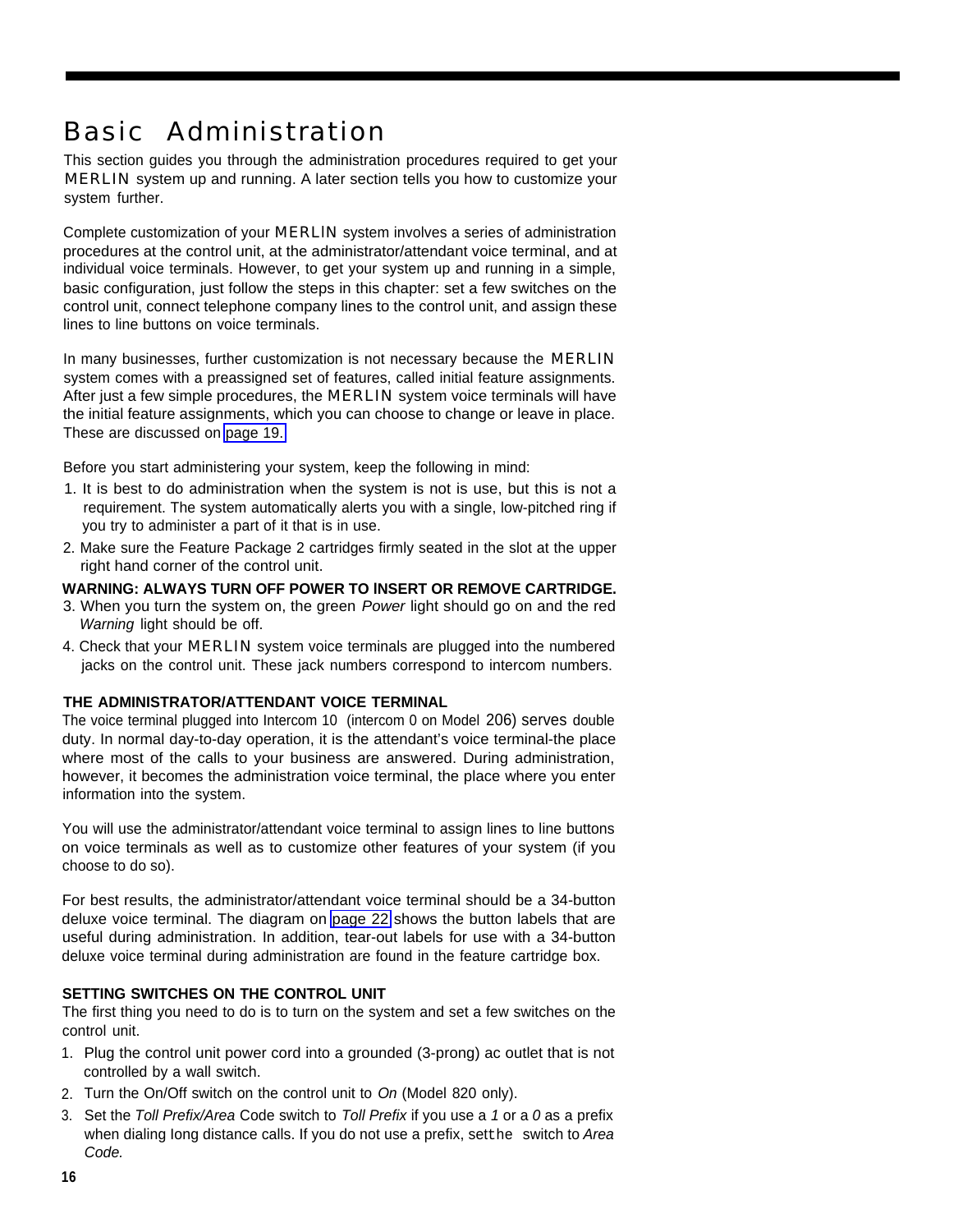<span id="page-17-7"></span><span id="page-17-6"></span><span id="page-17-5"></span><span id="page-17-4"></span><span id="page-17-3"></span><span id="page-17-2"></span><span id="page-17-1"></span>NOTE: If you have a Model 820, the name of the Toll Prefix/Area Code switch is engraved on the faceplate of the control unit. If you have a Model 206 or 410, a plastic label that identifies this switch is supplied with the Feature Package 2 cartridge.

4. Set the Tone/Pulse switch to Tone if you have Touch-Tone service. Otherwise, set it to Pulse.

Now enter administration mode using the following procedure:

#### <span id="page-17-0"></span>**ENTERING ADMINISTRATION MODE:**

The Admin/Normal switch on the control unit is used to put you into administration mode. While in administration mode, you use the administrator/attendant voice terminal (jack 10 or jack 0 on Model 206) to enter information into the system. Before administering the system, tear out the administration labels provided in the box your Feature Package 2 cartridge came in, and slide them into the button label slots in the administrator/attendant voice terminal. Here is how you enter administration mode:

- At the control unit, set Admin/Normal switch to Admin.
- At the administrator/attendant voice terminal, slide the T/P switch to P.
- Touch **Administer (Send Message)** (red light comes on).
- Perform one or more administration tasks. (If someone is using the part of the system that you want to administer, the administrator/attendant voice terminal gives a single, low-pitched ring. When you hear this ring, wait a few minutes then try again.)

We recommend that you use a 34-button deluxe voice terminal for administration. If you do not, the procedure is slightly different. For the third step, instead of touching **Administer,** you dial #01.

While in administration mode, you can perform one or more of the following administration procedures:

- administer lines
	- —connect telephone lines to jacks in the control unit (see [page 18\)](#page-18-3)
	- —assign outside lines to voice terminals (see [page 18\)](#page-18-3)
	- —add and remove lines (see [page 18\)](#page-18-3)
	- —assign personal lines (see [page 19\)](#page-19-3)
- set call restrictions
	- —outward call restriction (see [page 23\)](#page-23-2)
	- —toll call restriction (see [page 23\)](#page-23-2)
- program System Speed Dial (see [page 24\)](#page-24-2)
- program System Speed Dial with Restriction Override (see [page 24\)](#page-24-2)
- setup Group Paging Zones (see [page 24\)](#page-24-2)
- program Transfer Return Ringing (see [page 25\)](#page-25-2)
- administer phones for Button-Free Line Operation (see [page 25-](#page-25-2)[26\)](#page-26-1)
- system reset (se[e page 27\)](#page-27-1)

For a simple, basic configuration that takes advantage of the initial feature assignments, all you need to do is line administration.

If you choose to do more administration, stay in administration mode until you are finished.

Leave administration mode by:

- sliding the T/P switch back to center position at the administrator/attendant voice terminal and by
- setting the Admin/Normal switch back to Normal at the control unit.

NOTE: You only need to switch back to Normal for security reasons (so no accidental administration occurs). **17**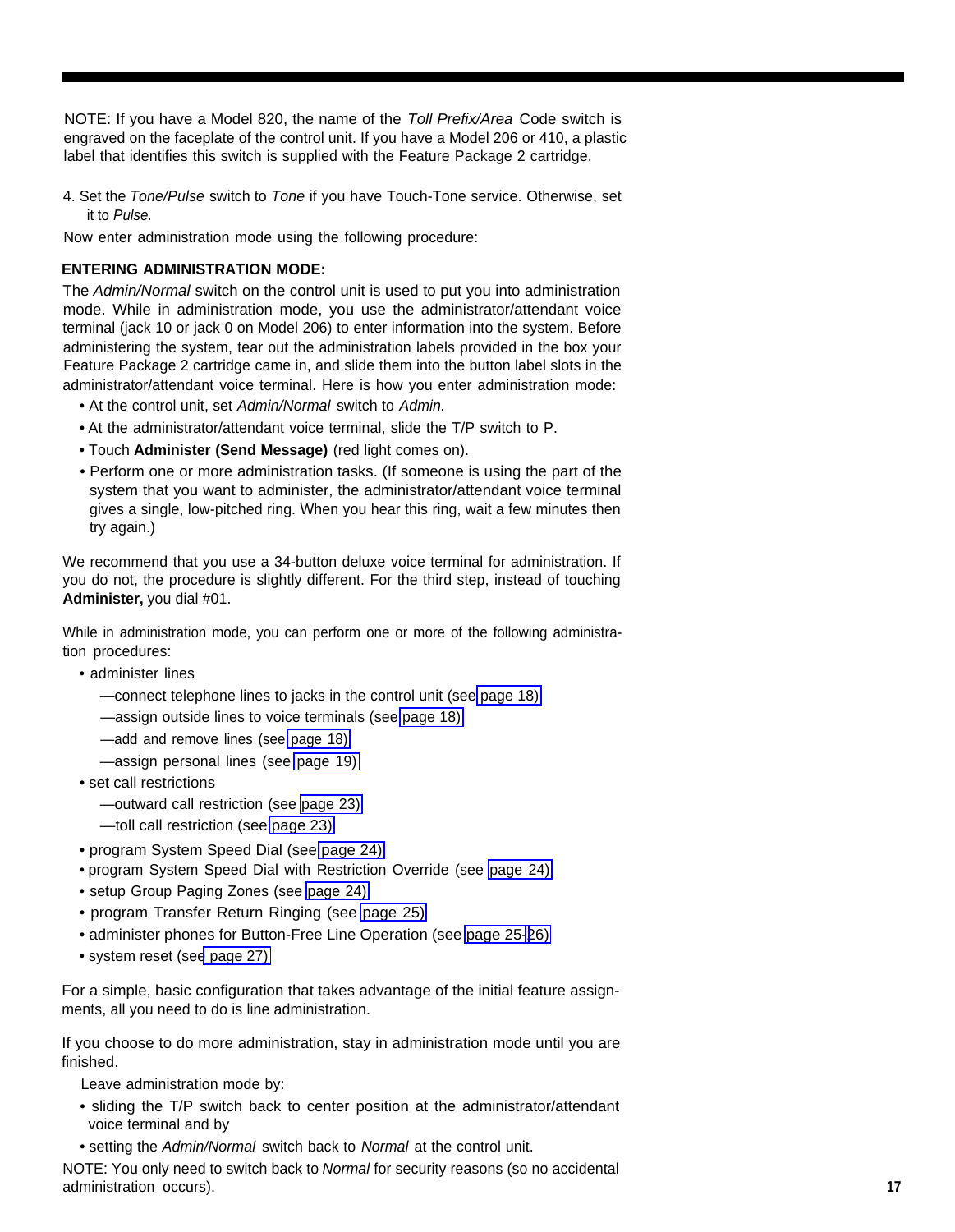### <span id="page-18-4"></span><span id="page-18-3"></span><span id="page-18-0"></span>**LINE ADMINISTRATION**

#### <span id="page-18-1"></span>**Connecting Lines to the Control Unit**

Once you have set control unit switches and entered administration mode, you are ready to connect telephone lines to your control unit. Simply plug the lines into the line jacks labeled A, B, C, etc. on the control unit. These jacks correspond to buttons on the phones. So, deciding which line to plug into which jack on the control unit begins to determine which line goes on which button on every telephone in the MERLIN system. (The section following this one will show you how to fine-tune the process of assigning lines to line buttons on voice terminals.)

Here are a couple of tips to consider when plugging lines into the control unit line jacks:

- •If you have fewer than eight lines, plug the lines into the control unit so that there's no gap in the sequence. For instance, if your system has 5 lines, use A, B, C, D, and E.
- <span id="page-18-2"></span>• If you have a model 820 and some 5-button voice terminals, there are some additional considerations you might want to keep in mind. The 5-button voice terminals can show only four lines, regardless of the number of lines in your system. To accommodate users of 5-button phones, you may have to plug the lines into the control unit jacks in a special order. For more details, see the section called ["PROGRAMMING TIPS FOR 5-BUTTON VOICE TERMINALS"](#page-32-2) on page 32.

#### **Assigning Lines to Line Buttons**

You should at this point have a firm plan in mind about which of your lines should appear on the line buttons of each of the voice terminals in your system. This section will show you how to use the administrator/attendant voice terminal to assign lines to line buttons on voice terminals.

#### For Square Systems

You may have decided to configure lines in your system for "square" operation.

Square operation means that each voice terminal has all of the lines in the system appearing on it, and each line is on a separate button.

Square is simple and easy for everyone in the system to understand. This form of operation is familiar to many people who have worked with key telephone systems in the past, for example, COM KEY® systems. The buttons and lights for all these lines help you keep track of your calls.

If you want all lines to appear on all telephones, use the following procedure on the administrator/attendant voice terminal:

- •Enter administration mode at the administrator/attendant voice terminal if you haven't already done so [\(page 17\).](#page-17-2)
- •Dial  $*$  4 plus the total number of lines in your system.
- •If you do not want to administer other options, leave administration mode by sliding the T/P switch back to the center position at the administrator/attendant voice terminal and by setting the Admin/Normal switch back to Normal at the control unit. Otherwise, continue administration procedures.

If you have configured your system square, turn now to [page 19](#page-19-4) to see the features which are preassigned to the **MERLIN** system voice terminals.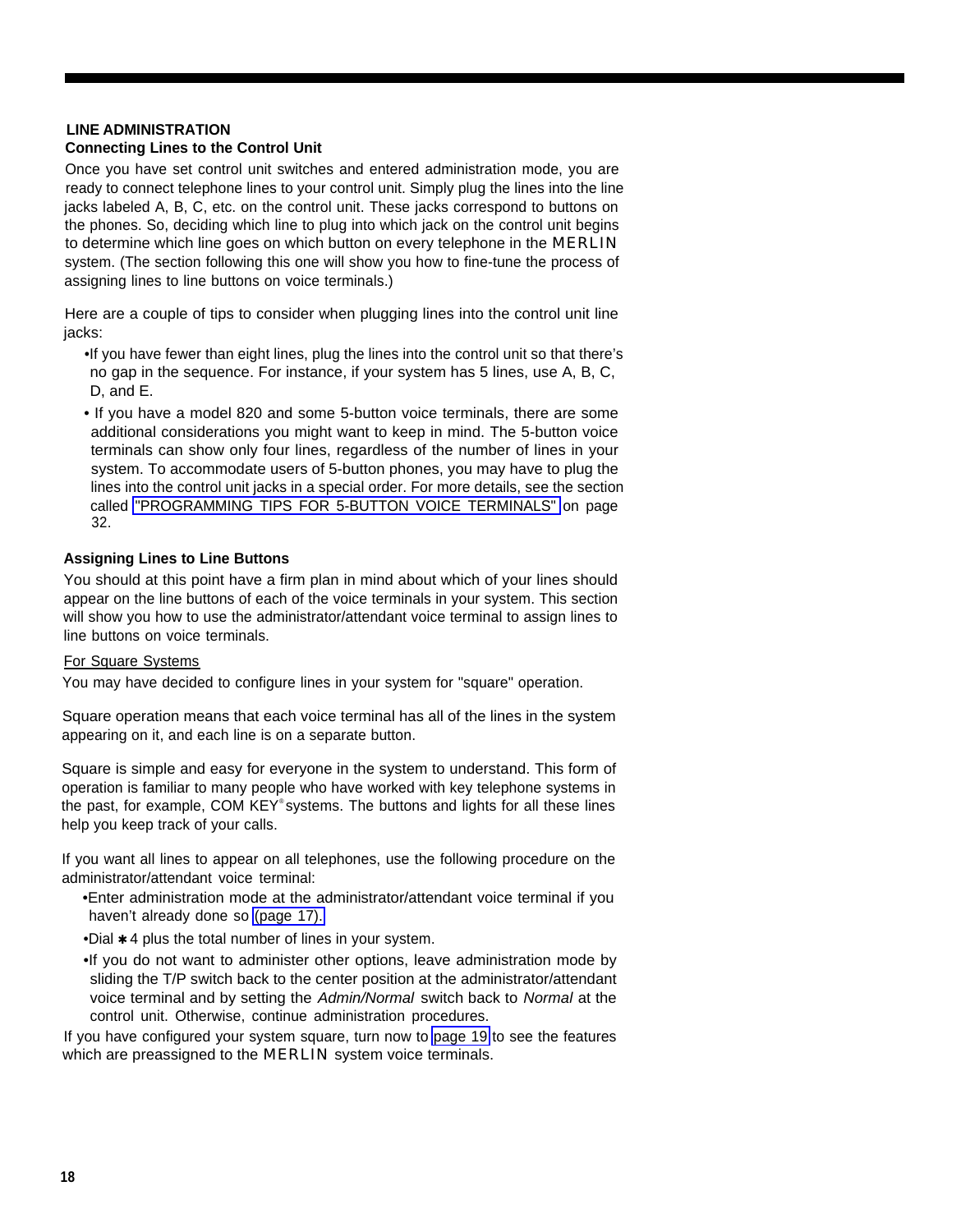#### <span id="page-19-4"></span><span id="page-19-3"></span><span id="page-19-2"></span><span id="page-19-1"></span>For Non-Square Systems

You may not want your system to be "square". For instance, you may have a WATS line that you want to appear only on a few voice terminals. Or you may want a line to serve as a personal line for someone's exclusive use. For cases like these, you will first assign all the lines that will appear on all voice terminals in the system (fewer than the total number of lines). Then, you will use a different procedure to assign the remaining lines to particular voice terminals.

Here's the procedure to assign the lines that will appear on all voice terminals in the system:

- Enter administration mode at the administrator/attendant voice terminal if you haven't already done so [\(see page 17\).](#page-17-1)
- Dial  $*$  4 plus the number of lines in your system that you want to appear on all voice terminals, making cetain these lines are the first ones to be plugged into the control unit.

<span id="page-19-0"></span>Now you can add the remaining unassigned lines to particular voice terminals using the following procedure:

- At the administrator/attendant voice terminal, select the voice terminal to be administered by touching the Intercom Auto Dial button (or dialing the intercom number) of that particular voice terminal.
- After you've dialed the number, green lights will be on next to line buttons corresponding to assigned lines on the phone being administered. Line buttons corresponding to unassigned lines will not have green lights next to them.
- Touch the button corresponding to the line you want to add to the voice terminal.
- When the green light comes on, the line has been added to the voice terminal.
- Repeat this procedure for each phone.
- If you do not want to administer other options, leave administration mode by sliding the T/P switch back to the center position at the administrator/attendant voice terminal and by setting the Admin/Normal switch back to Normal at the control unit. Otherwise continue administration procedures.

You can also remove a line from a voice terminal by using the same procedure. The green light will go off next to the line button.

When you remove a line from a telephone, the corresponding button becomes an Outside Auto Dial button at that telephone.

Your **MERLIN** system is now ready for use!

#### **INITIAL FEATURE ASSIGNMENTS**

The system automatically preassigns a set of features to each voice terminal in the system when you turn it on for the first time.

The buttons above the dial pad on a MERLIN system voice terminal represent either lines or features. Buttons to the right of the dial always represent features. The following diagrams illustrate the initial features that are present on **MERLIN** system phones. lf you are satisfied with the combination of line buttons and features, as they appear in the diagrams, you do not need to do any further administration or programming.

If you would like to customize your system further, go to "Customizing Other Options in the System," [page 23.](#page-23-3)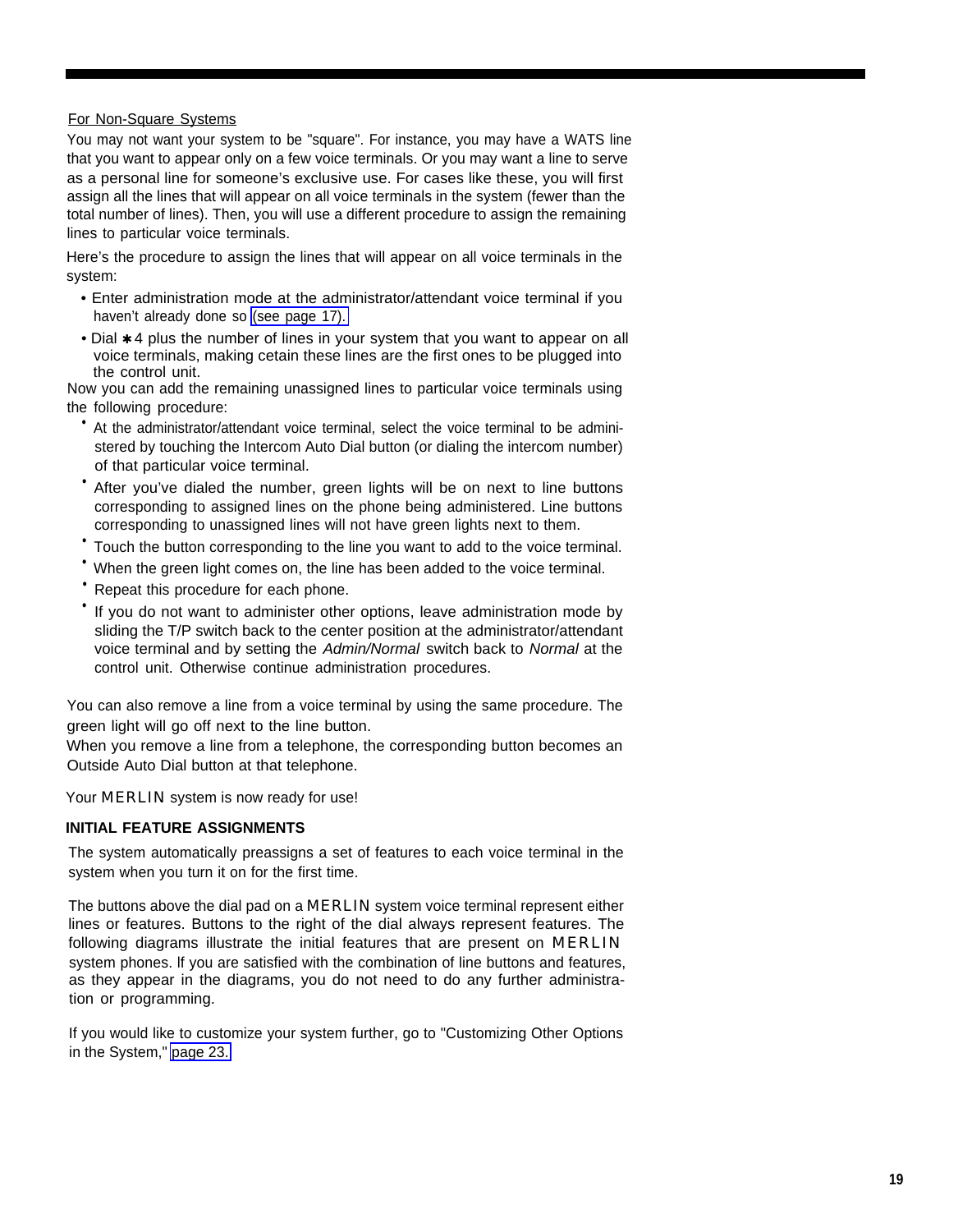#### **Initial Feature Assignments**

**Model 206 Voice Terminals 1-5 Model 410 and 820 Voice Terminals 11-29**

<span id="page-20-2"></span><span id="page-20-1"></span><span id="page-20-0"></span>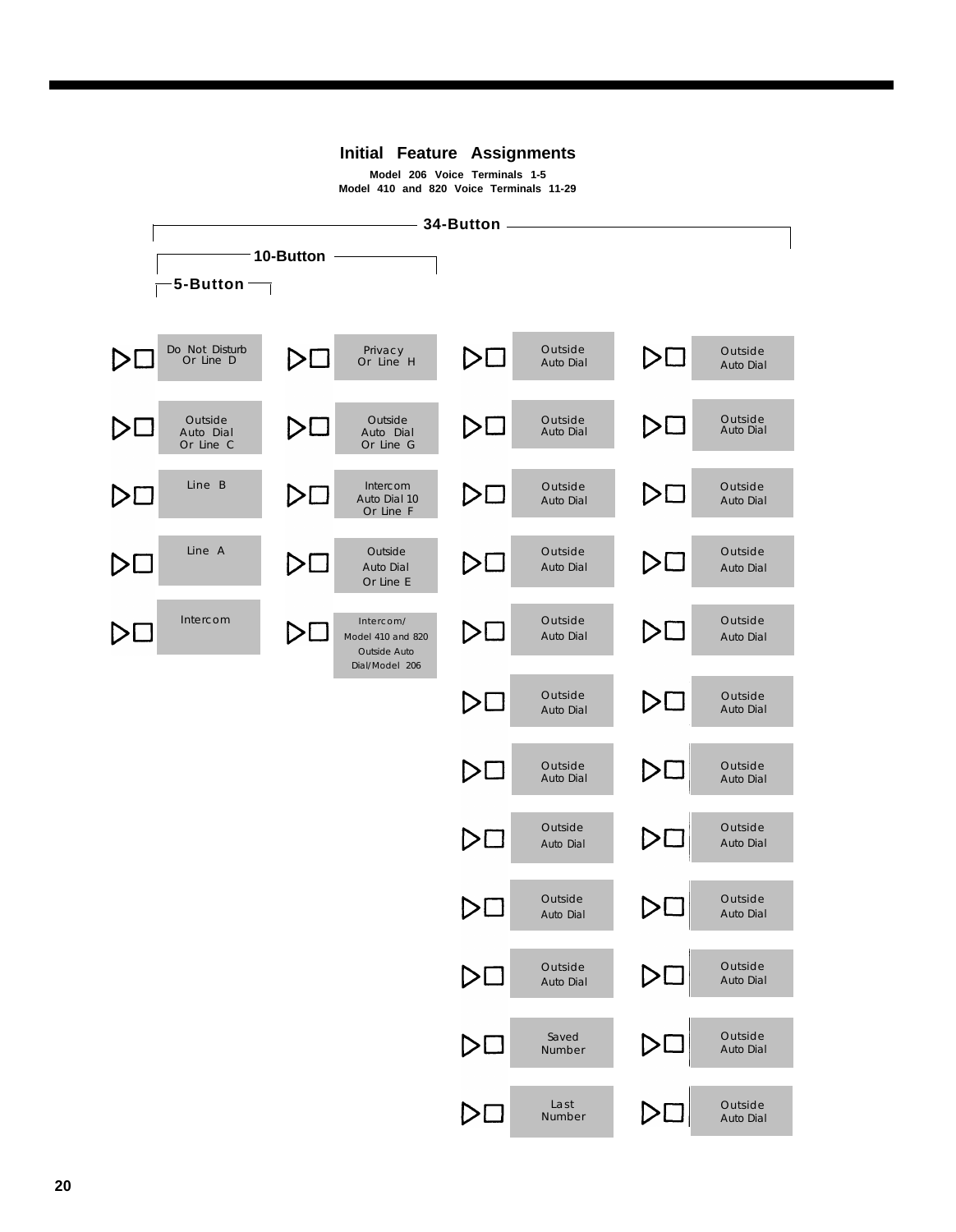

**Administrator/Attendant Voice Terminal Voice Terminal 0 on Model 206 Voice Terminal 10 on Model 410 and 820 Normal Mode**

<span id="page-21-0"></span>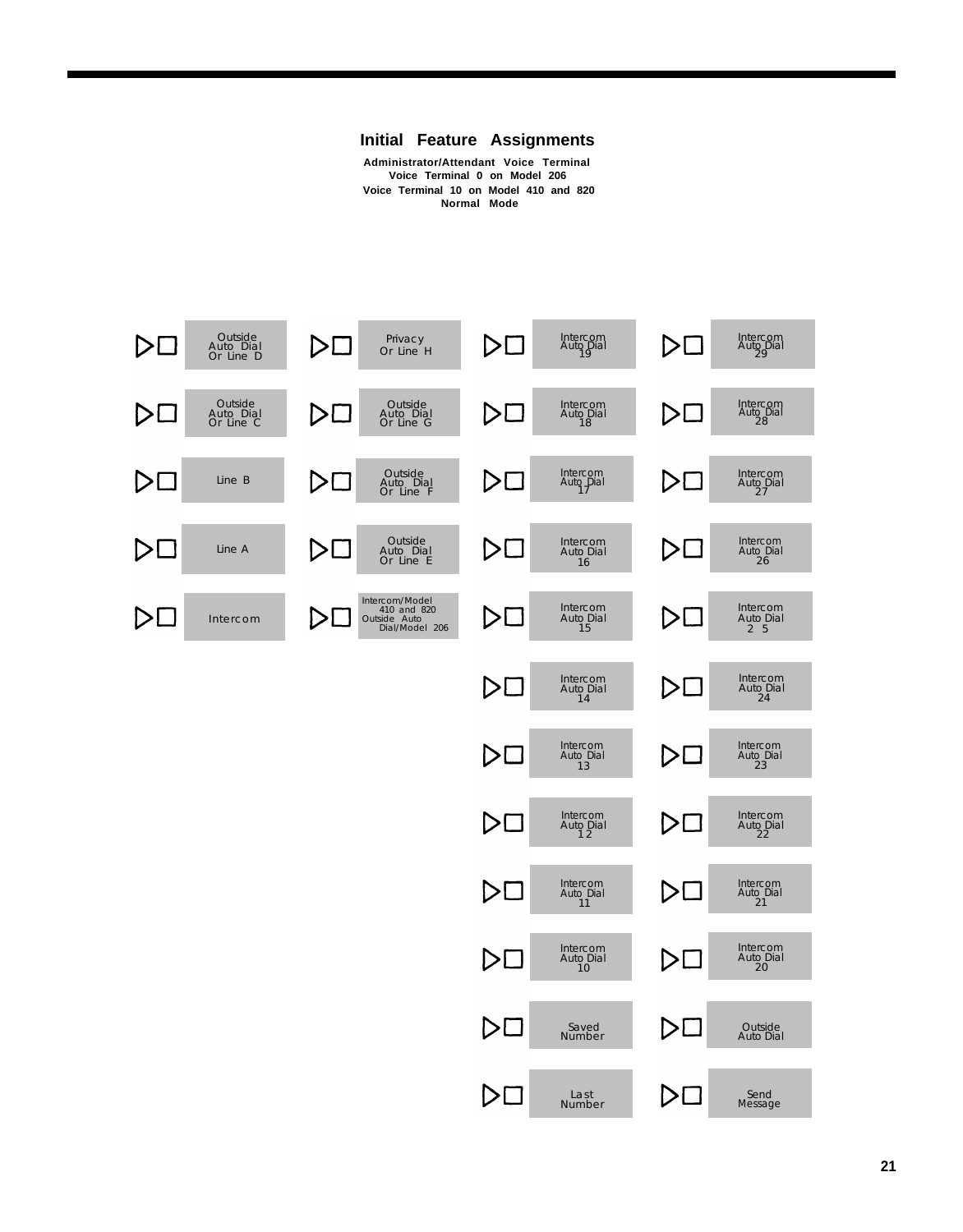#### **Administrator/Attendant Voice Terminal**

**Voice Terminal 0 on Model 208 Voice Terminal 10 on Model 410 and 820 Administration Mode**

<span id="page-22-2"></span><span id="page-22-1"></span><span id="page-22-0"></span>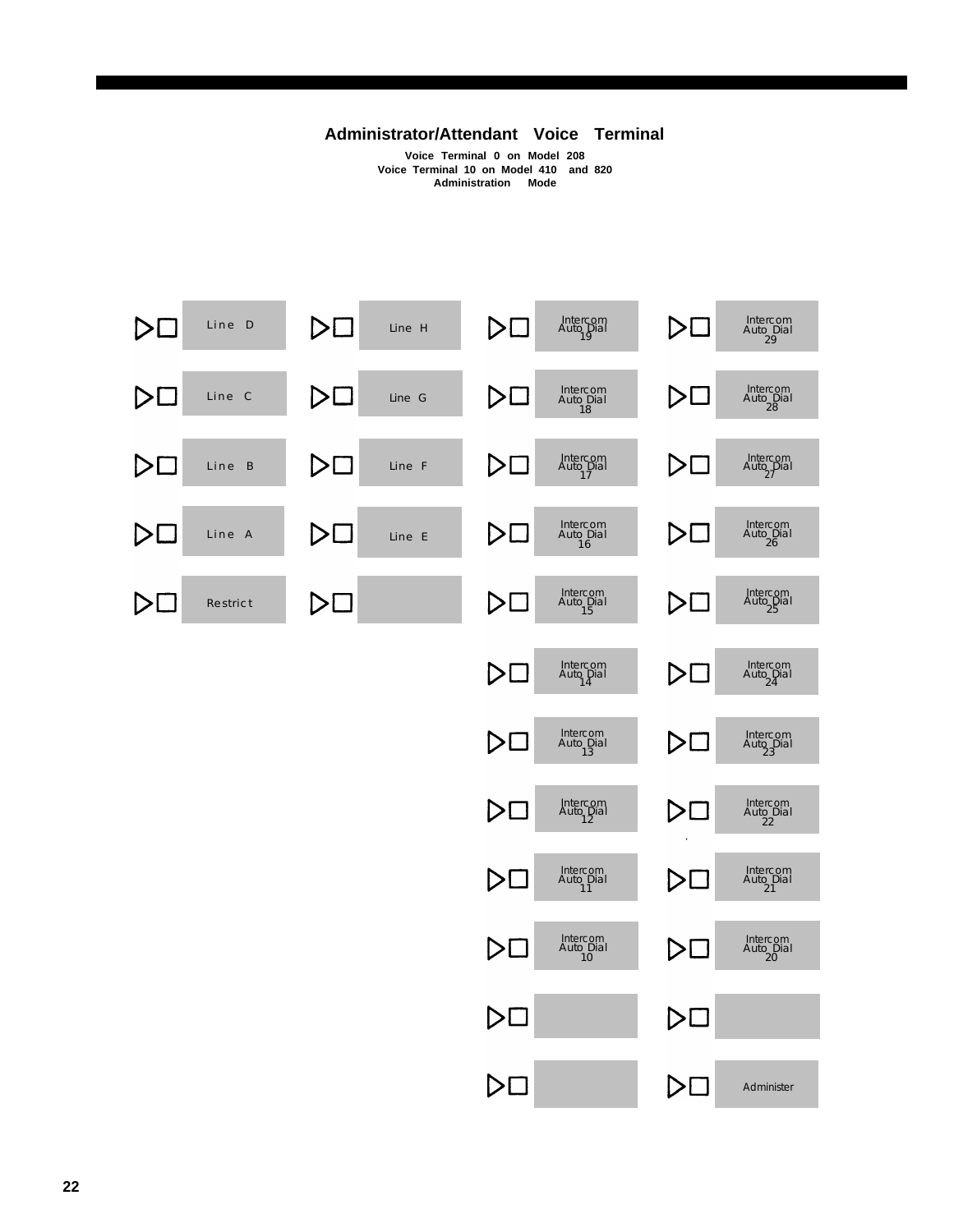### <span id="page-23-4"></span><span id="page-23-3"></span><span id="page-23-2"></span><span id="page-23-0"></span>Customizing Other Options in the System

As the person who administers the **MERLIN** system, you will know more about its capabilities than anyone else in your office. With good planning on your part, the system can be fine-tuned to work with maximum efficiency both for the business as a whole and for each individual user.

This section of the manual is divided into three parts. The first part concerns features that are administered from the administrator/attendant voice terminal—the voice terminal plugged into intercom jack 0 or 10. Use the administration labels provided in the feature cartridge box. The second part concerns features that are for the overall good of the business but that need to be programmed separately at each individual telephone and which you, the administrator, may want to do yourself. The third part deals with voice terminal features that are primarily for the benefit of individuals including a few special considerations for users of 5-button phones.

In developing your pIan, consider the following:

- <span id="page-23-1"></span>• how to ensure that all calls get answered
- who picks up which phone under which circumstances

• what features would best suit the needs of your business.

With these considerations in mind, you can choose among the following options to:

- set call restrictions
	- —outward call restriction
- —toll call restriction
- program System Speed Dial
- program System Speed Dial with Restriction Override
- set up Group Paging zones
- program Transfer Return Ringing
- administer phones for Button-Free Line Operation
- reset system.

#### **CALL RESTRICTIONS**

Each phone in the MERLIN system can be either unrestricted, outward restricted, or toll restricted. If the phone is unrestricted, the user can dial any number. If the phone is outward restricted, the user can dial intercom calls but not outside calls. If the phone is toll restricted, the user can dial intercom and local calls, but not longdistance calls.

Here's how to change the restriction status of a phone:

- Enter administration mode if you haven't already done so [\(page 17\).](#page-17-3)
- Select the voice terminal to be restricted by touching the Intercom Auto Dial button (or dialing the intercom number) for that particular voice terminal.
- Touch **Restrict** repeatedly (the left **Intercom** button) until the green light indicates the restriction status you want that voice terminal to have:

GREEN OFF = No Outside Calls (Outward Call Restriction) GREEN FLASHING = Toll Restricted  $G$ REEN ON  $=$  No Restriction

•If you are finished with administration, leave administration mode by sliding the T/P switch back to center position at the administrator/attendant voice terminal and by setting the Admin/Normal switch back to Normal at the control unit. Otherwise continue administration procedures.

A phone that has been restricted can still use System Speed Dial if you program Restriction Override for the Speed Dial. See [System Speed Dial](#page-24-3) (page 24). Therefore, users can have access to particular long-distance numbers that you've programmed into System Speed Dial, even though, in general, they can't dial toll calls.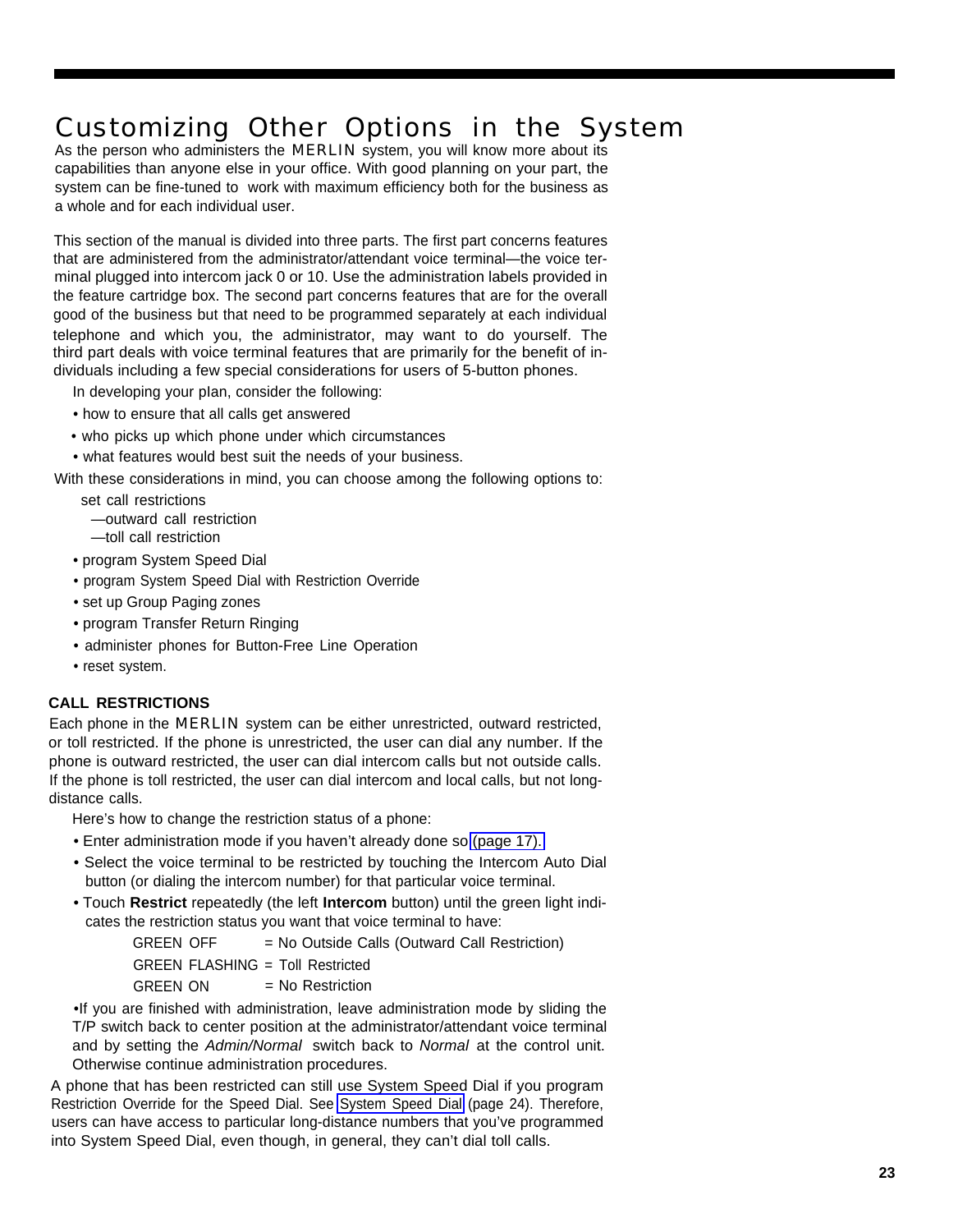#### <span id="page-24-6"></span><span id="page-24-5"></span><span id="page-24-4"></span><span id="page-24-3"></span><span id="page-24-2"></span><span id="page-24-0"></span>**SYSTEM SPEED DIAL**

System Speed Dial numbers are numbers that you, the administrator, program into the **MERLIN** system memory. Users can access them by dialing a three-character code. The codes are #60 to #99.

You may program System Speed Dial in order to give all users in the system access to numbers frequently dialed at your business, such as a warehouse number or a branch office. System Speed Dial is particularly useful when you want to give users access to a certain number but don't want to divulge that number—for example, an authorization code for an alternate long-distance service.

The **MERLIN** system memory can hold up to forty such numbers, each of which contains up to 16 digits (characters). Among the 16 characters, you can include pause, stop, flash and Touch-Tone enable. Pause and stop are useful when accessing computer-based services such as banking or alternate long-distance services. Put flash in the sequence for Centrex/PBX features. Use Touch-Tone enable if you have rotary service and want to switch from rotary signals to Touch-Tone signals.

<span id="page-24-1"></span>To enter a number into the System Speed Dial list:

- enter administration mode if you haven't already done so (see [page 17\)](#page-17-4)
- dial a code from #60 through #99
- dial \* 90 plus the telephone number.

To enter pause, stop, flash or Touch-Tone enable into a System Speed Dial sequence:

PAUSE: Touch **Hold** (pause) STOP: Touch **Drop** (stop) FLASH: Touch **Recall** Touch **Hold** (pause) TOUCH-TONE ENABLE: Touch **Transfer**

#### **•** If you're finished with administration, leave administration mode by sliding the T/P switch back to the center position at the administrator/attendant voice terminal and by setting the Admin/Normal switch back to Normal at the control unit. Otherwise continue administration procedures.

You can program System Speed Dial with or without Restriction Override. With Restriction Override, a number can be used at any voice terminal if that terminal has been restricted. if you want a particular System Speed Dial number to have Restriction Override, dial  $*$  92 instead of  $*$  90 in the above instructions.

You can change a System Speed Dial number at anytime. Simply repeat the above procedure with a different telephone number.

Some users in your business may enjoy the convenience of one-touch access to system Speed Dial numbers. if people in your business want to program a System Speed Dial number on an Outside Auto Dial button, they should follow the regular programming procedure for storing an Outside Auto Dial number.

While in program mode, they dial  $*95xx$  where xx represents one of the System Speed Dial codes 60 through 99.

#### **GROUP PAGING**

Group Paging lets anyone at your business make an announcement over the voice terminal speaker of up to three phones at once. A person receiving a Group Paging message can lift the handset and speak back. If more than one person tries to speak back at the same time, the **MERLIN** system will automatically select the first person. This feature is distinct from Loudspeaker Paging, in which messages are announced over an optional loudspeaker paging system.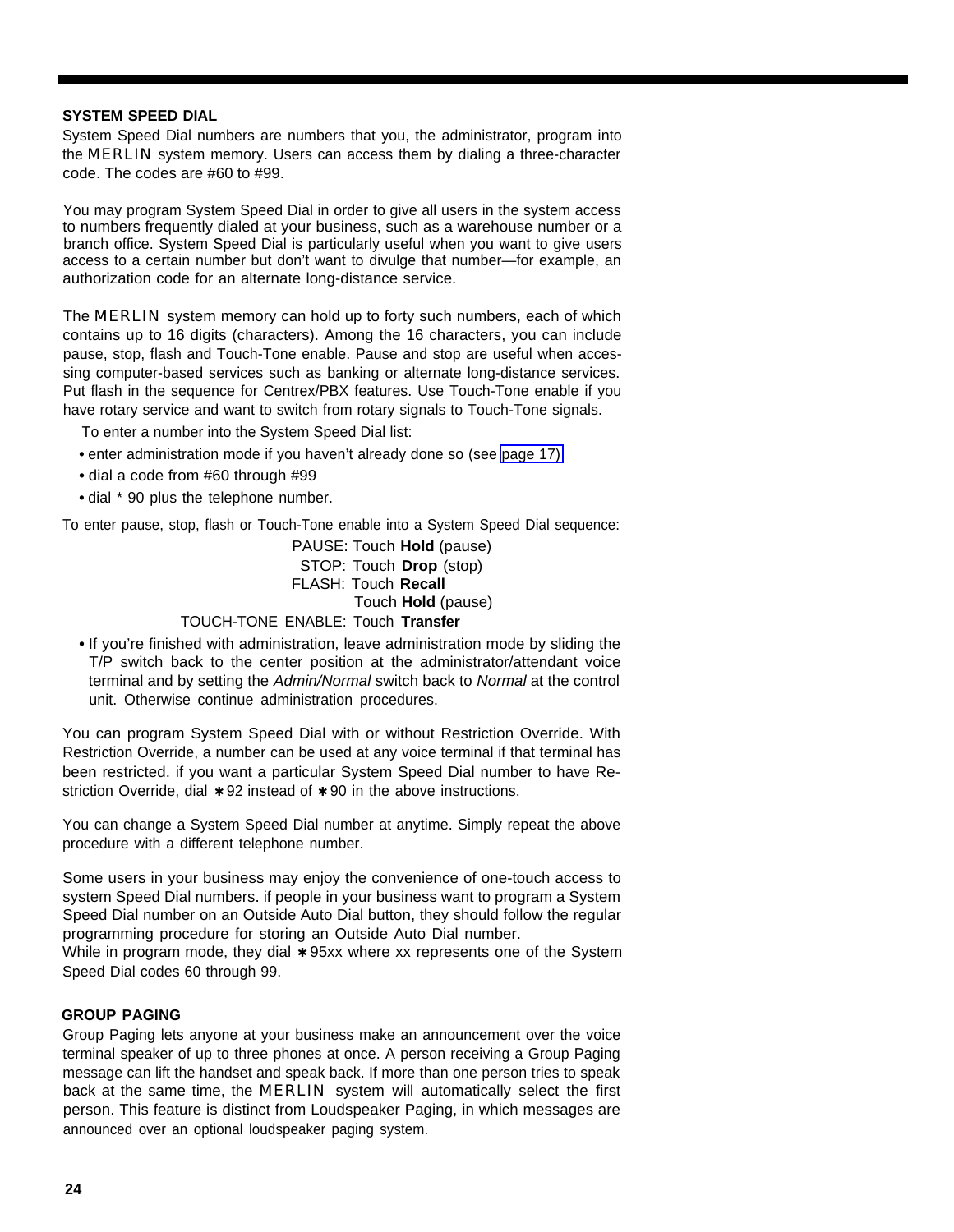<span id="page-25-6"></span><span id="page-25-5"></span><span id="page-25-4"></span><span id="page-25-3"></span><span id="page-25-2"></span><span id="page-25-0"></span>The MERLIN system has preassigned paging groups, each consisting of three voice terminals. Voice terminals 11, 12, and 13 constitute the first group, 14, 15, and 16 the second group, etc. You need not administer group paging if the preassigned groups are satisfactory.

Your business can be divided into ten paging groups. The groups can overlap. That is, a given phone can be in more than one group if you choose to administer it that way.

Here's how to assign a phone to a group:

• Enter administration mode if you haven't already done so (see [page 17\).](#page-17-1)

• Dial  $*$  70 to  $*$  79 depending on which of the ten groups you want to administer. A green light will come on next to the Intercom Auto Dial button for any phones already assigned to the paging group.

• Touch the Intercom Auto Dial button for the telephones to be removed from the group (green light goes out).

<span id="page-25-1"></span>• Touch the Intercom Auto Dial button for the phone(s) you want to assign to the paging group (the maximum is three phones per group) (green light comes on). If the page group already has 3 phones in it, an attempt to add a fourth will be denied. The green light next to the button will not come on.

- Touch **Administer (Send Message)** when finished with that group.
- Administer a different group by entering  $*$  70 to  $*$  79 (above).
- If you're finished with administration, leave administration mode by sliding the T/P switch back to center position at the administrator/attendant voice terminal and by setting the Admin/Normal switch back to Normal at the control unit. Otherwise continue administration procedures.

If someone in the MERLIN system transfers a call and it is not answered, it will return to the sender with a distinctive ring. You, as the administrator, can determine how many rings must elapse before a call returns to its sender; the preset initial setting is for three rings. You can program from one to nine rings. Here's how to do it:

• Enter administration mode if you haven't already done so [\(page 17\).](#page-17-5)

• Dial  $* 21$  to  $* 29$ , where  $* 21$  gives you one ring and  $* 29$  gives you nine rings. You can turn off Transfer Return by dialing  $*$  20.

If you're finished with administration, leave administration mode by sliding the T/P switch back to center position at the administrator/attendant voice terminal and by setting the Admin/Normal switch back to Normal at the control unit. Otherwise continue administration procedures.

#### **BUTTON-FREE LINE OPERATION**

#### (For 5-Button Voice Terminals:

#### Model 820 With More Than Four Lines)

If you have 5-button voice terminals in your **MERLIN** system, you may want to consider an administration option called button-free line operation. This procedure can be applied on larger voice terminals, but it is generally not needed because of the greater number of buttons for both lines and features. Button-free line operation makes lines "invisible". Lines that have been previously administered to a voice terminal are no longer represented on buttons. The buttons are used for features instead.

Button-free line operation is ideal for people who need access to all the lines in the system and who don't do very much call handling—that is, are not frequently dealing with two calls at the same time. It is not suitable when a person needs access to more than one type of line. So, if a person uses both regular lines and WATS lines, do not assign the button-free operation.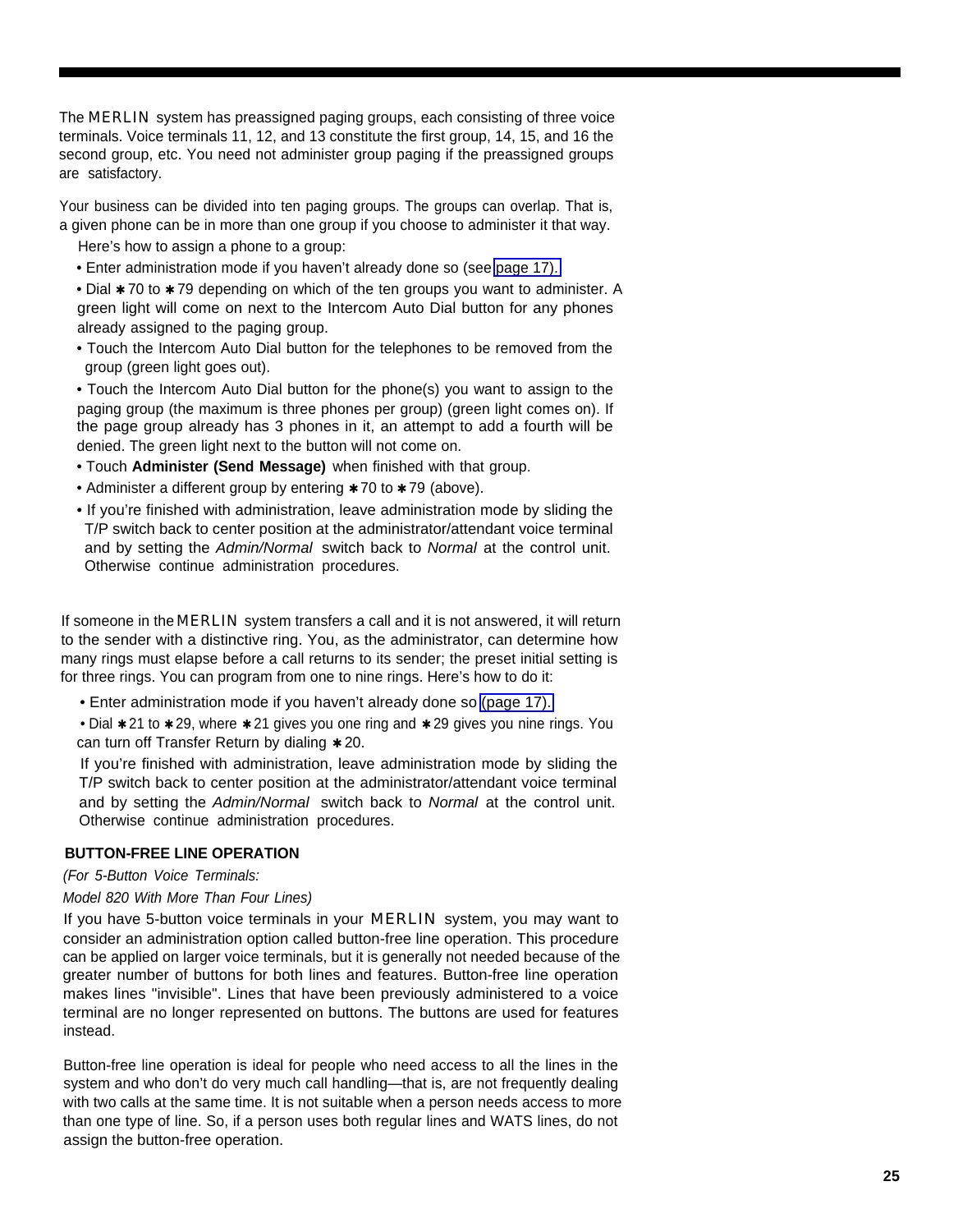<span id="page-26-1"></span>In button-free line operation, there are no visual indicators to help keep track of incoming calls. You do not know which lines calls come in on. But it's still easy to place and receive calls. To place a call, just lift the handset. The MERLIN system selects a free line for you. If your phone rings, lift the handset and the **MERLIN** system automatically connects you to the ringing line.

If you choose this option for anyone in your business, be aware of the following considerations:

- 1. The Automatic Line Selection sequence and Line Ringing cannot be programmed on button-free phones.
- 2. Button-free line operation allows transferring, conferencing, and putting calls on hold even with the absence of the buttons. But, naturally, such call handling is more convenient with red and green lights. So, people who do a lot of call handling will prefer having lines assigned to buttons.
- <span id="page-26-0"></span>3. Before administering a phone to have button-free lines, make sure that all lines assigned to the phone are of the same type. Do not mix regular central office lines, WATS lines, and a personal line on the same phone. See ["LINE ADMINIS-](#page-18-3)[TRATION,"](#page-18-3) page 18.

You can administer any phone to be button-free, leaving other phones in the system unaffected. Here's how to do it:

Enter administration mode if you haven't already done so [\(page 17\).](#page-17-6)

Specify the phone you want to administer by touching the Intercom Auto Dial button (or dialing the intercom number) representing that phone (green light comes on).

Dial  $*$  31 if you want the phone to ring (green light flashes rapidly).

Dial  $*$  32 if you don't want the phone to ring (green light flashes slowly).

If you're finished with administration, leave administration mode by sliding the T/P switch back to center position at the administrator/attendant voice terminal and by setting the Admin/Normal switch back to Normal at the control unit. Otherwise, continue administration procedures.

Any lines previously assigned to that phone become invisible and the buttons become available for features.

To return a phone to "square'' operation, that is, a button for each line, follow the same procedure but dial ✱ 34. The green light will come on steadily.

People with button-free line operation will need some special instructions, which are shown below.

#### **Instructions for Button-Free Line Operation**

You have button-free line operation on your phone. This means that you have access to lines in the MERLIN system but you do not have buttons or lights representing those lines. Instead, your buttons are used for convenient features like Outside Auto Dial.

It's easy to place and receive calls. To place a call, just lift the handset and dial. Automatic Line Selection will select a free line for you. If your phone rings, lift the handset and you will automatically be connected to the ringing line.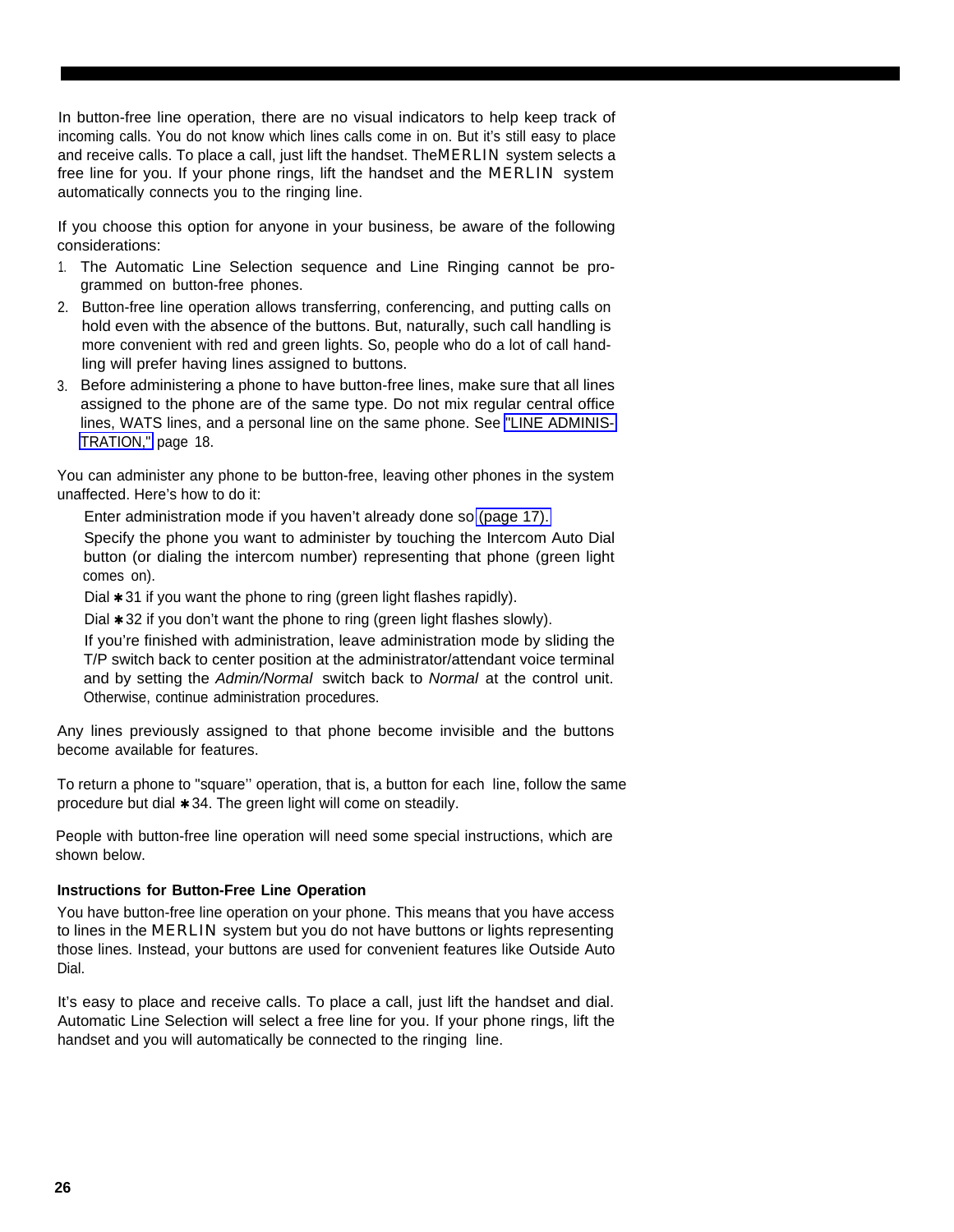<span id="page-27-4"></span><span id="page-27-3"></span><span id="page-27-2"></span><span id="page-27-1"></span>You can access most MERLIN features in the same way everybody else does, but for call handling, note the following:

- If you want to hold a call, touch **Hold.**
- To return to a held call, dial  $# *$ .
- You can program  $# *$  onto a button by entering program mode, touching the button you want to program and dialing  $*95*.$
- You can hold only one call at a time.
- If someone's phone is ringing across the room, you have to use Call Pickup to answer it. Dial #3 plus the intercom number of ringing phone.

#### <span id="page-27-0"></span>**SYSTEM RESET**

The code  $\star$  99 sets the entire system memory to the initial feature assignments. It also erases any programmed speed dial numbers. You may never need to use this procedure. The only reason for using it is if you want to change your system radically or start administration from scratch.

Because System Reset wipes out any programming of the MERLIN system, the procedure has been made deliberately cumbersome to avoid an accident. Although you can perform System Reset from the administrator/attendant voice terminal at the attendant's desk, you may find it more convenient to bring the phone to the control unit, plug it into jack 0 or 10, and perform the procedure there.

At the control unit, set the Admin/Normal switch to Admin.

At the administrator/attendant voice terminal, slide the T/P switch to P.

#### Touch **Administer (Send Message).**

At the control unit, set the Admin/Normal switch to Normal

At the administrator/attendant voice terminal, dial  $*$  99. (If you hear a two-beep signal, you know the reset worked. However, if you hear a single, low-pitched ring, the reset did not work—probably because your system was in use. Wait until no one is using a phone and repeat the procedure. The system does not let you perform any other administrative procedures while you are waiting.)

At the control unit, turn power off, then on.

At the administrator/attendant voice terminal, return the T/P switch to center position.

NOTE: The **Administer (Send Message)** button is the lower right button on a 34-button voice terminal. If you do not have a 34-button deluxe voice terminal for administration, dial #01.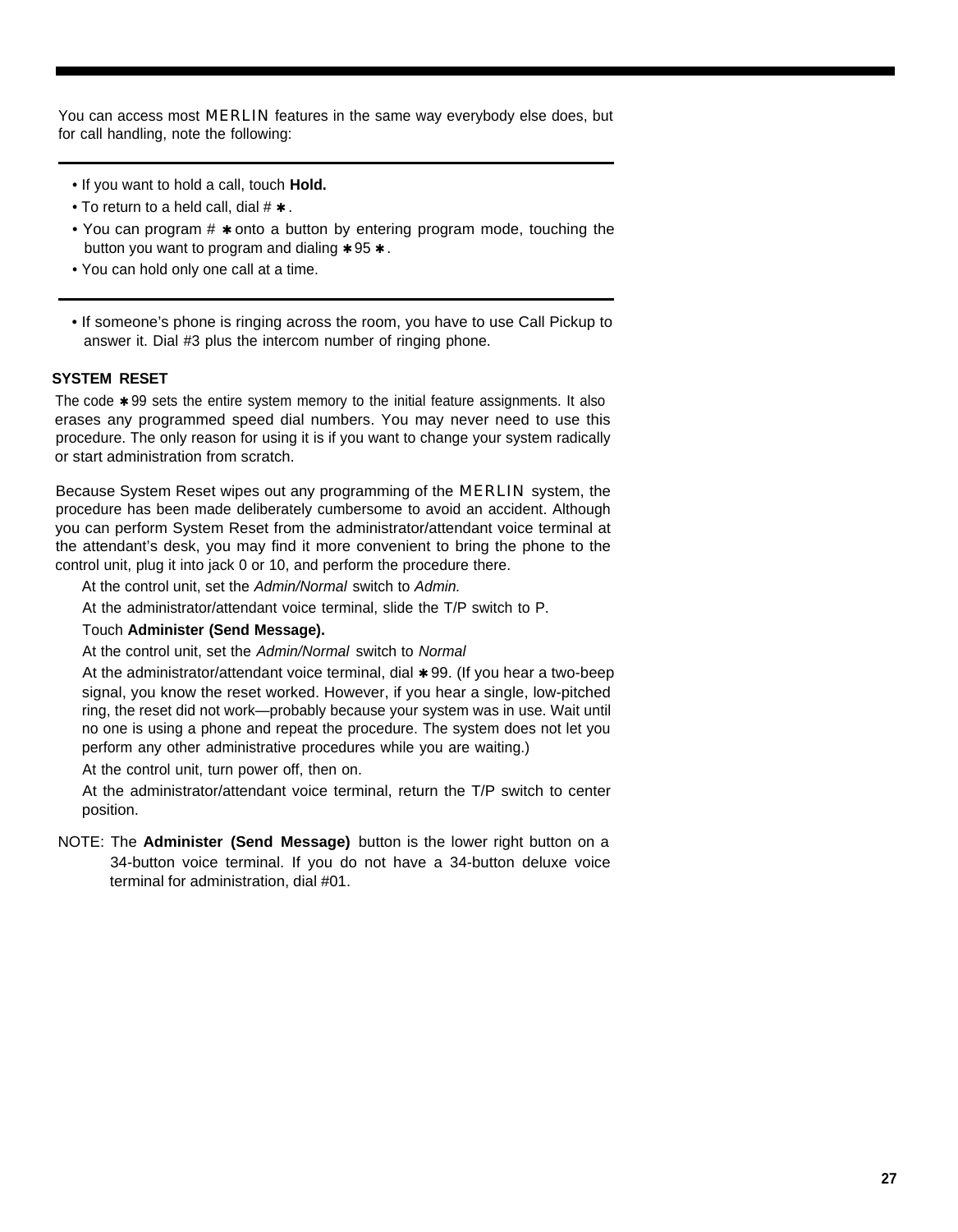### <span id="page-28-2"></span><span id="page-28-0"></span>Programming Individual Voice Terminals to Meet Office Priorities

After you have finished adjusting the control unit and administering features from the administrator/attendant voice terminal, you can then turn to more specific features that depend on how you run your office. If you wish, you may program individual telephones to coordinate with your office's systems and priorities. For example, is the boss going to answer his or her own phone or is someone else going to screen the calls? Is the receptionist going to answer all the calls that come in or will some calls be routed directly to the sales department? When the sales manager makes outside calls, are they always long distance calls made on your company's WATS lines or will there be many local calls as well? Each office has its own special channels and priorities and the MERLIN system can be customized to meet these needs.

<span id="page-28-1"></span>You may also choose to leave voice terminal programming up to the individuals using the voice terminals. Refer them to the User's Guide: Models 206, 410, and 820 with Feature Package 2.

#### **PROGRAMMABLE LINE RINGING**

With Feature Package 2, you can program how each outside line rings on each phone when a call comes in. You can have some lines ring at one telephone and other lines at other phones. As a result, calls not only get answered, they get answered by the right person.

- When the system is first installed, all lines on all telephones ring for every incoming call.
- People responsible for answering incoming calls–usually receptionists or secretaries-should have the lines on their telephones programmed to Ring. (See ["Special Information for the System Attendant"](#page-34-2) page 34.)
- <span id="page-28-3"></span>• People who do not normally answer incoming calls should have their lines programmed to No Ring. The phone will ring, however, for transferred and intercom calls specifically directed to that telephone.
- Provide backup coverage by having a line ring only after it has rung somewhere else first and not been answered there.

Here's how to program line ringing:

- go to the voice terminal whose line ringing you want to program
- slide T/P switch toward you
- touch a line button (note red lights)
- touch the button again until correct code appears:

 $RED ON = Ring$ 

RED FLASH = Delayed Ring

$$
RED \; OFF \quad = No \; Ring
$$

- repeat this procedure for each line
- return T/P switch to center position.

NOTE: This does not affect ringing on intercom calls or transferred calls.

#### **AUTOMATIC LINE SELECTION**

This is a nice feature for two reasons. First, you have the convenience of lifting the handset and getting a free line without pressing a button. Second, you never intrude on someone else's call.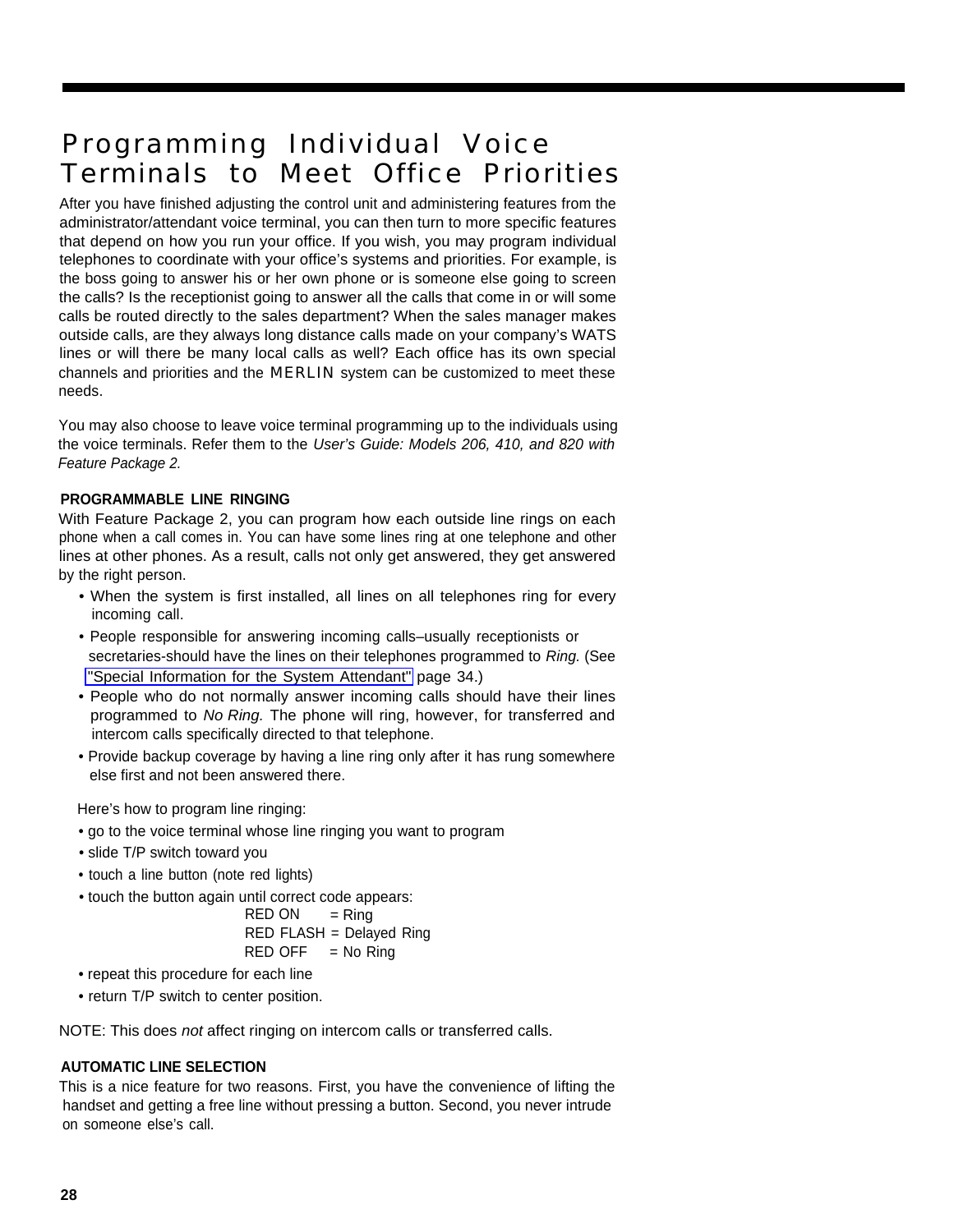When first installed, your **MERLIN** system automatically selects the first available line for every telephone in the order A, B, C, D, E, F, G, H. Through programming, you can make the Automatic Line Selection feature even more useful by configuring it to meet the particular needs of your business. Automatic Line Selection is programmed for each telephone on an individual basis.

<span id="page-29-0"></span>• If all your lines are local and you don't care which one people get when they pick up the handset, you may not want to program this feature at all. The MERLIN system will automatically select the first available line for you.

• If you're connected to a PBX or Centrex system, all your lines are the same. If the various lines are shared, there is no need to program Automatic Line Selection. But, if each telephone has a different personal line, Automatic Line Selection should be programmed for that line only.

• lf you have two or more types of lines, you'll probably want to program Automatic Line Selection. It enables each person in the office automatically to get the type of line he or she most often uses. As a general rule, it is best to have only one type of line in the Automatic Line Selection sequence. For example, a business might have a WATS line, an FX line, and five regular lines. The five general-purpose lines would probably be included in everyone's Automatic Line Selection sequence, but not the other lines.

• If there is a person in your office whose calls consist mainly of long-distance calls, program the Automatic Line Selection sequence to select only the WATS lines. Leave the local lines out of the Automatic Line Selection sequence so that the person will have to select them manually.

• Another person might have the authority to make a long-distance call on a regular line when the WATS lines are busy. This person would program the Automatic Line Selection sequence for WATS lines first, followed by local lines. In other words, this person has the authority to make a higher-priced long-distance call over a regular line when all the WATS lines are busy. Of course, this person would want WATS lines first only if most calls are long-distance calls.

• If you have usage-sensitive rates on your local telephone company lines, it may be to your advantage to spread telephone usage evenly across the lines you have. You can accomplish this by assigning different people different sequences for Automatic Line Selection.

• If someone has a personal line, you may choose to have it selected first or selected last, depending on the way you do business. Having it selected first helps ensure that most outgoing calls from that telephone are billed to that line. Having it selected last helps ensure that the personal line will always be free to receive incoming calls.

• If a secretary shares a personal line for purposes of answering calls, it should not be in the Automatic Line Selection sequence at the secretary's phone.

You can specify all, some, or none of a telephone's line buttons for Automatic Line Selection. Follow this procedure:

- go to the voice terminal that you want to program with Automatic Line Selection
- sIide T/P switch to P position
- dial ✱✱
- Touch line buttons in desired order
- Return T/P switch to center position.

If no lines are touched, intercom will automatically be selected. You might program intercom to be automatically selected on a phone intended for inside calls only.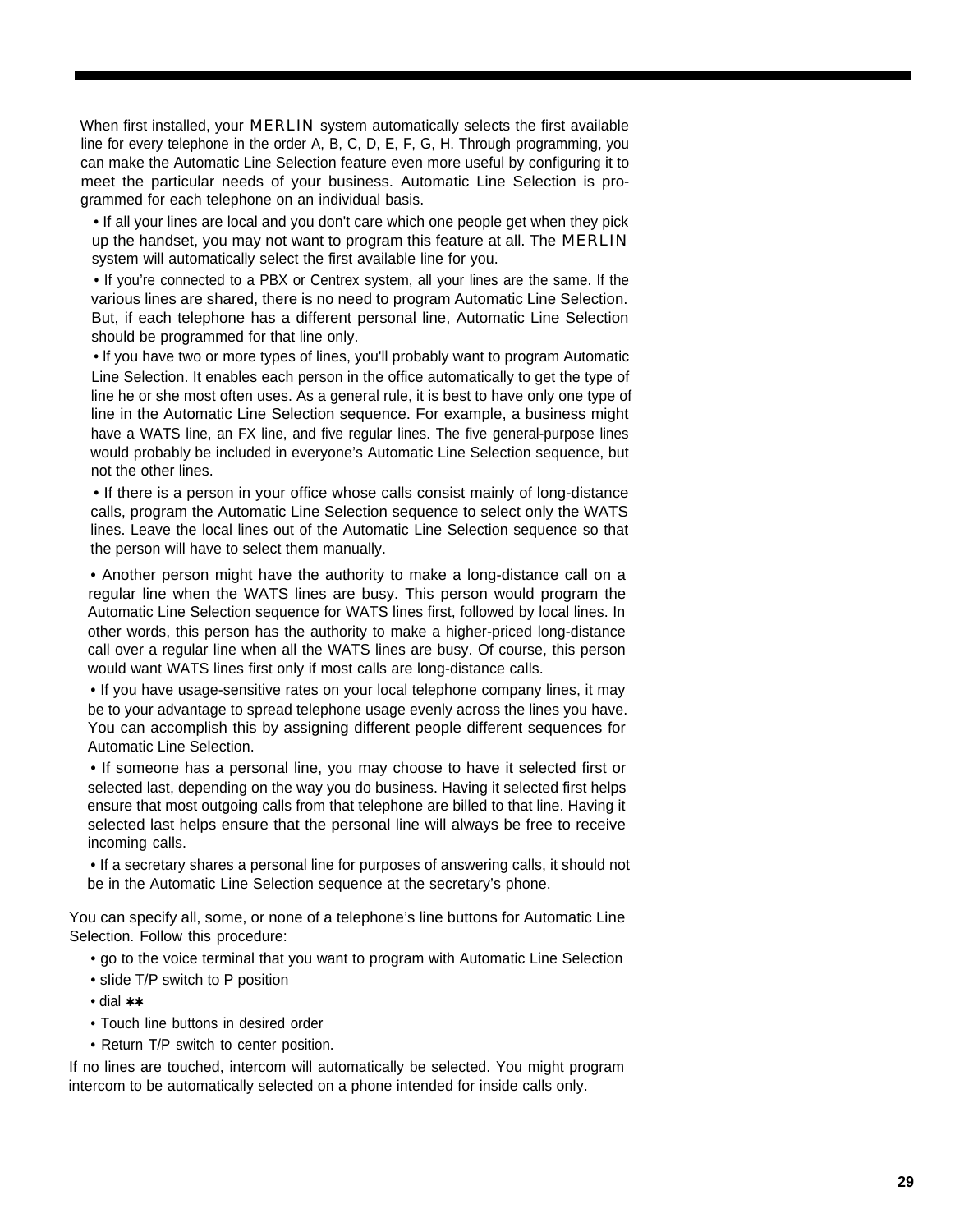### <span id="page-30-2"></span><span id="page-30-0"></span>Programming Individual Voice Terminals to Meet Personal Priorities

As system administrator, you may have to decide which custom features certain voice terminals should have, taking into consideration the individual's needs and the capabilities of the voice terminal. The initial features diagram on [page 20](#page-20-0) shows what features are automatically assigned to the voice terminals, and the Feature Programming Chart below lists the programming codes you need in order to assign other features to programmable buttons. Before you begin the programming process, read the following programming instructions and review the Feature Programming Chart.

To program custom features onto programmable buttons on individual voice terminals, follow the procedure below.

- Go to the voice terminal you want to program.
- Label the button you want to program with the name of the custom feature.
- Slide the T/P (Test/Program) switch on the left side of the voice terminal to P (Program). The voice terminal rings every 5 seconds to remind you it is in program mode.
- Touch the button that you want to program with the custom feature.
- <span id="page-30-1"></span>• Dial the appropriate feature programming code and any additional required numbers and characters listed in the Feature Programming Chart. If you make a mistake, touch the button again and redial the information.
- If you have more features to program on the voice terminal, repeat the last two steps.
- When you are finished programming, slide the T/P switch to the center position.

### Feature Programming Chart

| <b>Feature</b><br>(Suggested Button Label)      | <b>Description</b>                                                                                                | Programming<br>Code                           | <b>Notes</b>                                                                                                                                                                                  |
|-------------------------------------------------|-------------------------------------------------------------------------------------------------------------------|-----------------------------------------------|-----------------------------------------------------------------------------------------------------------------------------------------------------------------------------------------------|
| Auto Answer-Intercom<br><b>Auto Answer</b>      | Have a Hands-Free Unit<br>go on automatically<br>when you receive ringing<br>intercom calls.                      | Dial $*$ 70.                                  | Used only with a Hands-Free Unit. Requires<br>a button with lights.                                                                                                                           |
| Call Pickup<br>Call Pickup                      | Pick up a call ringing at<br>another voice terminal.                                                              | Dial $* 85$ .                                 | To use this feature you can also dial #3 and<br>the intercom number of the ringing call.                                                                                                      |
| Do Not Disturb<br>Do Not Disturb                | Temporarily prevent calls<br>from ringing at your voice<br>terminal.                                              | Dial $* 71$ .                                 | Requires a button with lights.                                                                                                                                                                |
| Intercom Auto Dial<br>Name or<br>Location       | Place ringing intercom<br>calls with one touch.                                                                   | Dial $* 6 + a 2$ -digit in-<br>tercom number. | A button with lights is recommended but not<br>required. The green light goes on whenever<br>the other person is using his or her voice ter-<br>minal or is using the Do Not Disturb feature. |
| <b>Last Number Redial</b><br><b>Last Number</b> | Redial the number you<br>dialed most recently.                                                                    | Dial $* 73$ .                                 | If you have a 5- or 10-button voice terminal,<br>you can dial #24 rather than program a but-<br>ton to use this feature.                                                                      |
| Loudspeaker Paging<br>Loudspeaker<br>Page       | Use your business' loud-<br>speaker paging system<br>to make announcements<br>to someone in your<br>organization. | Dial $*$ 66.                                  | Used only with loudspeaker equipment. To<br>use this feature you can also touch Inter-<br>com and dial 6. A button with lights is recom-<br>mended but not required.                          |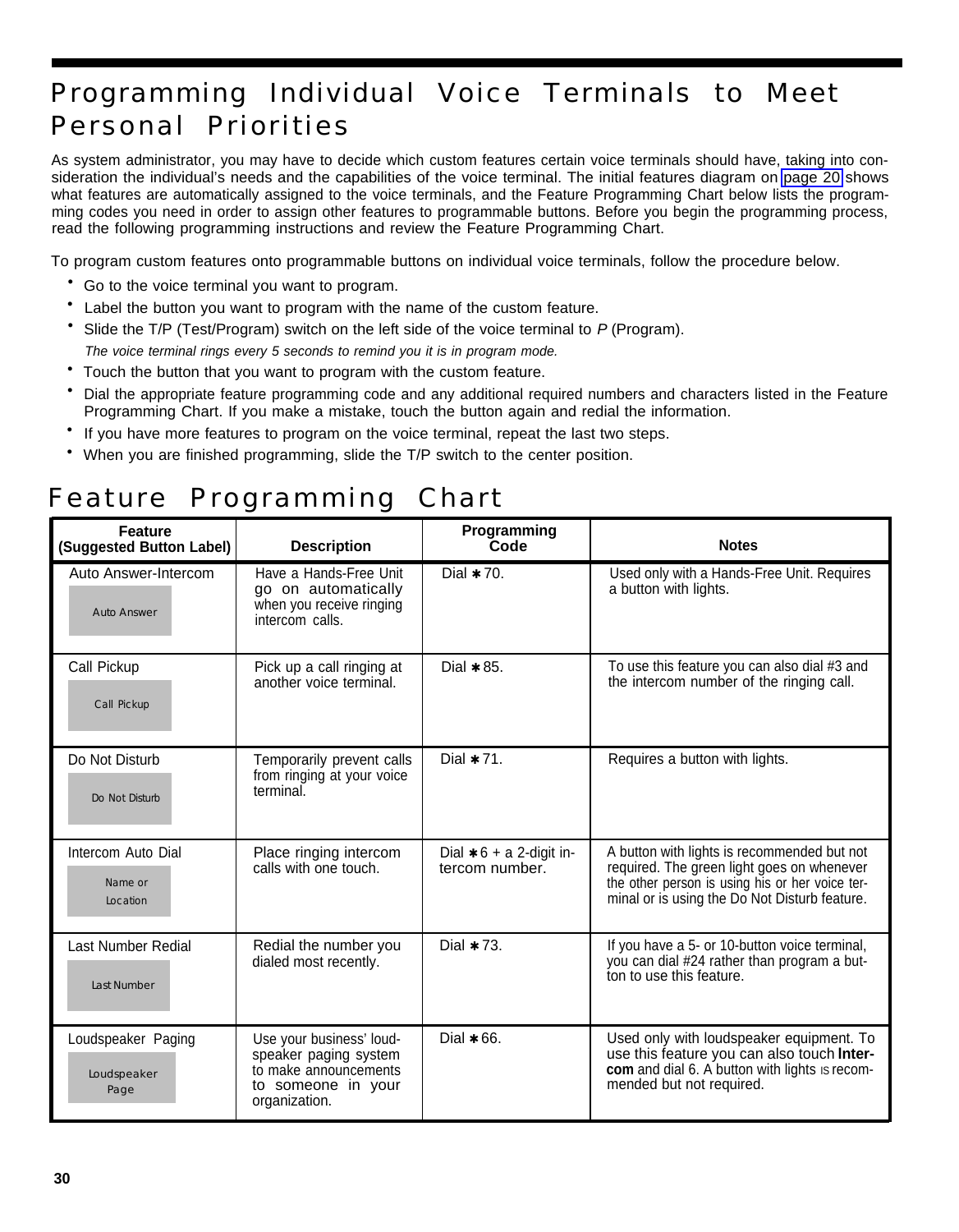## Feature Programming Chart (continued)

| <b>Feature</b><br>(Suggested Button Label)       | <b>Description</b>                                                                                                                                                                               | Programming<br>Code                                           | <b>Notes</b>                                                                                                                                                                                             |
|--------------------------------------------------|--------------------------------------------------------------------------------------------------------------------------------------------------------------------------------------------------|---------------------------------------------------------------|----------------------------------------------------------------------------------------------------------------------------------------------------------------------------------------------------------|
| Outside Auto Dial<br>Name or<br>Location         | Dial outside numbers or<br>PBX or Centrex feature<br>codes with one touch.                                                                                                                       | Dial $* 90 +$ an out-<br>side number.                         |                                                                                                                                                                                                          |
| Privacy<br>Privacy                               | Prevent people from join-<br>ing your calls.                                                                                                                                                     | Dial $* 72$ .                                                 | Requires a button with lights.                                                                                                                                                                           |
| Saved Number Redial<br><b>Saved Number</b>       | Save a number in-<br>definitely for later<br>redialing.                                                                                                                                          | Dial $* 74$ .                                                 | If you have a 5- or 10- button voice terminal,<br>you can dial #23 rather than program a but-<br>ton to use this feature.                                                                                |
| System Speed Dial<br>Name or<br>Location         | If you program System<br>Speed Dial codes for fre-<br>quently dialed numbers,<br>you can assign any of the<br>codes to buttons for one-<br>touch dialing.                                        | Dial $* 95 + a$ System<br>Speed Dial code (60<br>through 99). | Assign System Speed Dial codes to fre-<br>quently dialed numbers so everyone in your<br>MERLIN system can use those codes for<br>quick dialing. It is not necessary to assign<br>these codes to buttons. |
| <b>Touch-Tone Enable</b><br>Touch-Tone<br>Enable | If your system has lines<br>that carry rotary pulse<br>signals, you can switch to<br>Touch-Tone signals to use<br>services such as alter-<br>nate long-distance or<br>credit card authorization. | Dial $* 76$ .                                                 |                                                                                                                                                                                                          |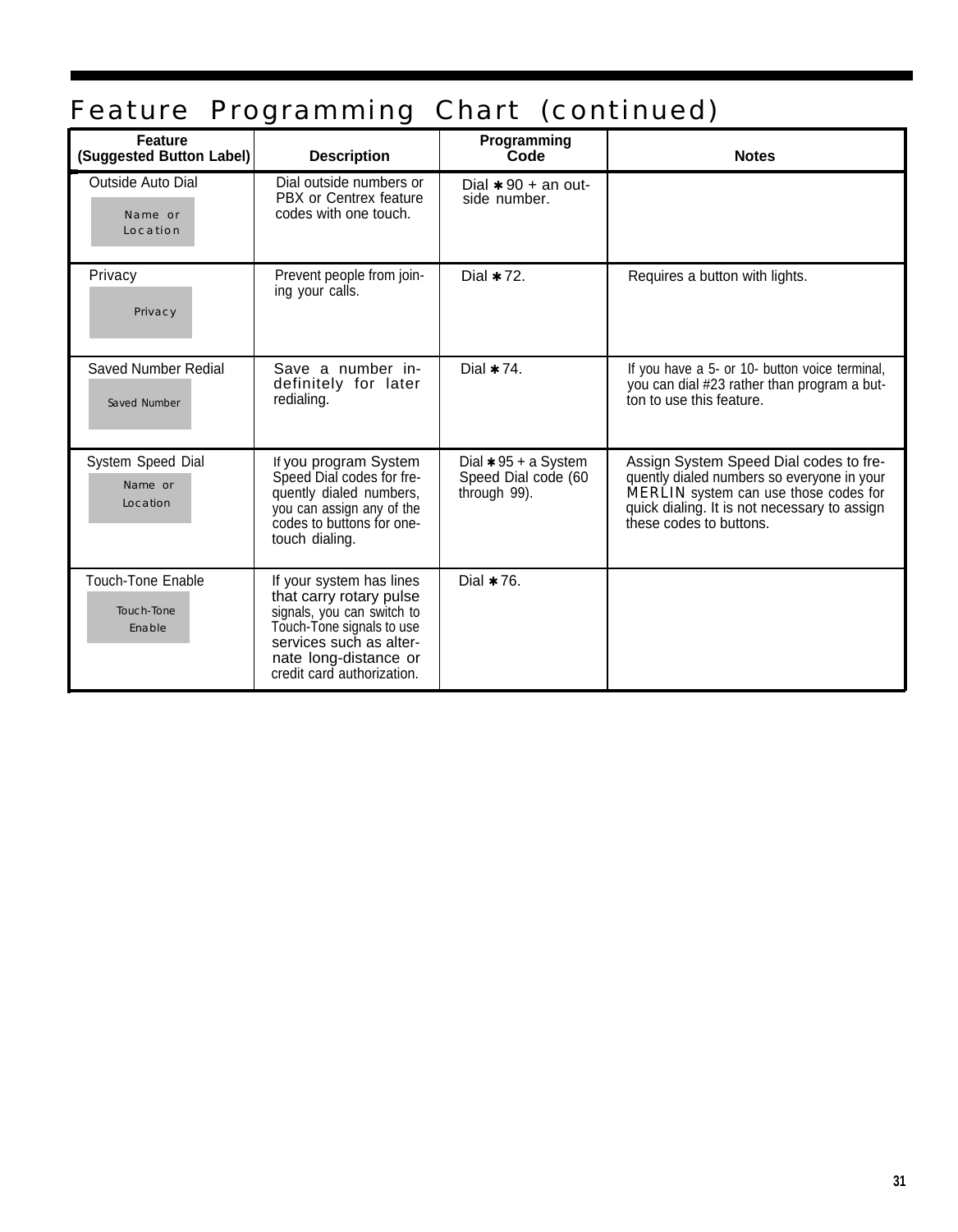#### <span id="page-32-3"></span><span id="page-32-2"></span><span id="page-32-0"></span>**PROGRAMMING TIPS FOR 34-BUTTON VOICE TERMINALS**

How you program a 34-button voice terminal depends on the person for whom you're programming it. If it's for an attendant, refer to specific information on [page 33](#page-33-1) of this manual. If you are programming for someone other than an attendant, here's some information that may be helpful.

There is only one difference between a standard 34-button voice terminal and a 34-button deluxe voice terminal. On the deluxe voice terminal, the 24 programmable buttons on the right have lights next to them. On the regular 34-button voice terminal, the buttons do not have lights.

The 34-button voice terminal comes equipped with a **Last Number** button, a **Saved Number** button, and at least 22 Outside Auto Dial buttons. Other features such as Privacy, Do Not Disturb, etc. may also be assigned depending on how many lines appear on the voice terminal. (See [Initial Feature Assignments diagram,](#page-20-1) page 20.) Here is a strategy to help decide whether or not to reprogram any of these buttons.

- <span id="page-32-1"></span>1. The user will probably want to have either the Last Number Redial feature or the Saved Number Radial feature, but may not want both.
- 2. If the user has a Hands-Free Unit, program an **Auto Answer** button with a light.
- 3. If the user needs Privacy or Do Not Disturb, program the feature to a button with a light (if available).
- 4. Have the user decide which people at your business will be called frequently, and program an Intercom Auto Dial button for each.
- 5. If the person frequently uses the loudspeaker paging system, program a **Page** button.
- 6. Use all remaining buttons for Outside Auto Dial and store frequently called numbers on them.

#### **PROGRAMMING TIPS FOR 10-BUTTON VOICE TERMINALS**

A 10-button voice terminal has ten buttons above the dial for both lines and features. Depending on how many lines you have in your system–and how you have administered them to a particular 10-button voice terminal–it may have anywhere from 0 to 9 programmable buttons; except for the smaller number of buttons available, the advice for 34-button voice terminals applies here also.

In addition to the button features, 10-button voice terminal users have access to 22 Personal Speed Dial codes that they can program themselves and up to 40 System Speed Dial codes that are programmable by the administrator. The Last Number Radial feature is available via code #24 or can be programmed to a button, if available. Similarly, Saved Number Redial can be accessed via code #23 or programmed to a button.

#### **PROGRAMMING TIPS FOR 5-BUTTON VOICE TERMINALS If You Have a Model 820 With More Than Four Lines**

A typical MERLIN system consists of a mixture of 5-,10-, 34- and 34-button deluxe voice terminals. On phones with 10 or 34 buttons, all outside lines can show up on line buttons. On 5-button voice terminals, only the left column of buttons (lines A, B, C, D) is present. If any of the people in your office have 5-button telephones, you may need to answer some questions for them or give them some special help. However, you can ignore most of the special considerations discussed here if you have four or fewer lines.

Buttons not assigned to intercom or outside lines are programmable. Both Personal Speed Dial and System Speed Dial are available to 5-button phone users, as is Last Number Redial (#24) and Saved Number Redial (#23).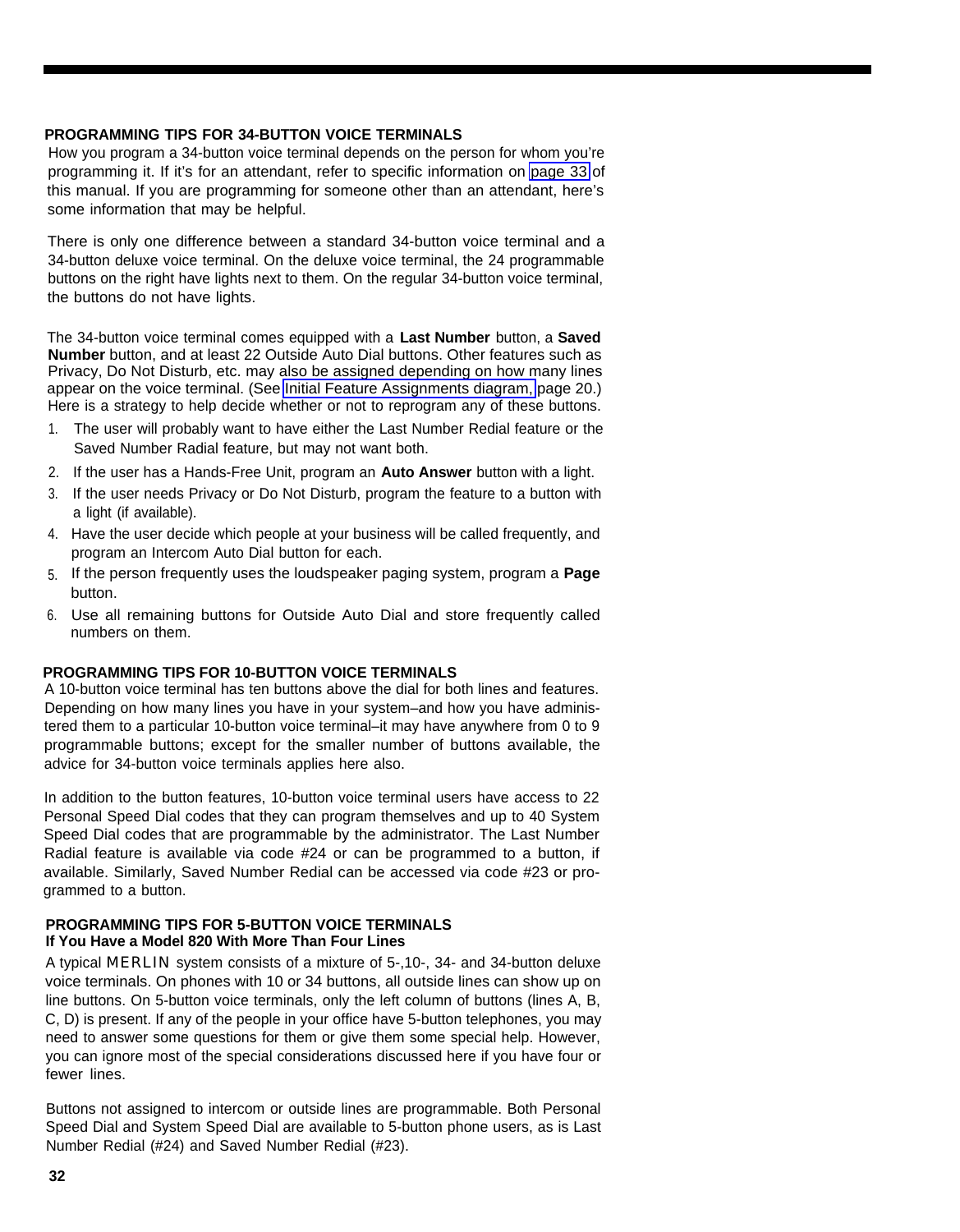<span id="page-33-2"></span><span id="page-33-1"></span>As already explained, people with 5-button voice terminals have buttons and lights for a maximum of four outside lines corresponding to the left column of a larger voice terminal. The system may have more outside lines than can show up on a phone with five buttons. In this case, the user can access most **MERLIN** system features in the same way everybody else does, except for transferred calls.

#### <span id="page-33-0"></span>**Transferred Calls**

If someone with a 10- or 34-button voice terminal answers a call on a Iine in the right-hand column of buttons, and then transfers that call to a person with a 5-button voice terminal, the person with the 5-button voice terminal will hear the call ringing and be able to answer it, but won't be able to "see" it. Because the call was transferred on a line that doesn't show up on the 5-button voice terminal, the person won't see a light beside a line button. The transferred call, however, can be answered simply by lifting the handset. If it's necessary to put the transferred call on hold, the person may do so by touching the **Hold** button, and can get back to the held call by dialing  $\#$   $\star$  . This person may also want to program the  $\#$   $\star$  sequence onto a programmable feature button and use, the button to return to held calls. To program this, enter program mode, touch the button to be programmed, and dial  $*95*.$ 

You may choose to give employees with 5-button voice terminals the button-free line option (see [page 25\).](#page-25-3) If you do not choose the button-free line option, you can maximize the usefulness of 5-button voice terminals by following these rules:

- 1. If users of 5-button voice terminals are expected to answer calls from outside (either directly or via Transfer), connect telephone lines to the jacks on the control unit so that most incoming calls come in on A, B, C, or D.
- 2. If users of 5-button voice terminals need to place many outside calls, you can increase the likelihood that lines A, B, C, and D are available for their use by programming Automatic Line Selection on larger telephones "backwards"'—that is, E, F, G, H before A, B, C, D. This means that for people with the 10- and 34-button voice terminals, the system would select lines on the right-hand column of buttons first, making it less likely that all the lines in the left-hand column would be in use at any given time.
- 3. If 5-button voice terminal users need access to a special line (such as WATS, FX, etc.), be sure that line is assigned to A, B, C, or D. If it's plugged into E, F, G, or H, it won't appear on 5-button voice terminals.
- 4. If an incoming call on lines E, F, G, or H is to be transferred to a 5-button voice terminal, use the normal transfer procedure (using **Transfer,** not **Hold).** The 5-button voice terminal will ring with transfer-ringing and can be answered simply by lifting the handset. Advise 5-button voice terminal users that calls on lines E, F, G, or H, however, will be invisible-no button, no red light, no green light.
- 5. Users with 5-button voice terminals who have calls on "invisible" lines ( E, F, G, H) can actually use all of the MERLIN system features with those lines. But because visual feedback is important for correct call handling, it is not advisable to do so.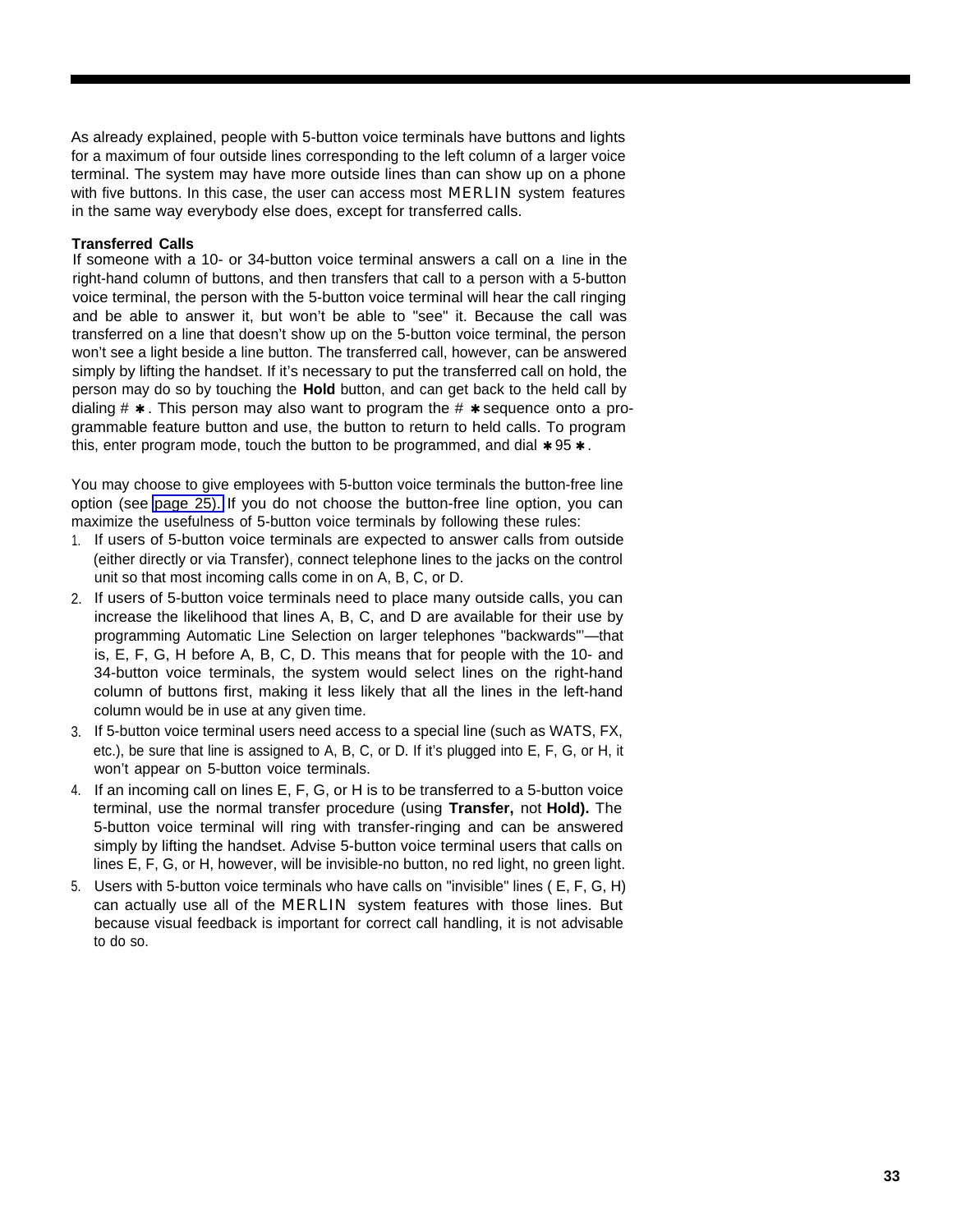### <span id="page-34-4"></span><span id="page-34-3"></span><span id="page-34-2"></span><span id="page-34-0"></span>Special Information for the System Attendant

Many businesses have a system attendant, a person who answers most calls and passes them along to other people in the office. An attendant can also take messages and place outside calls.

The main attendant voice terminal (0 or 10) also serves as an administration voice terminal. For administrative purposes, it is important that all lines appear on this phone, so do not remove lines from voice terminal 0 or 10. Also, the administrator/attendant voice terminal should have complete Intercom Auto Dial capability-one button with lights for each telephone in the system.

<span id="page-34-1"></span>The system attendant-or receptionist-has responsibility for making the **MERLIN** system work effectively for the people in your office. The attendant voice terminal, therefore, has a **Send Message** button to let people know they have a message waiting, and an Intercom Auto Dial button (with a green light that tells when someone's phone is busy) for each person in the system.

If your business has an attendant, make sure he or she has the information on the following pages.

#### **RINGING PATTERNS**

All the telephones in the office, including the attendant's, come pre-set to ring immediately on all incoming calls. Therefore, if all calls should ring on all phones, no programming would be necessary. Since the attendant answers most of the calls that come into the office, however, it is probably best to have other phones programmed either to no ring or delayed ring.

For example, some businesses have one attendant and no backup, so that if the attendant is away from the desk, there is no one to answer calls. If this is your situation, set all the other phones in the office to *delayed ring*, so that when the attendant is away, calls will automatically be forwarded to the other phones in the office.

On the other hand, if you do have someone to cover, you'll want calls to be routed to that person and not go through to any other phones in the office. Program the phone of the backup person to *delayed ring* and program all other phones in the office to no ring.

The programming procedure is so simple that you or the attendant can change call coverage and ringing patterns on an as-needed basis. For example, if the usual backup person is taking the afternoon off, it's a simple matter to reprogram his or her phone to no ring and program someone else's phone to delayed ring for the afternoon. The point is that you don't want to think of programming as carved in stone. It is flexible and easily changed. For details, see User's Guide: Models 206,410, and 820 with Feature Package 2.

#### **TRANSFERRING CALLS**

Since the attendant normally answers all calls in the office, those calls must be passed onto the proper individuals.

There are three ways to transfer calls:

1. Directly.This is the quickest and simplest way of transferring a call. Simply,

- touch **Transfer**
- touch the Intercom Auto Dial button for the person to whom the call is being transferred (or dial the intercom number)
- hang up.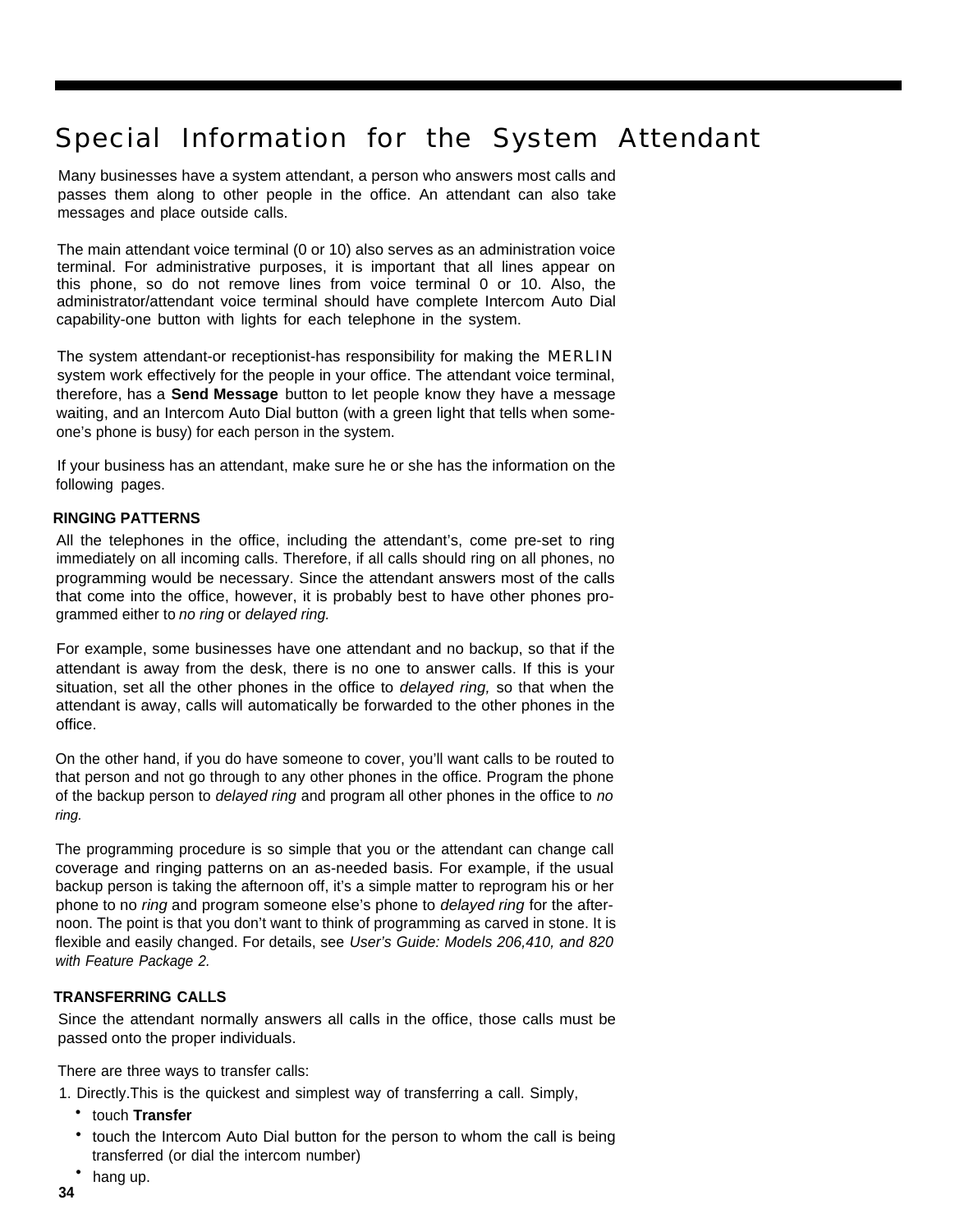<span id="page-35-2"></span><span id="page-35-1"></span>The person to whom the call is transferred hears a distinctive transfer-ringing and lifts the handset. If the call is not picked up, it returns to the attendant's phone.

2. With voice announcement. To let the person to whom the call is being transferred know who's calling.

To announce a transferred call,

- touch **Transfer**
- touch **Intercom**
- touch the Intercom Auto Dial button (or dial the intercom number)
- make the announcement
- hang up.

The person to whom the call is transferred will hear the announcement and will be connected to the outside call simply by lifting the handset.

<span id="page-35-0"></span>3. With Hold and intercom consultation. This method allows the attendant to discuss the call with the person to whom it is being transferred.

For instance, someone may want to get a certain file out of the file cabinet before taking the call. For that matter, the person may not want to take the call at all, or may want the attendant to advise the caller of something specific. If, for whatever reason, the call must be discussed before it is passed on, use this method:

- touch **Hold**
- touch **Intercom**
- touch the Intercom Auto Dial button (or dial the Intercom number)
- discuss the call with the person
- tell the person what line to pick up.

NOTE: If the person receiving the call doesn't have a button for that line, tell the person to hangup and then transfer the call to yourself by touching the line button for the held call and then using the direct transfer procedure described above.

If there's a second call ringing after you have transferred a call by methods 1,2, 3–just touch the flashing line button.

#### **INTERCOM AUTO DIAL**

You can increase the efficiency of the Transfer feature with Intercom Auto Dial buttons that allow an attendant to use the button instead of dialing the intercom number. There should be one Intercom Auto Dial button for each person on the MERLIN system. The green light next to the button tells if that person is busy on the telephone–information an attendant needs when handling incoming calls.

#### **SEND MESSAGE**

The attendant can turn on the **Message** light at phones in the MERLIN system to let people know they have a message waiting.

To do it, touch **Send Message** and touch the Intercom Auto Dial button for the phone of the person the message is for. A red light turns on at the attendant voice terminal next to the Intercom Auto Dial button when the message light is lit at the remote voice terminal. Repeating the above procedure turns off the message light.

To take full advantage of the Send Message feature, the attendant voice terminal must be a 34-button deluxe voice terminal.

#### **HEADSET**

Finally, an attendant with a heavy call-handling load may find it advisable to use a headset with the optional Headset Adapter rather than lifting and holding the handset throughout the day.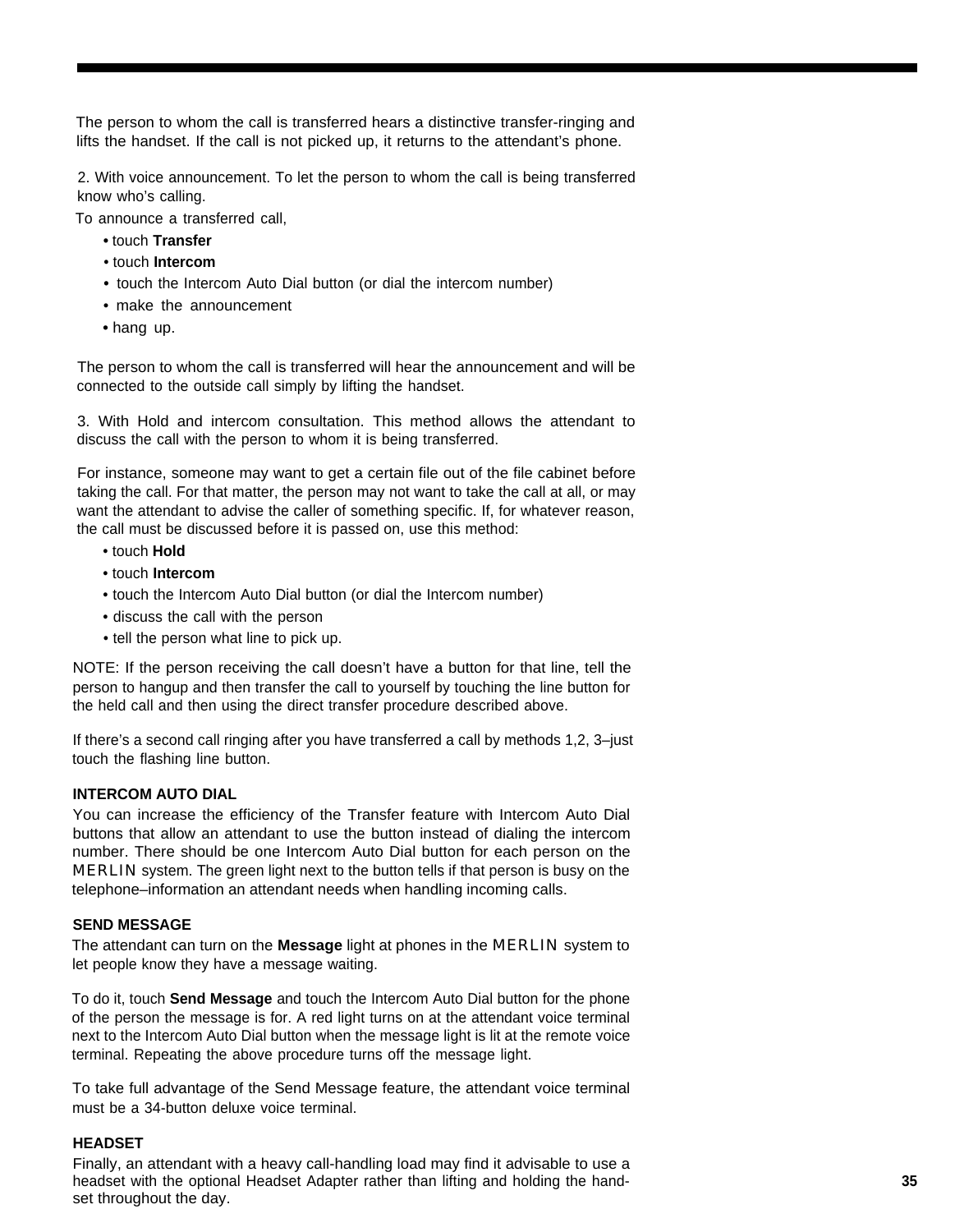### <span id="page-36-2"></span><span id="page-36-1"></span><span id="page-36-0"></span>Troubleshootlng Chart

If something goes wrong in the operation of your MERLIN system, use the following troubleshooting chart to determine the possible cause of the problem. In many cases, you can clear the trouble yourself without the need for a service call.

| <b>Trouble</b>                                                               | <b>Possible Cause</b>                                                   | Do This                                                                                                                                                                                                                                                                                                                             |
|------------------------------------------------------------------------------|-------------------------------------------------------------------------|-------------------------------------------------------------------------------------------------------------------------------------------------------------------------------------------------------------------------------------------------------------------------------------------------------------------------------------|
| You cannot make an outside call.                                             | The problem may be the telephone<br>company lines.                      | . Plug a standard modular telephone into the<br>telephone company wall jack for your in-<br>coming line that has the trouble.<br>• If you experience the same problem when<br>you use the standard modular phone,<br>report the trouble to your local telephone<br>company.                                                         |
|                                                                              | The Outward Calls switches on the<br>control unit are set to No (down). | • Set Outward Calls switches to Yes (up).                                                                                                                                                                                                                                                                                           |
|                                                                              | The Tone/Pulse switch on control unit<br>is not set correctly.          | • Set the Tone/Pulse switch to Pulse. If you<br>purchase Touch-Tone service from the<br>telephone company, set the switch to Tone.                                                                                                                                                                                                  |
| All voice terminals are dead; that is,<br>there are no lights, no dial tone. | All connections may not be secure.                                      | • Check the connections plugged into each<br>voice terminal, the control unit, and the<br>telephone company line jacks.<br>• If there are any loose connections, make<br>them secure.                                                                                                                                               |
|                                                                              | There is no power to the control unit.                                  | • Make certain that the On/Off switch is set<br>to the On position.<br>• If the green light on the control unit is off,<br>plug something else into the ac outlet to<br>see if it is supplying power. (Make sure the<br>control unit is not plugged into a switch-<br>controlled outlet.)                                           |
| The red warning light on the control<br>unit is lit.                         | The cartridges may be loose.                                            | • Unplug the control unit.<br>• Make sure that all cartridges are firmly<br>seated in the control unit slots.<br>• Plug in the control unit.<br>• Wait for a full five minutes.<br>• If the red light goes out (and stays out), the<br>trouble is cleared up.<br>• If the red light remains on, call your equip-<br>ment supplier.  |
| The voice terminals do not ring.                                             | The volume control is turned off.                                       | • Turn up the volume.                                                                                                                                                                                                                                                                                                               |
|                                                                              | The lines are programmed not to ring.                                   | · Program line ringing as desired.                                                                                                                                                                                                                                                                                                  |
|                                                                              | The Do Not Disturb feature is activated.                                | • Touch Do Not Disturb to deactivate the<br>feature. (The green light goes off.)<br>• If the buttons on your voice terminal are not<br>labeled, check each programmable button<br>to see if the green light next to it is on; the<br>Do Not Disturb feature should be on one<br>of those buttons. Then, reprogram those<br>buttons. |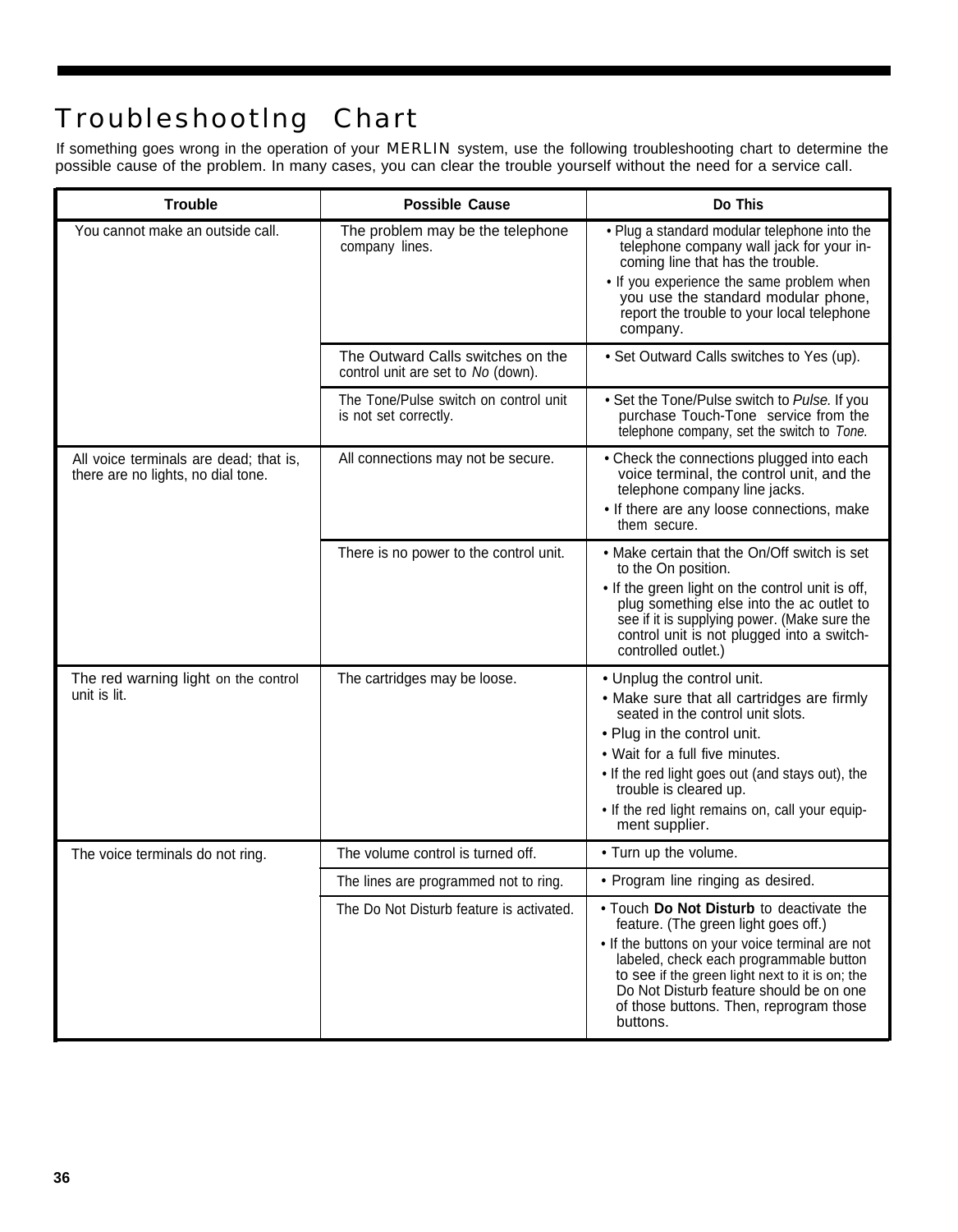## <span id="page-37-0"></span>Troubleshooting Chart (continued)

| <b>Trouble</b>                                                                                         | <b>Possible Cause</b>                                                      | Do This                                                                                                                  |
|--------------------------------------------------------------------------------------------------------|----------------------------------------------------------------------------|--------------------------------------------------------------------------------------------------------------------------|
| The voice terminal will not stop ringing.                                                              | The T/P switch may be set to $P$<br>(Program).                             | • Slide the T/P switch to the center position.                                                                           |
| One custom feature does not work, but<br>the others do.                                                | The feature was not programmed<br>correctly.                               | • Reprogram the feature to the same button.                                                                              |
|                                                                                                        | The feature is not being used correctly.                                   | • Review the description of the feature's use<br>in the User's Guide: Models 206, 410 and<br>820 with Feature Package 2. |
| The system does not automatically<br>select a free line when you lift the<br>handset.                  | All lines are busy.                                                        | • Make the call later.                                                                                                   |
|                                                                                                        | The Automatic Line Selection feature<br>has not been programmed correctly. | • Reprogram the Automatic Line Selection<br>sequence.                                                                    |
| The line with the flashing green light is<br>not automatically selected when the<br>handset is lifted. | The line is programmed for either<br>delayed ring or no ring.              | • Program the line to ring immediately.                                                                                  |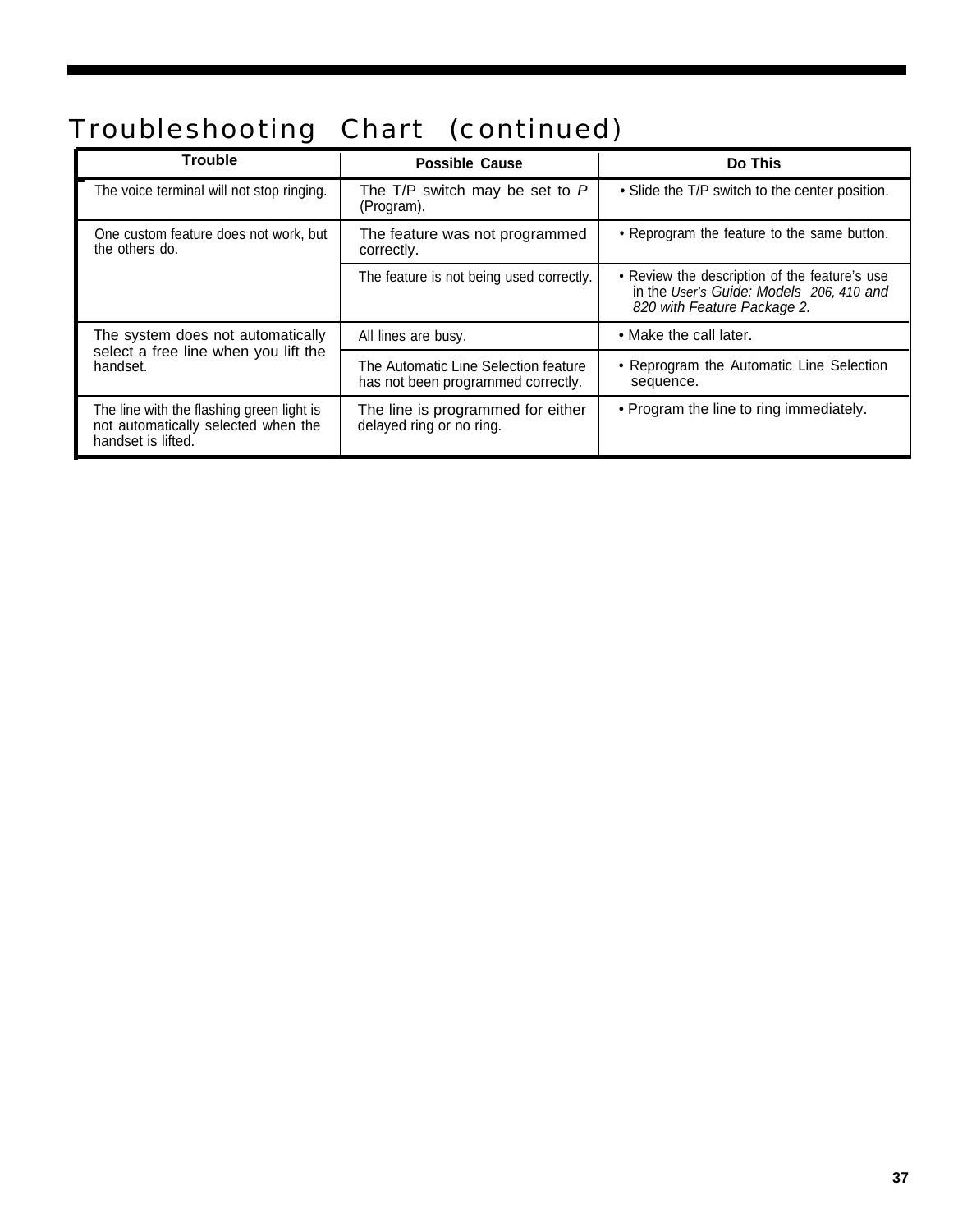### <span id="page-38-0"></span>Index

Administration Mode, [17,](#page-17-4) [22](#page-22-1) Administrator/Attendant Voice Terminal, [16,](#page-16-5) [21](#page-21-0) Administration Mode, [22](#page-22-1) Automatic Answer-Intercom, [11](#page-11-1) Automatic Line Selection, [11,](#page-11-1) [28-](#page-28-3)[29](#page-29-0) Button-Free Line Operation, [25-](#page-25-5)[27](#page-27-3) Call Pickup, [8](#page-8-1) Call Restrictions, [23](#page-23-4) Call Waiting, [8](#page-8-1) Conference, [8](#page-8-1) Control Unit, [4](#page-4-1)[-6,](#page-6-3) [16-](#page-16-4)[17,](#page-17-7) [18](#page-18-4) Connecting Lines, [18](#page-18-4) Diagrams[, 5,](#page-5-0) [6](#page-6-2) Model 410, [5](#page-5-0) Model 820, [6](#page-6-2) Setting Switches, [16-](#page-16-4)[17](#page-17-7) Distinctive Ringing, [8](#page-8-1) Do Not Disturb, [11](#page-11-1) Drop, [8](#page-8-1) Extra Alert, [15](#page-15-3) Feature Cartridges, [6](#page-6-2) Feature Programming Chart, [30-](#page-30-2)[31](#page-32-3) Fixed Features, [8-](#page-8-2)[10](#page-10-2) General Purpose Adapter, [15](#page-15-3) Group Listening, [8](#page-8-1) Group Paging, [11,](#page-11-1) [24-](#page-24-5)[25](#page-25-5) Hands-Free Unit, [15](#page-15-3) Headset, [15,](#page-15-3) [35](#page-35-1) Headset Adapter, [15](#page-15-3) Hold[, 8,](#page-8-1) [27,](#page-27-2) [33,](#page-33-2) [35](#page-35-1) Automatic Hold Release, [9](#page-9-0) Automatic Hold Reminder, [9](#page-9-0) Initial Feature Assignments, [19-](#page-19-1)[22](#page-22-2) Model 206, 410, and 820 Voice Terminals, [20](#page-20-2) Administrator/Attendant Voice Terminal, Administration Mode, [22](#page-22-1) Administrator/Attendant Voice Terminal, Normal Mode, [21](#page-21-0) Intercom, [9](#page-9-0) Intercom Auto Dial, [11,](#page-11-1) [34](#page-34-3) Manual Signaling, [11](#page-11-1)

Last Number Redial, [11](#page-11-1) Line Administration, [18](#page-18-4) Line Request, [9](#page-9-0) Loudspeaker Paging, [15](#page-15-3)

Message Waiting[, 9,](#page-9-0) [35](#page-35-1) Monitor-on-Hold, [9](#page-9-0) Music-on-Hold, [15](#page-15-3)

Off-Premises Telephone Interface, [15](#page-15-3) On-Hook Dialing, [9](#page-9-0) Optional Equipment, [15](#page-15-3) Optional Features, [15](#page-15-3) Outside Auto Dial, [12](#page-12-0)

Personal Speed Dial, [12](#page-12-0) Personalized Ringing, [12](#page-12-0) Power Failure Transfer, [15](#page-15-3) Privacy, [12](#page-12-0) Privacy Alert, [9](#page-9-0) Programmable Features, [11-](#page-11-2)[13](#page-13-2) Programmable Line Ringing, [12,](#page-12-0) [28](#page-28-2)

Recall, [10](#page-10-1) Ringing Line Selection, [10](#page-10-1) Ringing Patterns, [34](#page-34-3)

Saved Number Redial, [12](#page-12-0) Send Message, [10,](#page-10-1) [34,](#page-34-3) [35](#page-35-1) Speaker, [9](#page-9-0) System Attendant, Special Information for, [34-](#page-34-4)[35](#page-35-2) System Features, [14](#page-14-1) System Reset, [14,](#page-14-1) [27](#page-27-2) System Speed Dial, [14,](#page-14-1) [24](#page-24-4) with Restriction Override, [24](#page-24-4)

Touch-Tone Enable, [13](#page-13-1) Touch-Tone/Rotary Option, [14](#page-14-1) Transfer[, 10,](#page-10-1) [13,](#page-13-1) [33,](#page-33-2) [34](#page-34-4)[-35](#page-35-2) Transfer Return, [10,](#page-10-1) [25](#page-25-4) Troubleshooting, [36-](#page-36-2)[37](#page-37-0)

Voice Announcement Disable, [13](#page-13-1) Voice Terminal Programming, [10](#page-10-1) Voice Terminal Testing, [10](#page-10-1) Volume Control, [10](#page-10-1)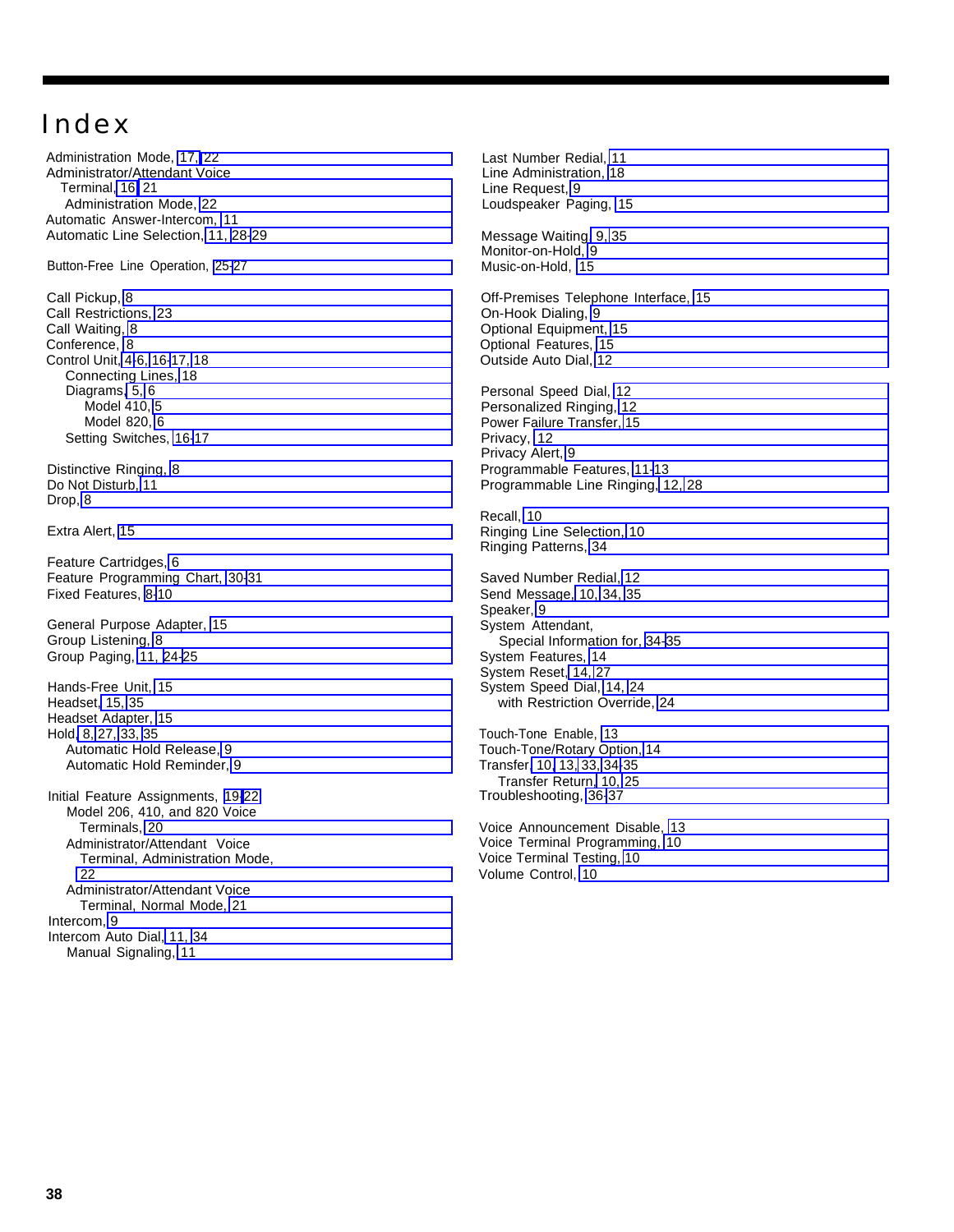### <span id="page-39-0"></span>Quick Reference Guide to Administration Procedures

This chart summarizes the administrative procedures described in this manual. If you need more information about a procedure, refer to the pages listed.

Before you perform any of the following procedures, enter administration mode by following these steps:

- At the control unit, set Admin/Normal switch to Admin.
- At the administrator/attendant voice terminal, slide the T/P (Test/Program) switch to P.
- Touch **Administer (Send Message).** (If you don't have a 34-button voice terminal, dial #01.)

When you finish administering your system, leave administration mode by following these steps:

- At the administrator/attendant voice terminal, slide the T/P switch back to the center position.
- At the control unit, set the Admin/Normal switch back to Normal.

| <b>Procedure</b>                          | <b>Instructions For Use</b>                                                                                                                                           |
|-------------------------------------------|-----------------------------------------------------------------------------------------------------------------------------------------------------------------------|
| <b>BASIC ADMINISTRATION</b>               |                                                                                                                                                                       |
| Programming Square Operation              | $\bullet$ Dial $*$ 4 plus the total number of lines in your system.                                                                                                   |
| (See page 18.)                            |                                                                                                                                                                       |
| Programming Non-Square Operation          | Assign lines that will appear on all voice terminals in the<br>system:                                                                                                |
| (See page 19.)                            | • Dial $*$ 4 plus the total number of lines that you want to ap-<br>pear on all voice terminals.                                                                      |
|                                           | Then, add the remaining unassigned lines to particular voice<br>terminals:                                                                                            |
|                                           | • Touch the Intercom Auto Dial button or dial the intercom<br>number of the particular voice terminal to which you want<br>to add the line.                           |
|                                           | Green light on $=$ line has been assigned<br>Green light off $=$ line has not been assigned                                                                           |
|                                           | . Touch the button corresponding to the line you want to add<br>to the voice terminal.                                                                                |
|                                           | • Repeat this procedure for each voice terminal in the<br>system.                                                                                                     |
| <b>ADMINISTERING OTHER SYSTEM OPTIONS</b> |                                                                                                                                                                       |
| <b>Call Restrictions</b>                  | • Touch the Intercom Auto Dial button or dial the intercom<br>number of the voice terminal to be restricted.                                                          |
| (See page 23.)                            | . Touch Restrict (the left Intercom button) repeatedly until<br>the green light indicates the kind of restriction you want that<br>voice terminal to have:            |
|                                           | Green light off $=$ outward calls restricted (inter-<br>com calls only)                                                                                               |
|                                           | Green light flashing = toll calls restricted (local and<br>intercom calls only)                                                                                       |
|                                           | Green light on $=$ unrestricted (all calls permitted)                                                                                                                 |
| System Speed Dial                         | • Dial a System Speed Dial code (#60 through #99).                                                                                                                    |
| (See page 24.)                            | • Dial $*$ 90 plus the telephone number. (Dial $*$ 92 and the<br>telephone number if you want a particular System Speed<br>Dial number to have Restriction Override.) |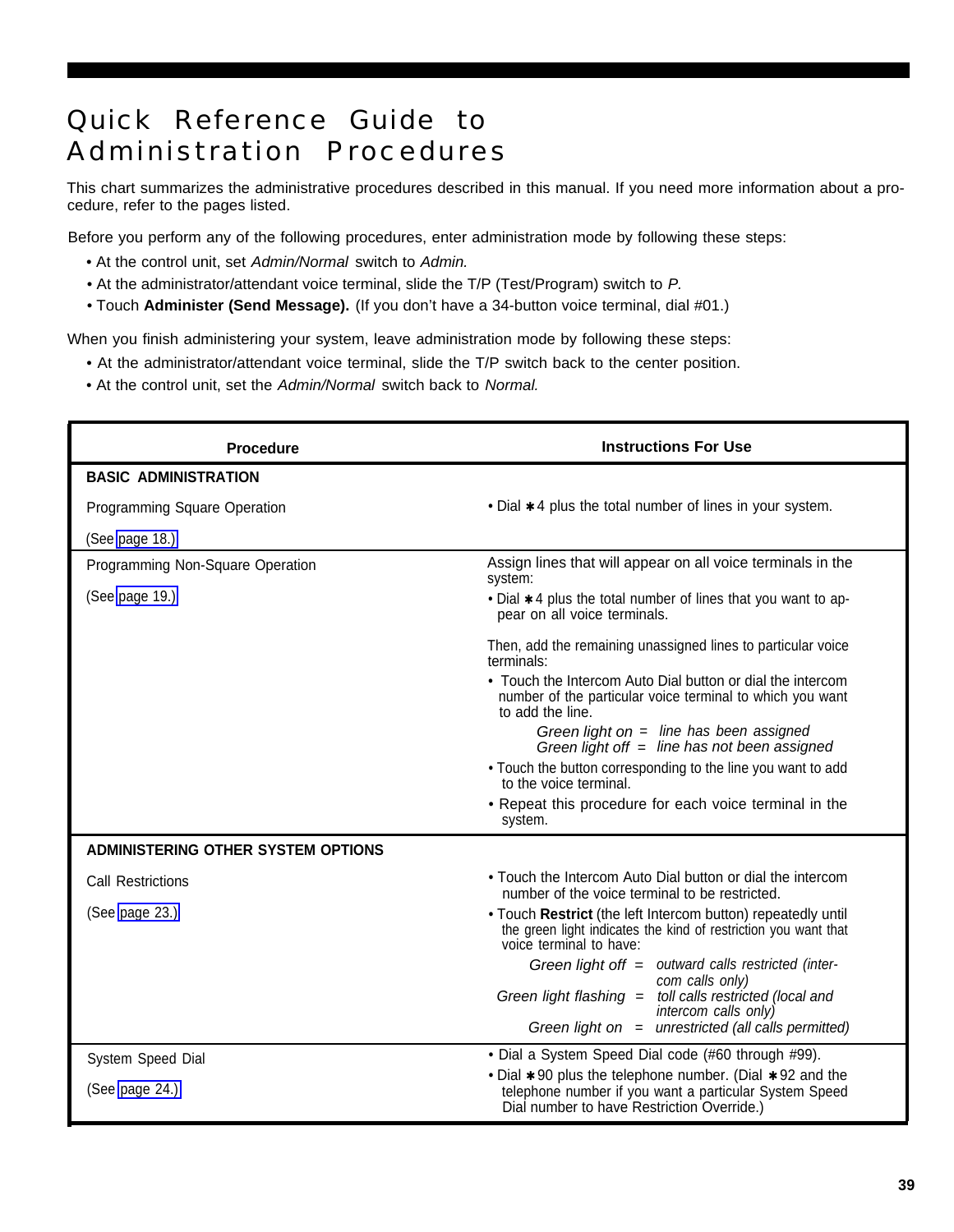## Quick Reference Guide (continued)

| <b>Procedure</b>                                                          | <b>Instructions For Use</b>                                                                                                                                                                           |  |
|---------------------------------------------------------------------------|-------------------------------------------------------------------------------------------------------------------------------------------------------------------------------------------------------|--|
| <b>ADMINISTERING OTHER SYSTEM OPTIONS (continued)</b>                     |                                                                                                                                                                                                       |  |
| Group Paging                                                              | • Dial a Group Page code ( $*$ 70 through $*$ 79) depending on which<br>of the ten groups you want to administer. (You can assign no more                                                             |  |
| (See page 24.)                                                            | than three phones to each group.)                                                                                                                                                                     |  |
|                                                                           | • Touch the intercom Auto Dial button for the voice terminals you<br>want to include or do not want to include in the group:                                                                          |  |
|                                                                           | Green light off = voice terminal is in the group<br>Green light on $=$ voice terminal is not in the group                                                                                             |  |
|                                                                           | . Touch Administer (Send Message) when you are finished with<br>that group.                                                                                                                           |  |
|                                                                           | • Administer a different group by repeating the above procedure<br>again.                                                                                                                             |  |
| <b>Transfer Return</b>                                                    | • Dial a code ( $*21$ through $*29$ ), where $*21$ gives you one ring<br>and * 29 gives you nine rings. You can turn off Transfer Return                                                              |  |
| (See page 25.)                                                            | by dialing $*20$ .                                                                                                                                                                                    |  |
| <b>Button-Free Line Operation</b>                                         | To administer a voice terminal to be button-free:                                                                                                                                                     |  |
| (Use with Model 820 5-button voice terminals with five or<br>more lines.) | . Touch the Intercom Auto Dial button of the voice terminal you want<br>to administer. (The green light next to the button comes on.)                                                                 |  |
| (See page 25.)                                                            | • If you want the button-free voice terminal to ring, dial $*31$ (the<br>green light flashes rapidly). If you don't want the voice terminal<br>to ring, dial $*$ 32 (the green light flashes slowly). |  |
|                                                                           | To return a voice terminal to "square" operation:                                                                                                                                                     |  |
|                                                                           | • Touch the Intercom Auto Dial button of the voice terminal you want<br>to administer.                                                                                                                |  |
|                                                                           | $\bullet$ Dial $\star$ 34.                                                                                                                                                                            |  |
| <b>System Reset</b>                                                       | • At the control unit, set the Admin/Normal switch to Admin.                                                                                                                                          |  |
| (See page 27.)                                                            | • At the administration/attendant voice terminal, slide the T/P switch<br>to $P$ .                                                                                                                    |  |
|                                                                           | • Touch Administer (Send Message).                                                                                                                                                                    |  |
|                                                                           | • At the control unit, set the Admin/Normal switch to Normal.                                                                                                                                         |  |
|                                                                           | • At the administrator/attendant voice terminal, dial $*$ 99.                                                                                                                                         |  |
|                                                                           | (If you hear a two-beep signal, the reset worked; if you hear a single, low-pitched ring, the reset did not work.)                                                                                    |  |
|                                                                           | • Once the system is reset, turn the power off at the control unit,<br>then on again.                                                                                                                 |  |